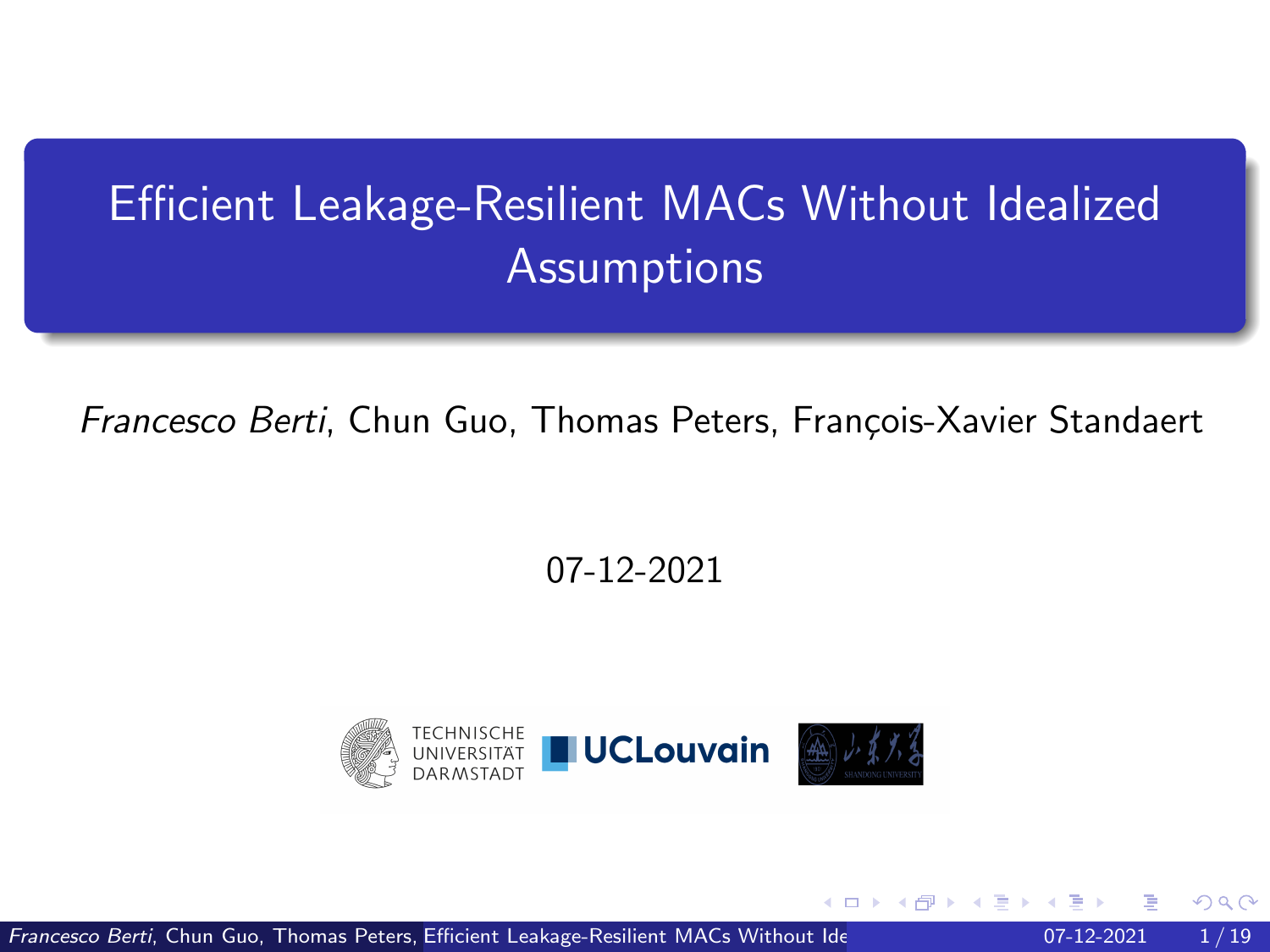#### Integrity and Leakage



←□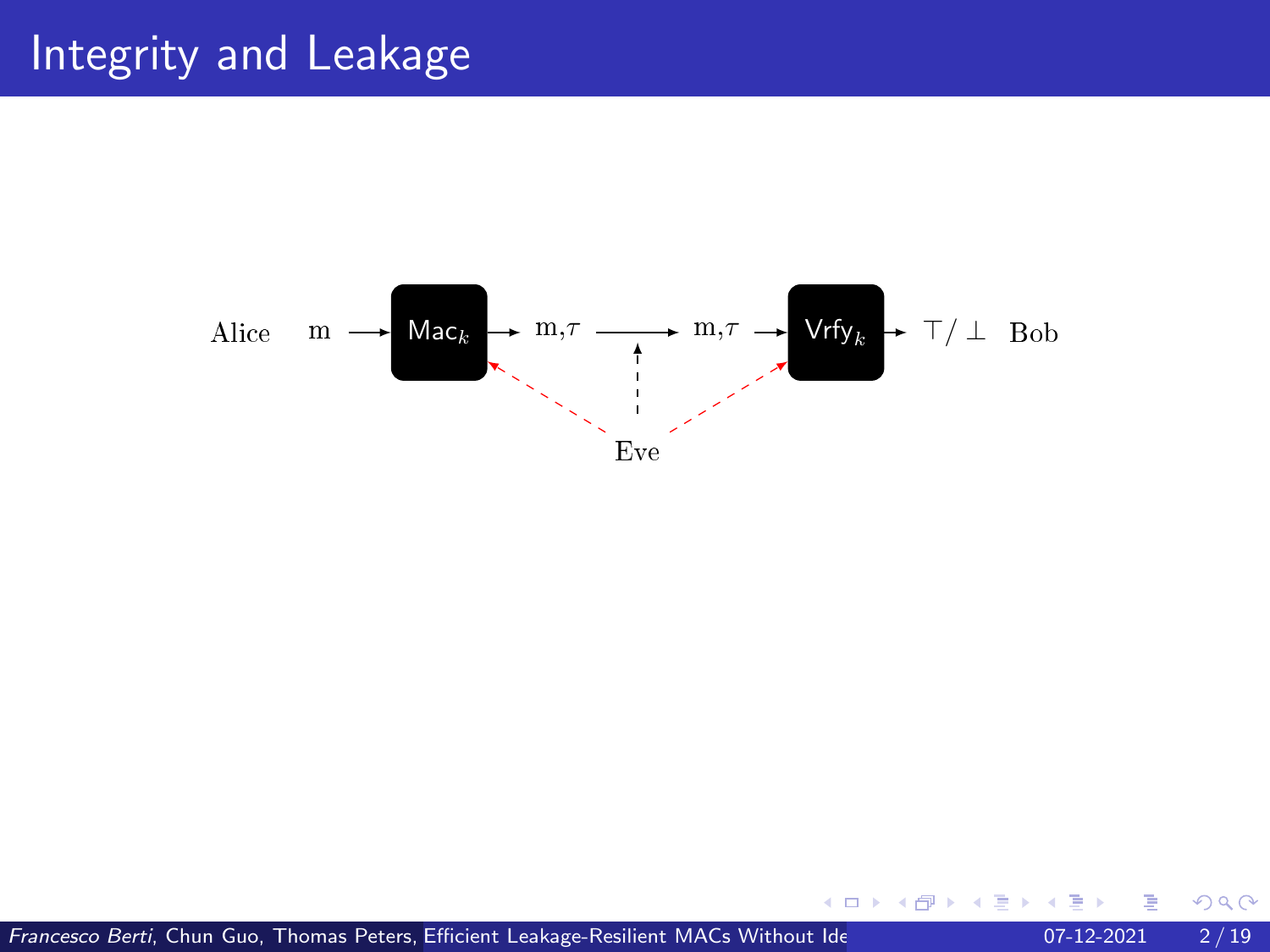#### Integrity and Leakage



With access to the physical devices, measure

• power consumption, time, EM radiation [side-channels]

These physical observations leak critical information (even the full key).

つへへ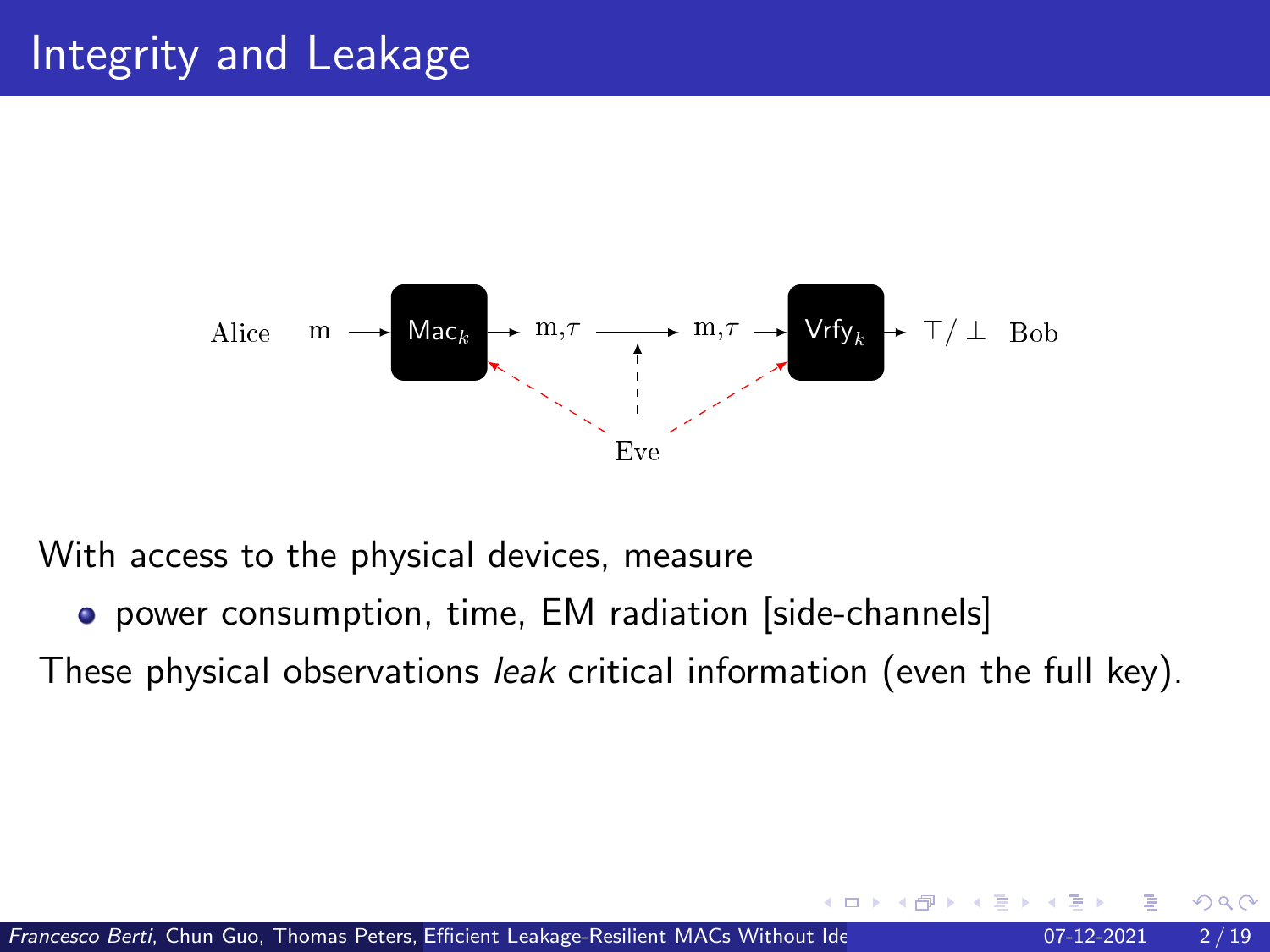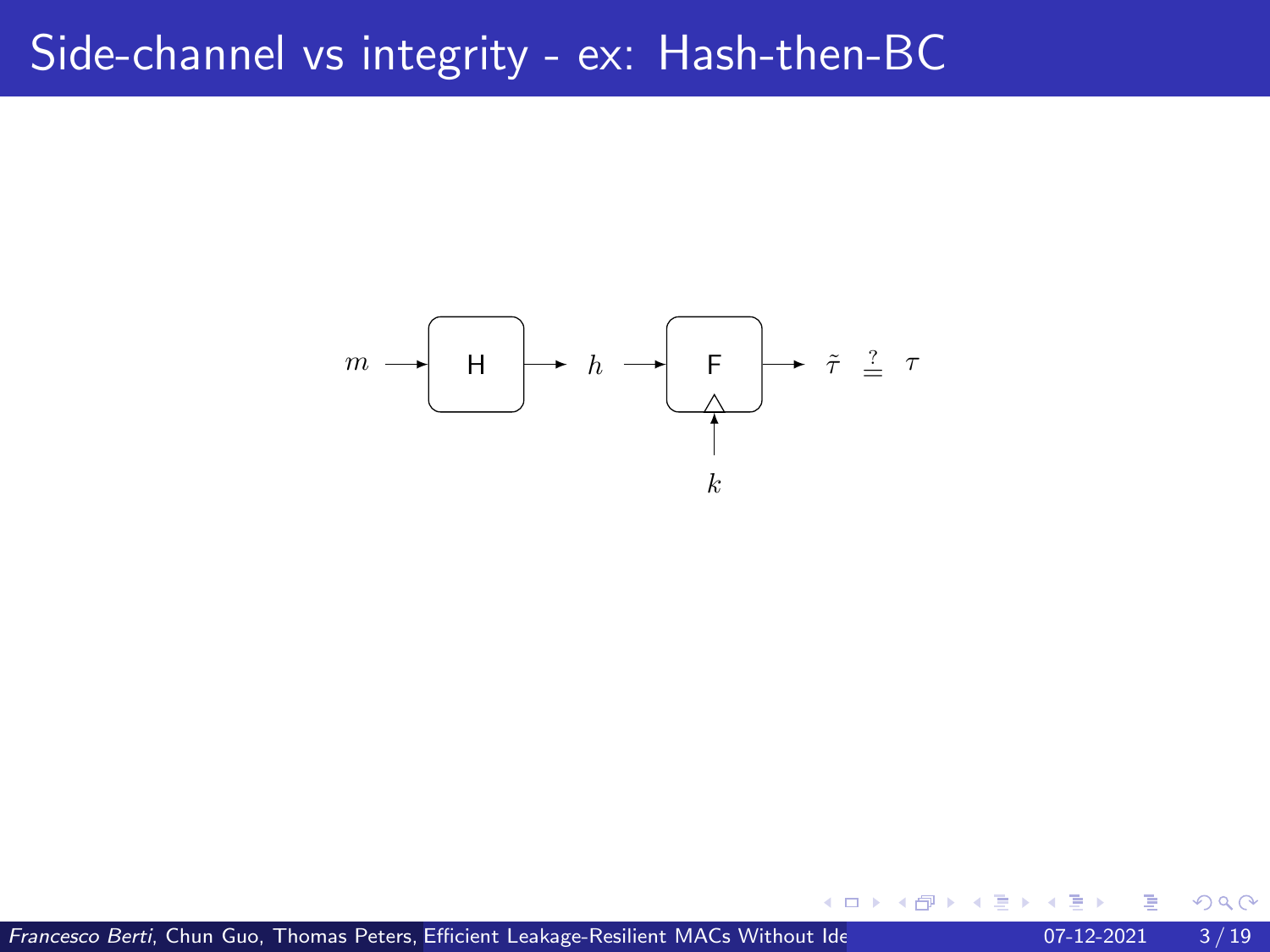

Forgery possible from k

Francesco Berti, Chun Guo, Thomas Peters, Efficient Leakage-Resilient MACs Without Ide **Assumption COV** 07-12-2021 3/19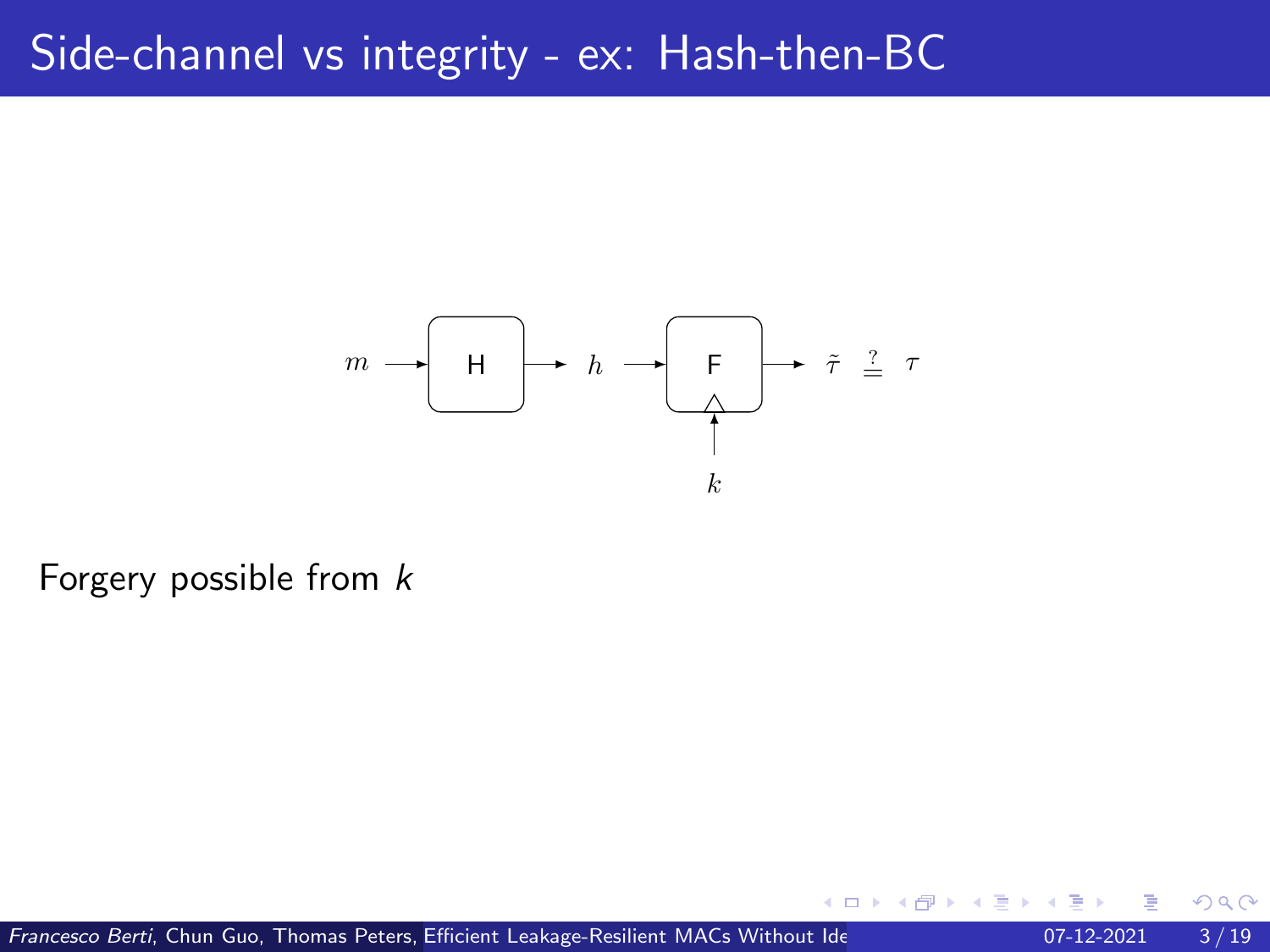

Forgery possible from k but also  $\tilde{\tau}$ .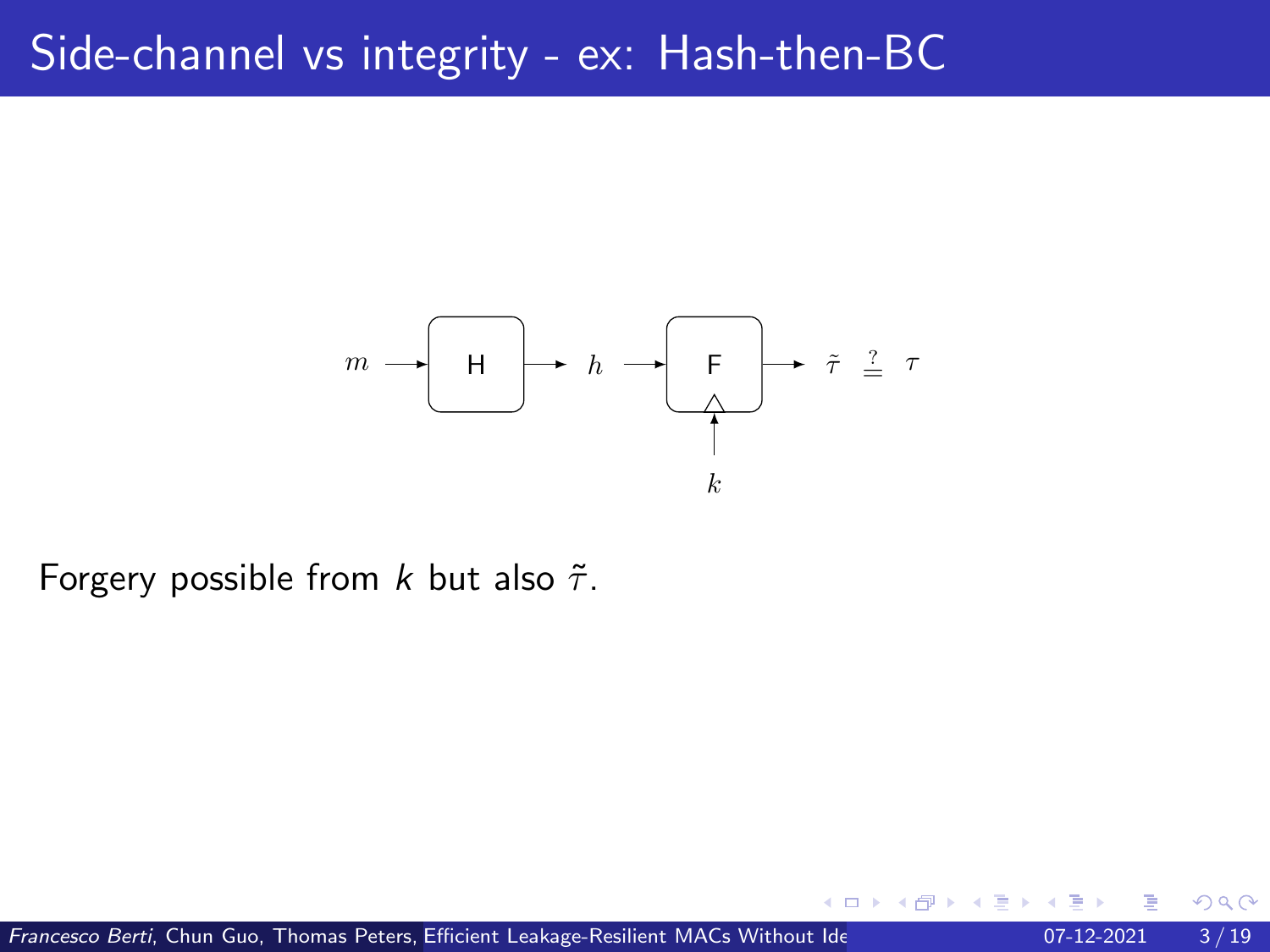

Forgery possible from k but also  $\tilde{\tau}$ . Cryptographic device are not blackbox oracles.

つひひ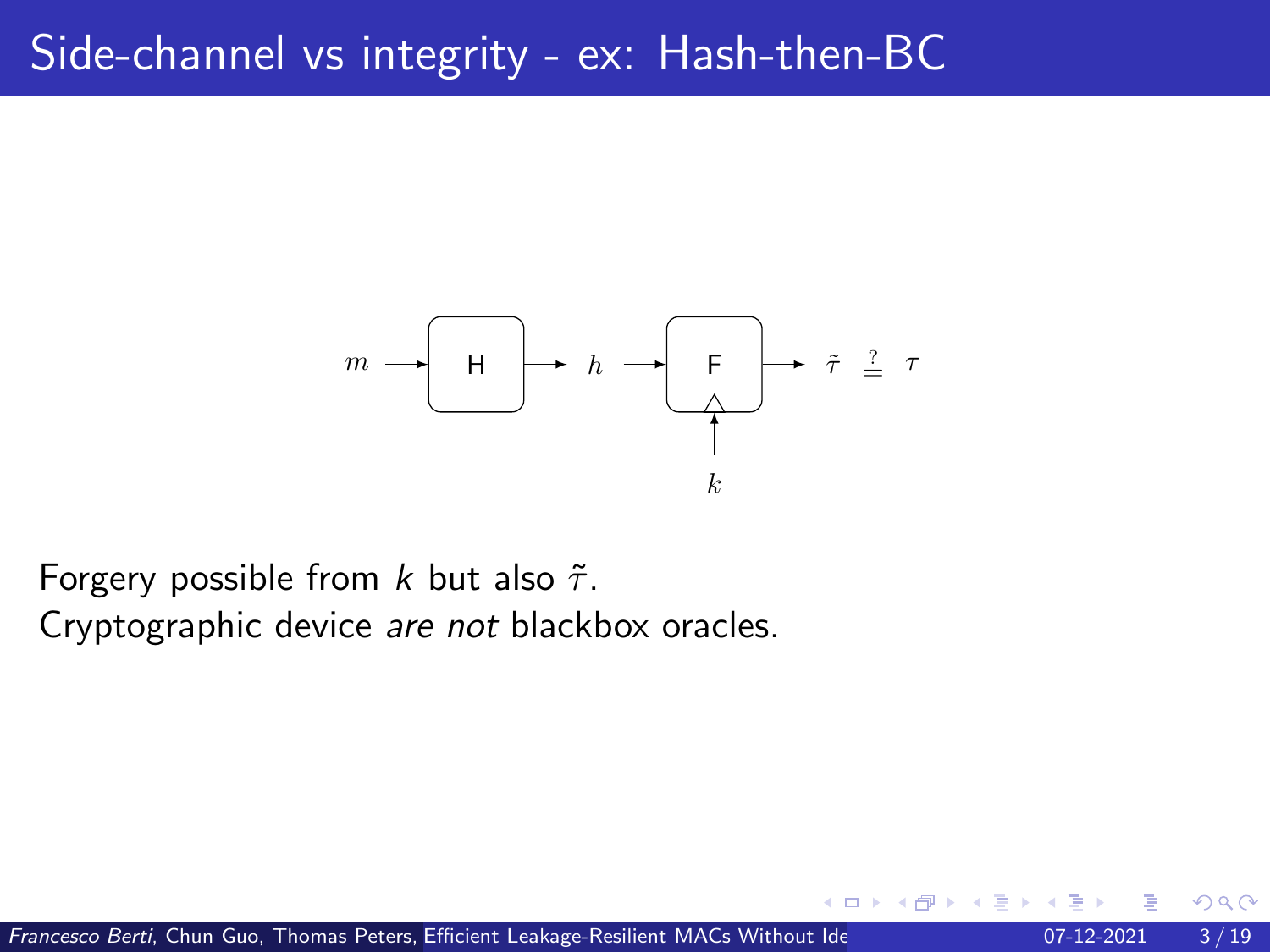**Goal:** Security in presence of leakage.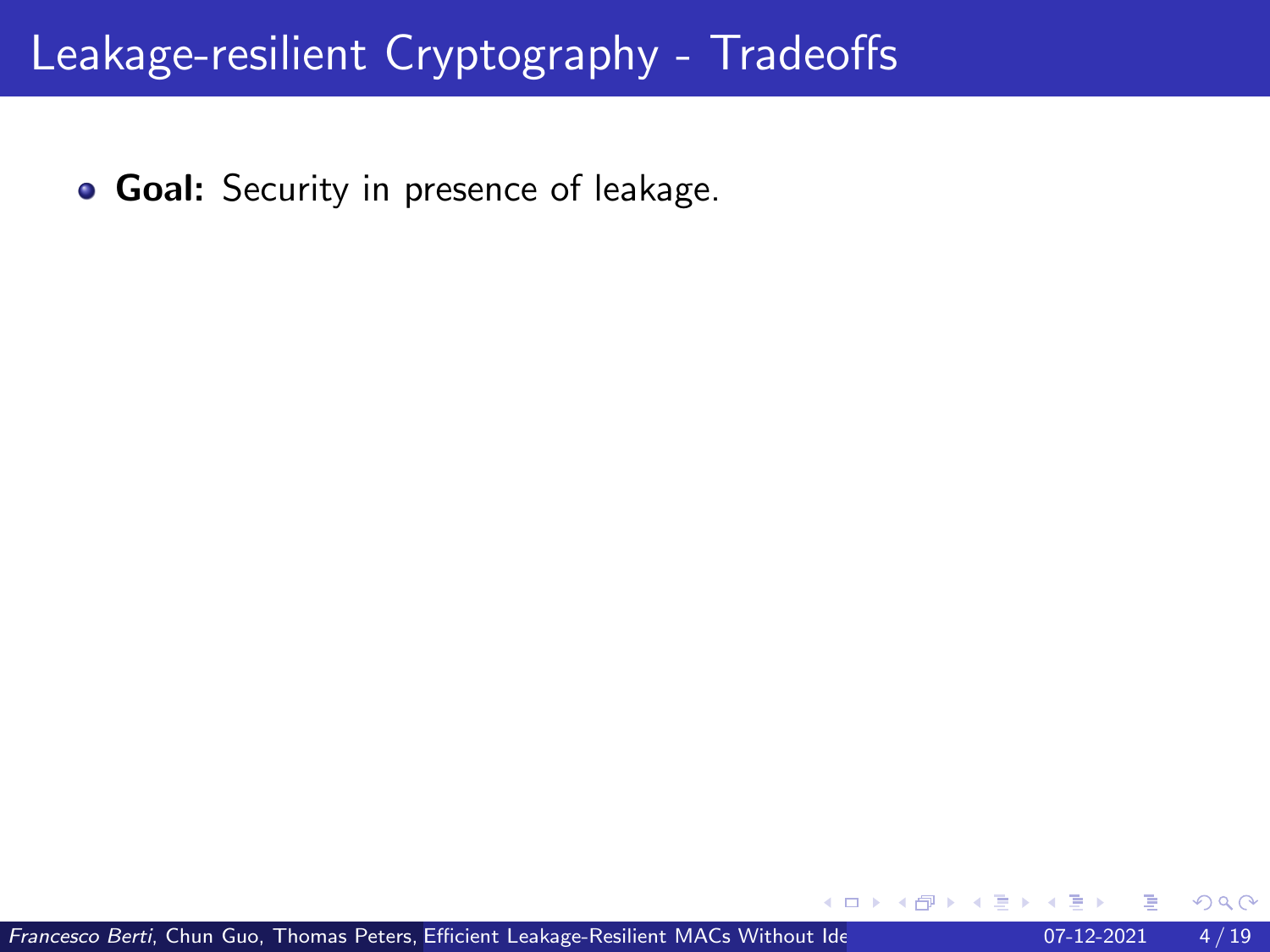- **Goal:** Security in presence of leakage.
- **Problem:** Best tradeoff
	- weak physical assumptions
	- **e** efficient constructions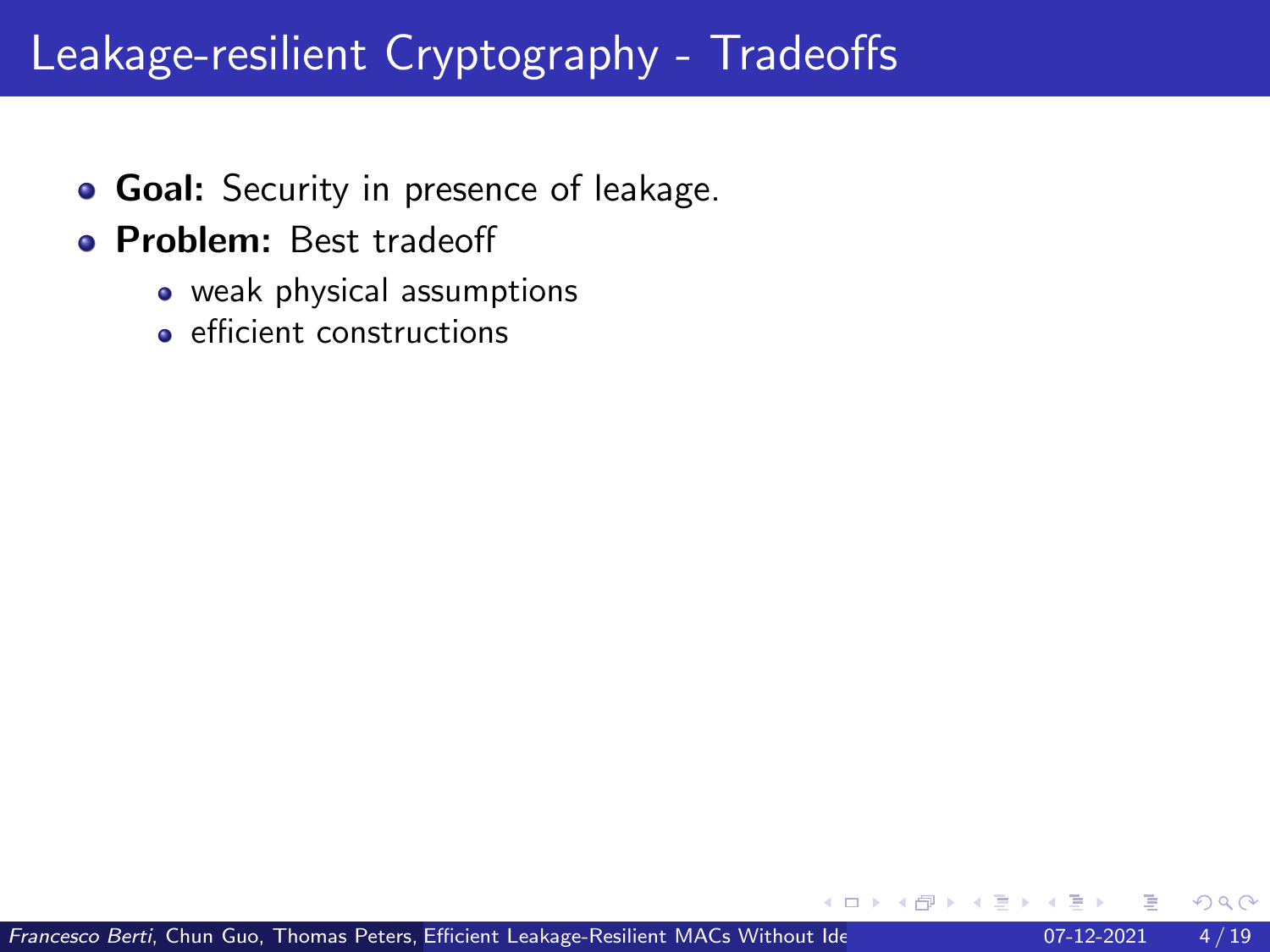- **Goal:** Security in presence of leakage.
- **Problem:** Best tradeoff
	- weak physical assumptions
	- **e** efficient constructions

Idealized assumption are not good with leakage. Example for a TBC (tweakable blockcipher)

• leak-free: (ideal hypothesis)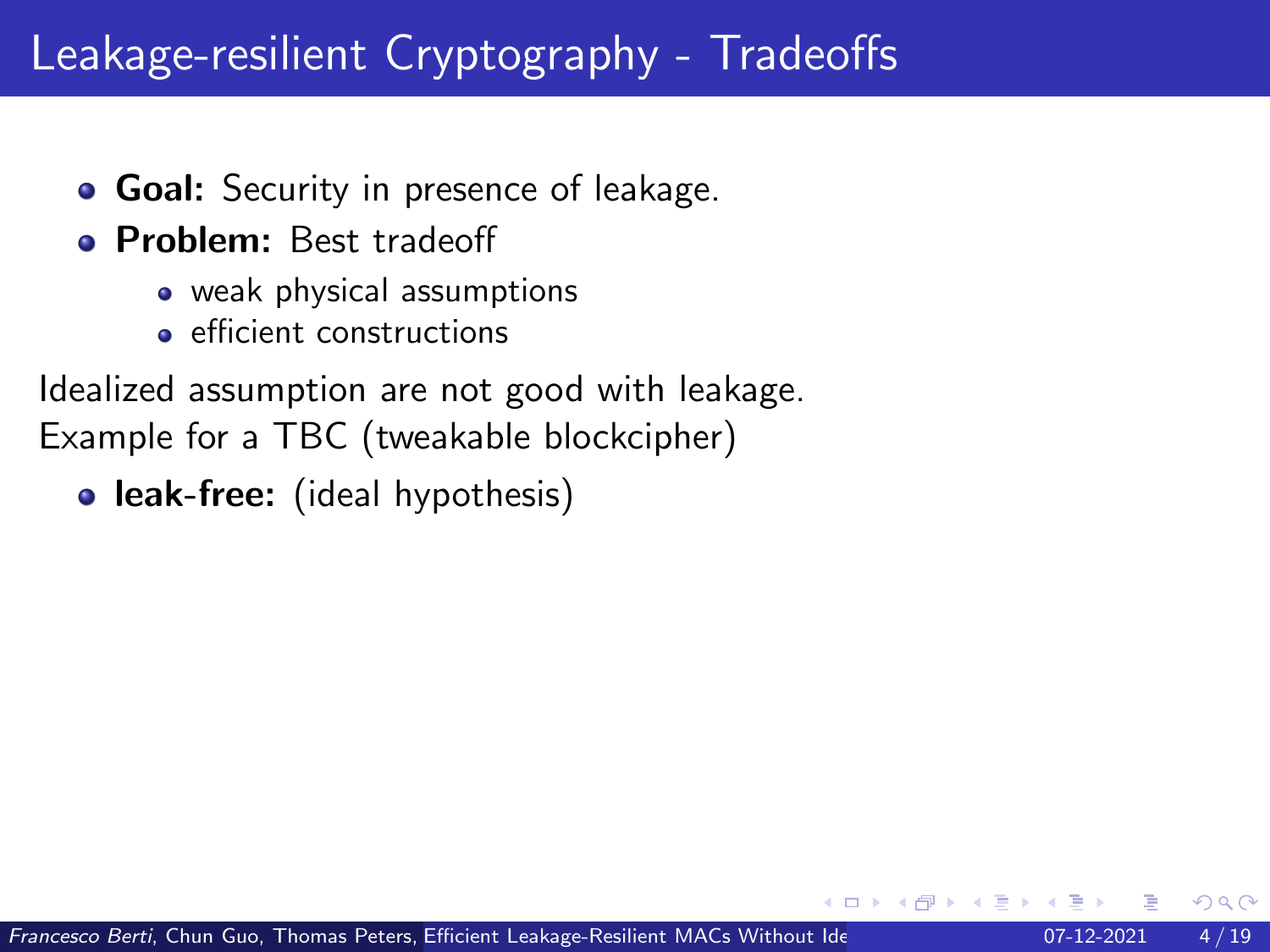- **Goal:** Security in presence of leakage.
- **Problem:** Best tradeoff
	- weak physical assumptions
	- **e** efficient constructions

Idealized assumption are not good with leakage. Example for a TBC (tweakable blockcipher)

• leak-free: (ideal hypothesis)

#### Problems

- **•** leakage of an ideal object
- **•** verifiability
- security bounds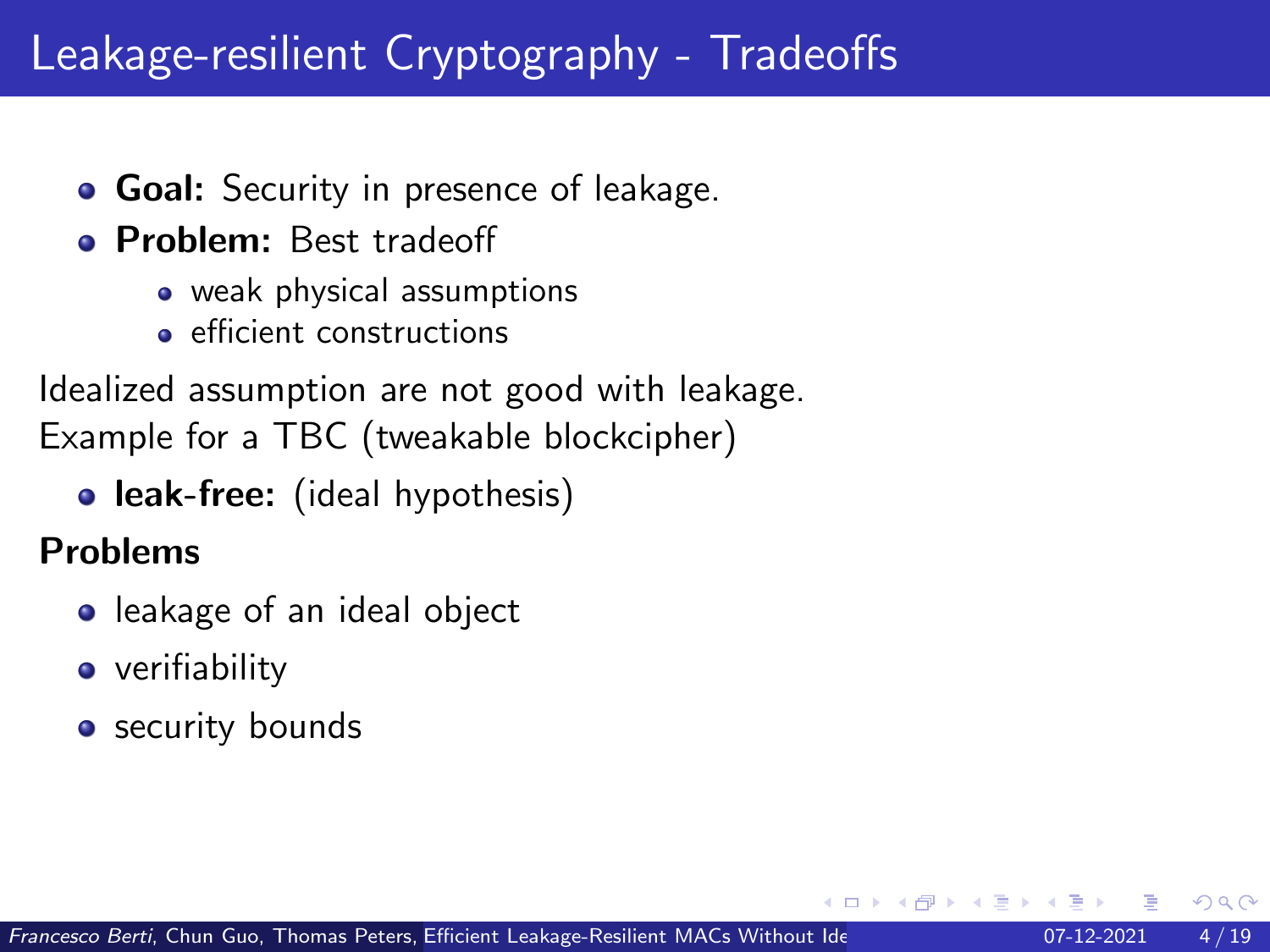- **Goal:** Security in presence of leakage.
- **Problem:** Best tradeoff
	- weak physical assumptions
	- **e** efficient constructions

Idealized assumption are not good with leakage. Example for a TBC (tweakable blockcipher)

• leak-free: (ideal hypothesis)

#### Problems

- **•** leakage of an ideal object
- **•** verifiability
- security bounds

Anyway, it gives : what to protect  $+$  efficient constructions.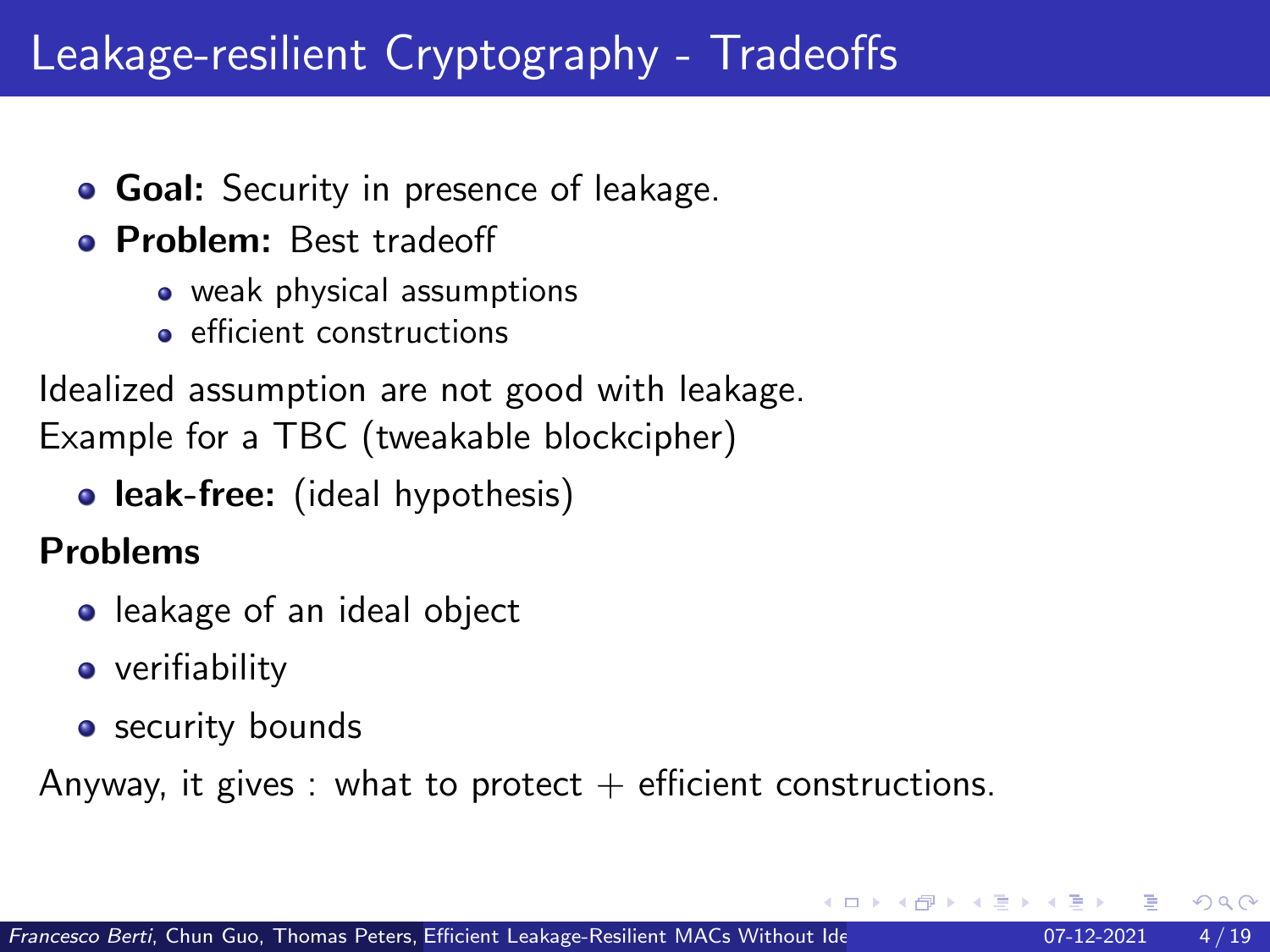- **Goal:** Security in presence of leakage.
- **Problem:** Best tradeoff
	- weak physical assumptions
	- **e** efficient constructions

Idealized assumption are not good with leakage. Example for a TBC (tweakable blockcipher)

• leak-free: (ideal hypothesis)

#### Problems

- **•** leakage of an ideal object
- **•** verifiability
- security bounds

Anyway, it gives : what to protect  $+$  efficient constructions.

Thus, we use strong unpredictability with leakage (sUL)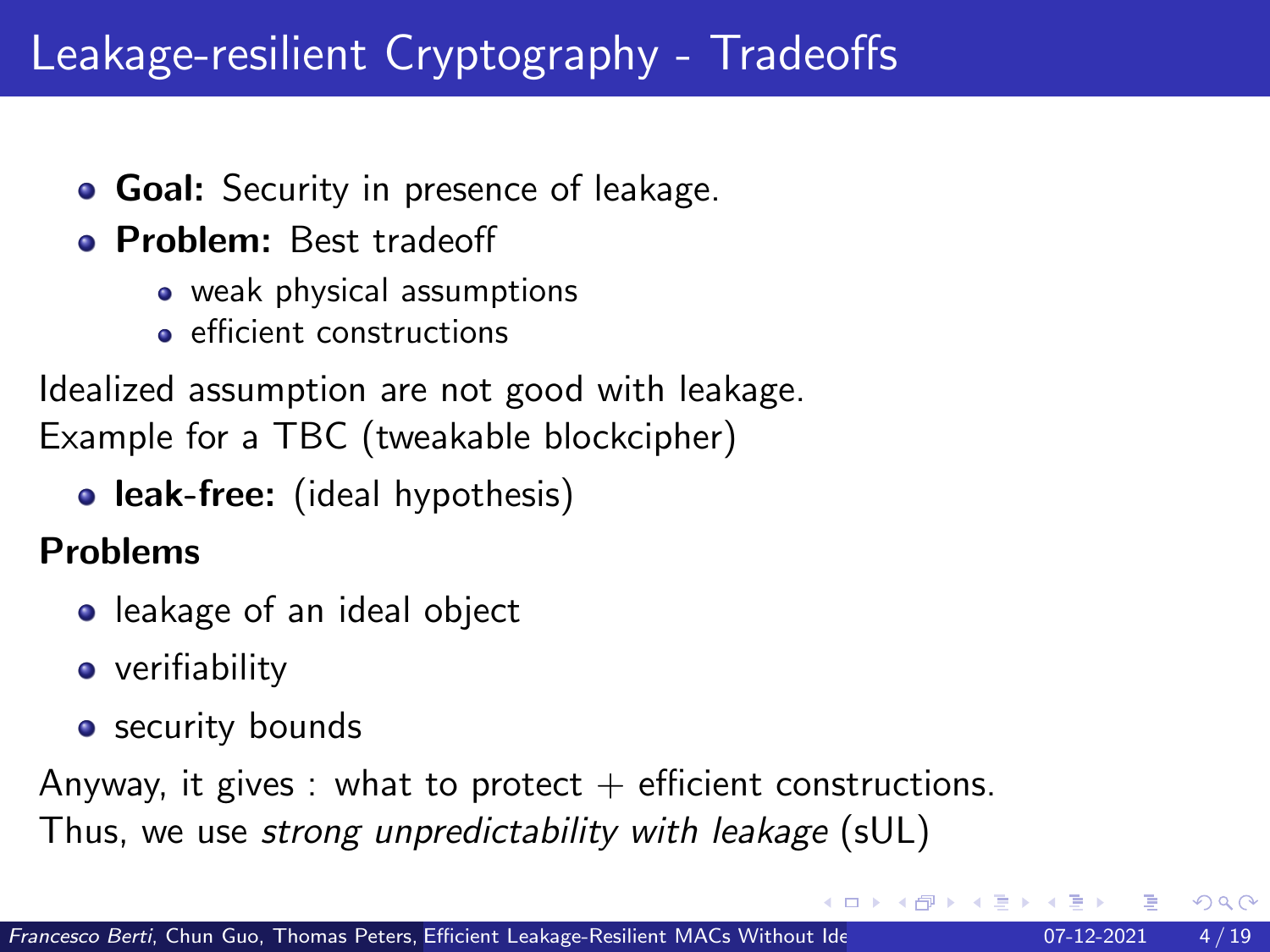#### $\bullet$  LR-MAC1

- 1 TBC call and a collision-resistant hash
	- Beyond birthday secure (BBB) only with long tweaks (2n)
- $\bullet$  LR-MAC<sub>2</sub>
	- **2** TBC calls and a collision-resistant hash
		- **BBB** with half collision resistant hash function
- o HTRC
	- 1 TBC call and a collision-resistant hash
		- security with a stronger (not idealized) assumption for the hash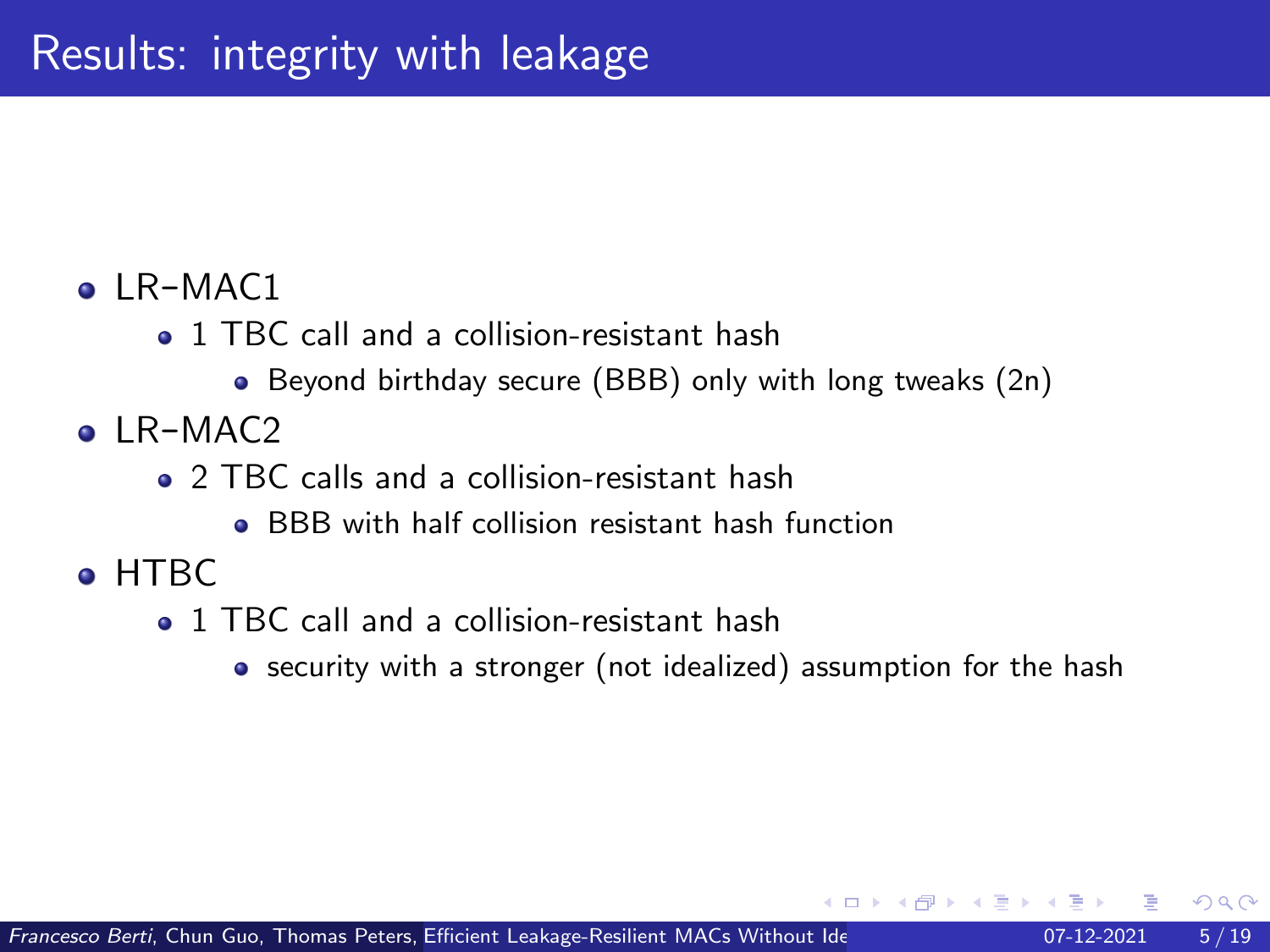#### **1** Background

- **<sup>1</sup>** Unforgeability for MAC in presence of leakage
- <sup>2</sup> Modeling leakage unbounded leakage model
- **3** sUL Security definition for TBC in presence of leakage
- **4 HTBC [BGPPS19]**
- 2 LR-MAC1
- LR-MAC2
- <sup>4</sup> HTBC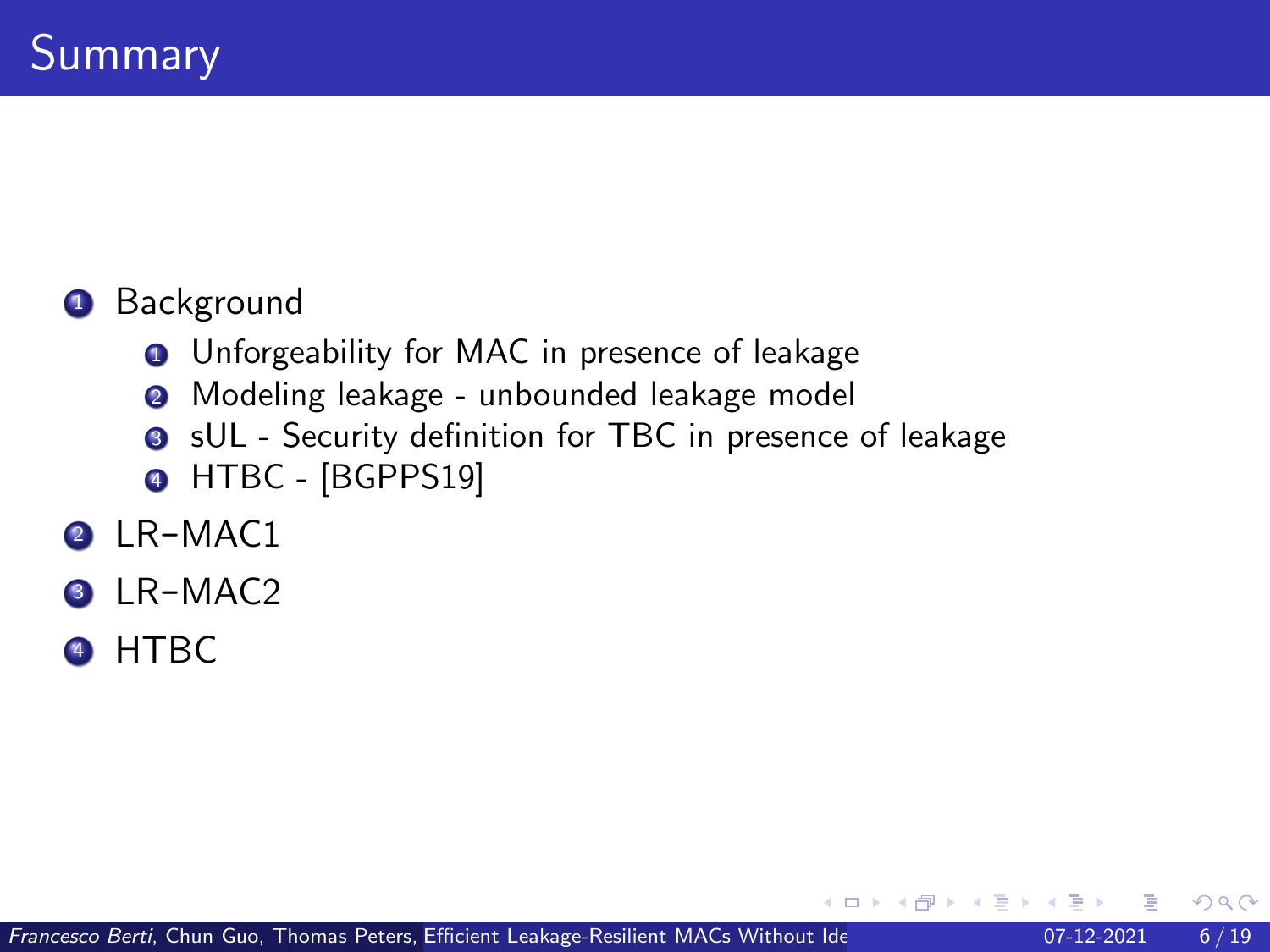## suf-L2 - Security for MACs with leakage [BGPPS19]

Strong unforgeability with Leakage



Hard to forge even if A

- model the leakage  $[\mathsf{A}^\mathsf{L}]$
- $\bullet$  receives  $L_M$ , leakage Mac queries
- $\bullet$  receives  $L_V$ , leakage Vrfy queries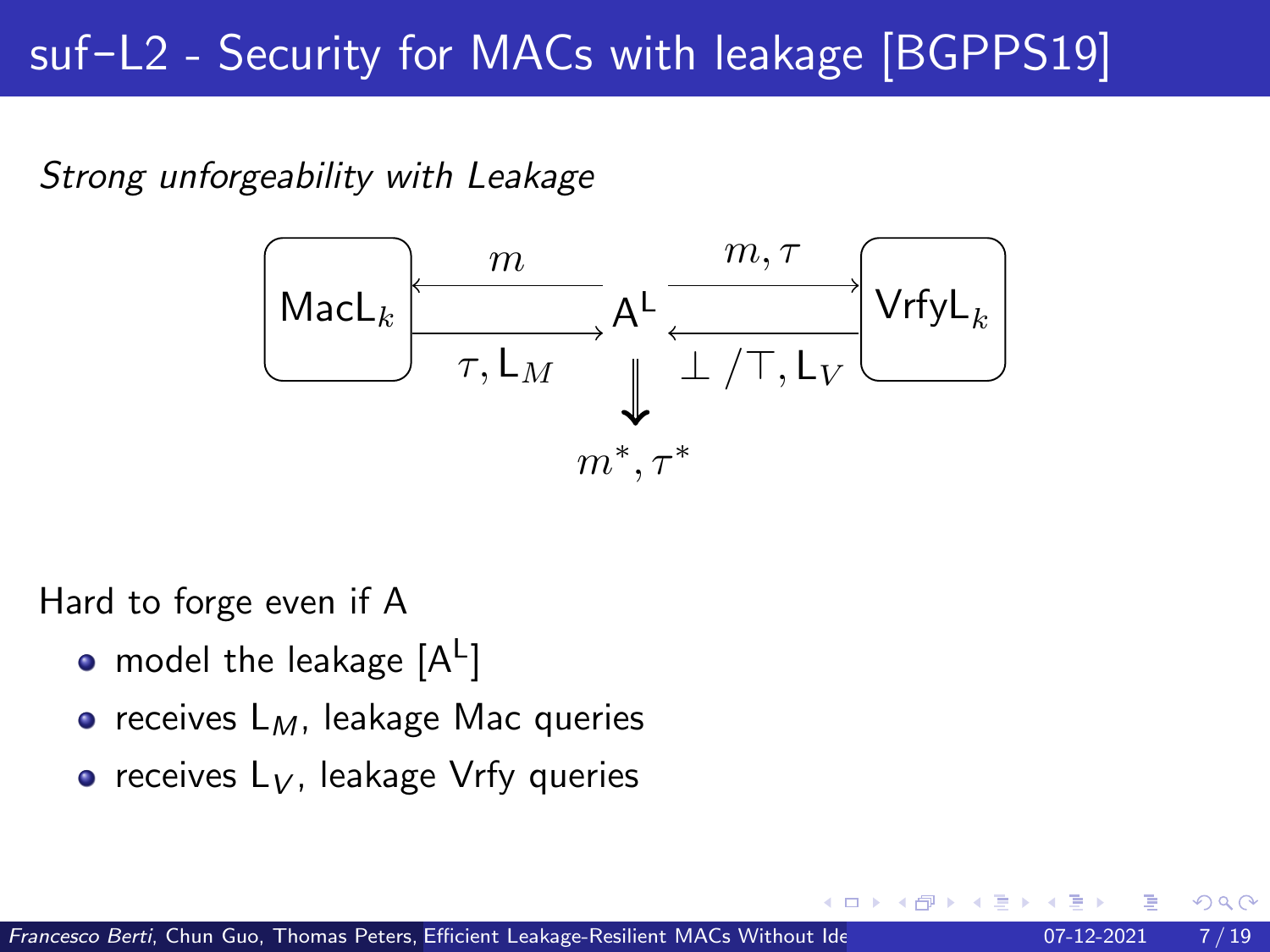## suf-L2 - Security for MACs with leakage [BGPPS19]

Strong unforgeability with Leakage



Hard to forge even if A

- model the leakage  $[\mathsf{A}^\mathsf{L}]$
- $\bullet$  receives  $L_M$ , leakage Mac queries
- $\bullet$  receives  $L_V$ , leakage Vrfy queries

Problem: Model the leakage (L)?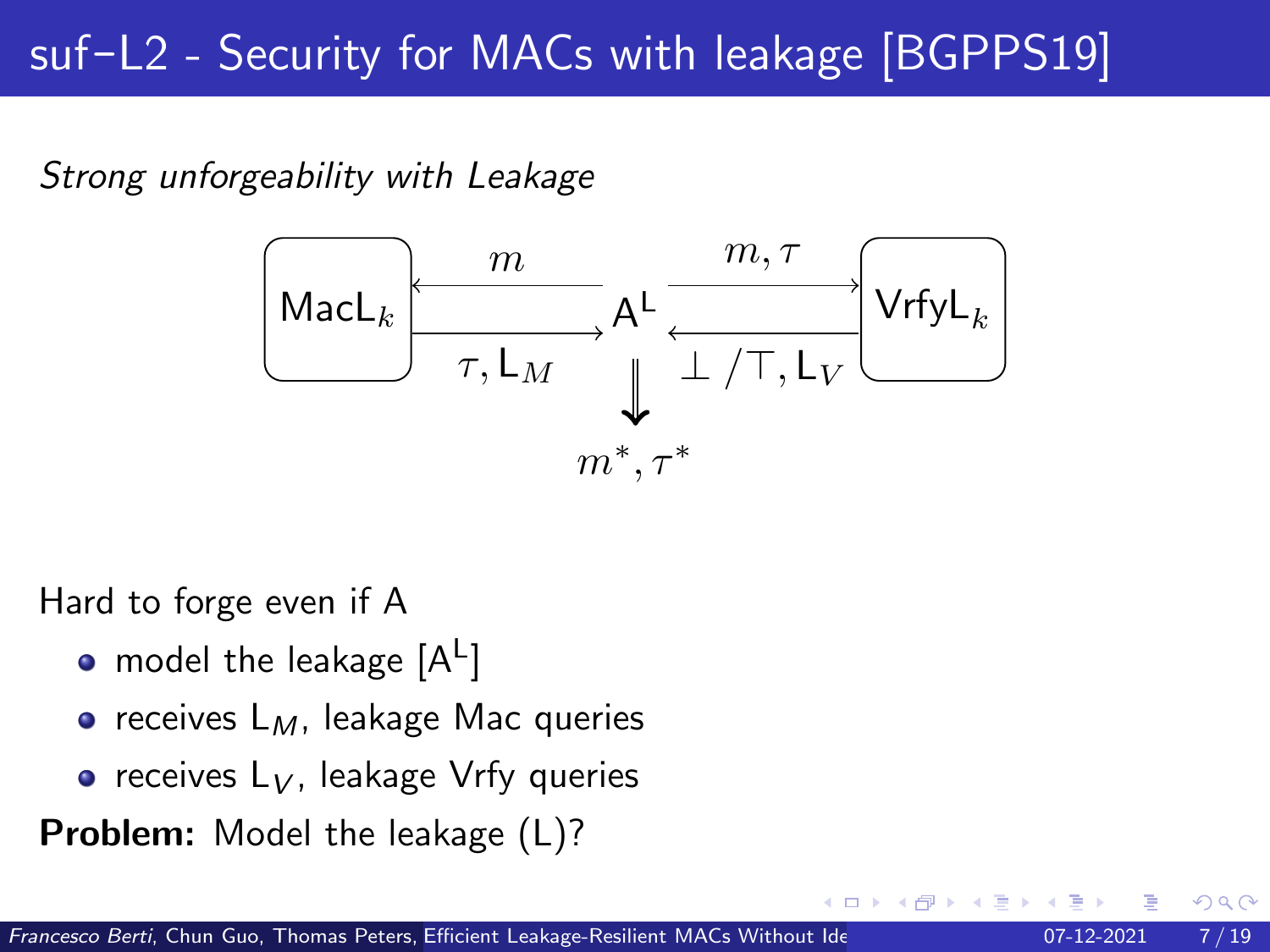

**• Unprotected primitives:** All inputs and outputs leak

←□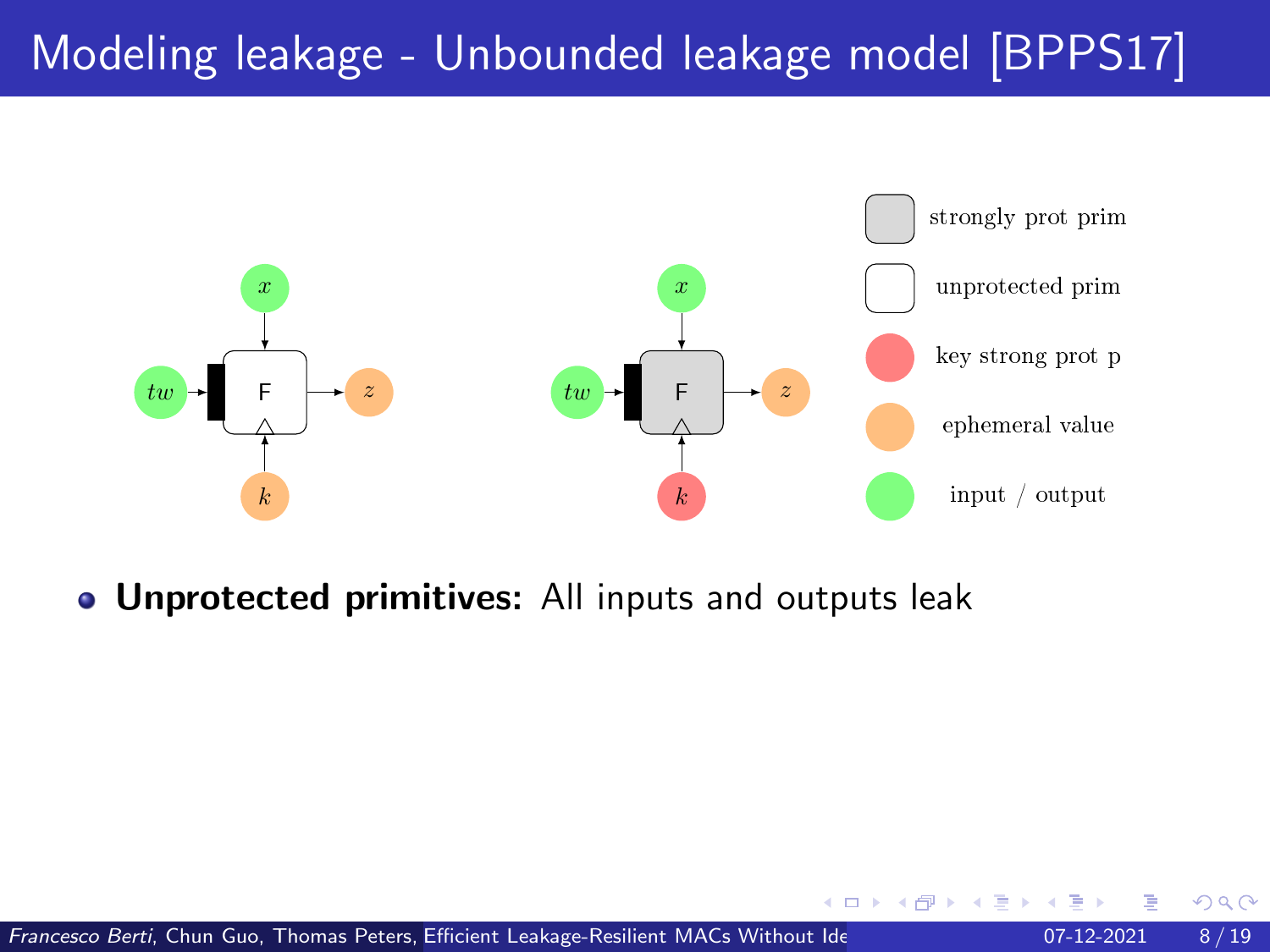

- **Unprotected primitives:** All inputs and outputs leak
- Strongly protected primitives: All but not the secret ones inputs and outputs leak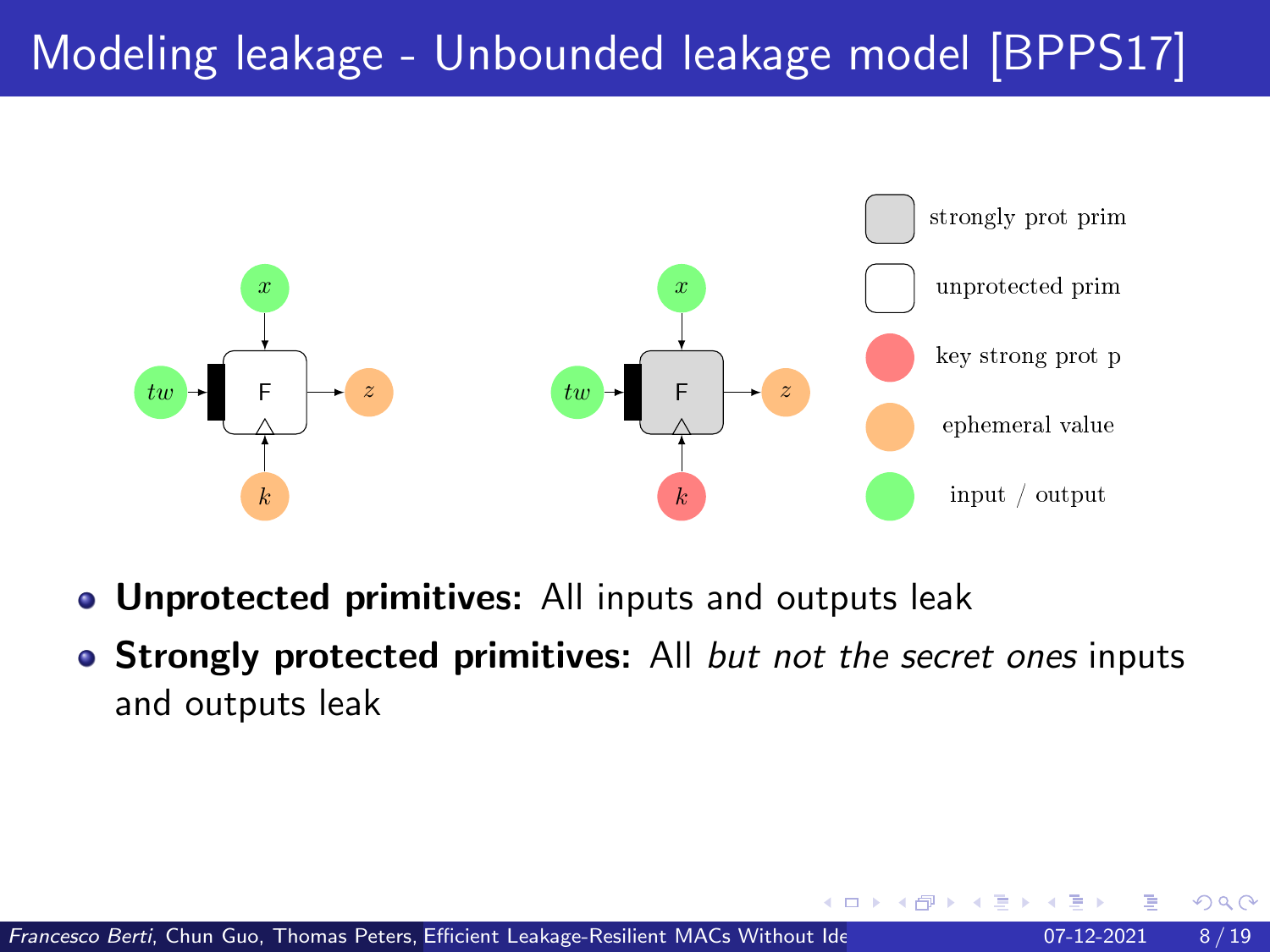

- **Unprotected primitives:** All inputs and outputs leak
- Strongly protected primitives: All but not the secret ones inputs and outputs leak
- **Unbounded leakage model:** orange  $+$  green.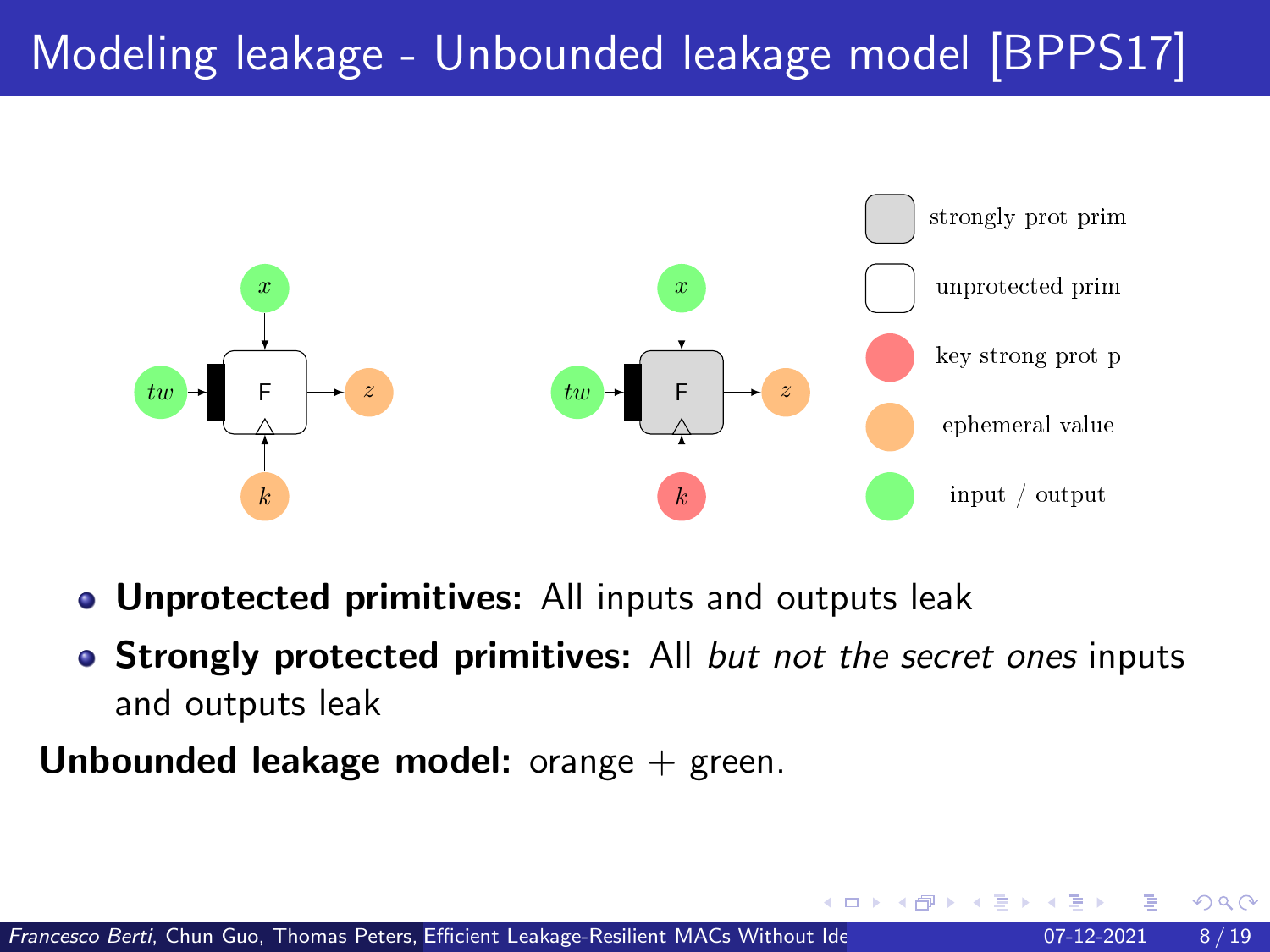

- **Unprotected primitives:** All inputs and outputs leak
- Strongly protected primitives: All but not the secret ones inputs and outputs leak

**Unbounded leakage model:** orange  $+$  green. **Problem:** Verifiable security of the grey TBC.

つひい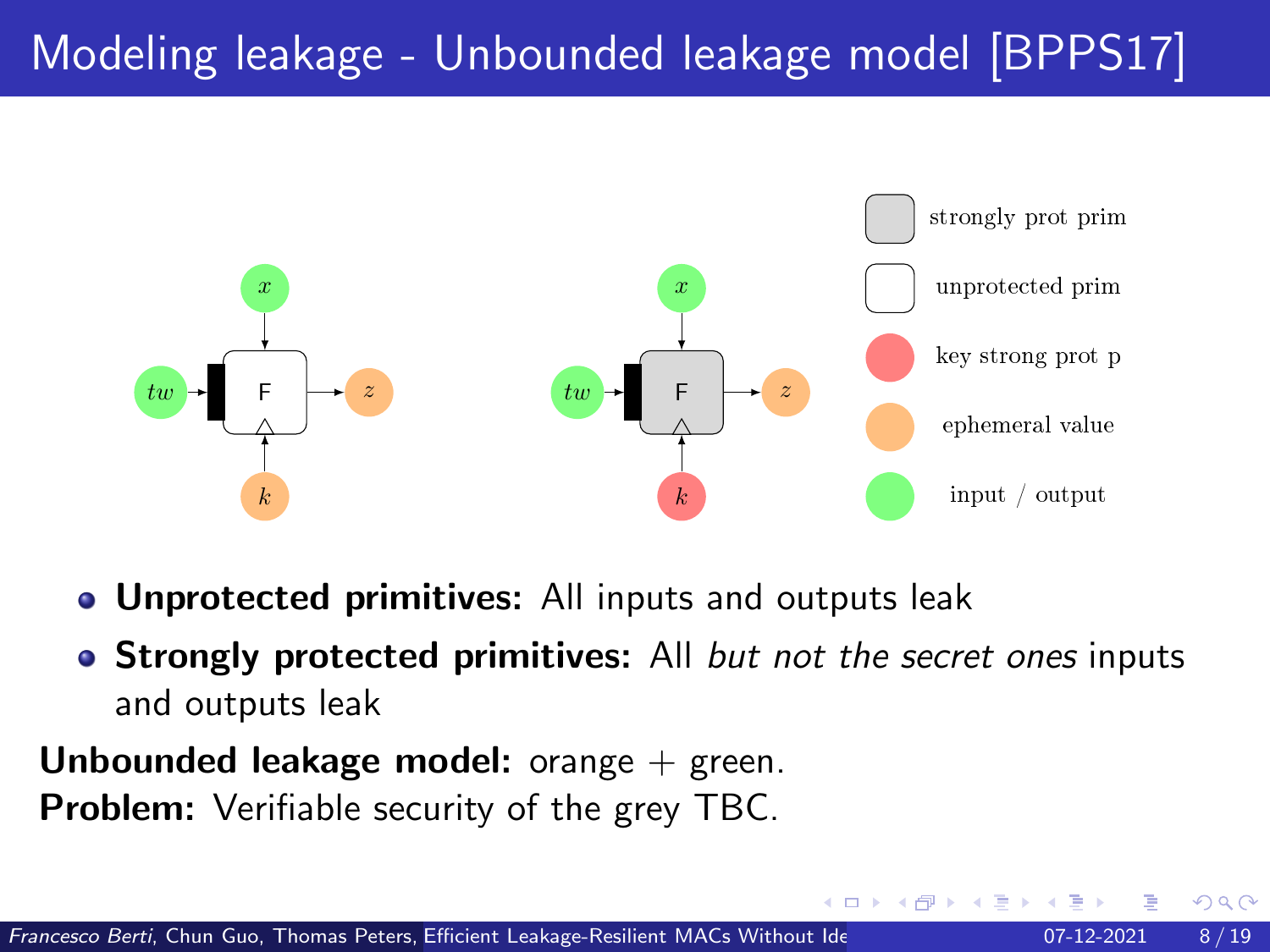# sUL - Security in presence of leakage for strongly protected TBC [BGPPS19]

Strong Unpredictability with Leakage



Hard for A to find a correct and fresh triple even if A

- model the leakage  $[\mathsf{A}^\mathsf{L}]$
- receives the leakage of F queries  $[L_e]$
- receives the leakage of F $^{-1}$  queries  $\mathcal{F}_k^{-1}$  [L;]

つひい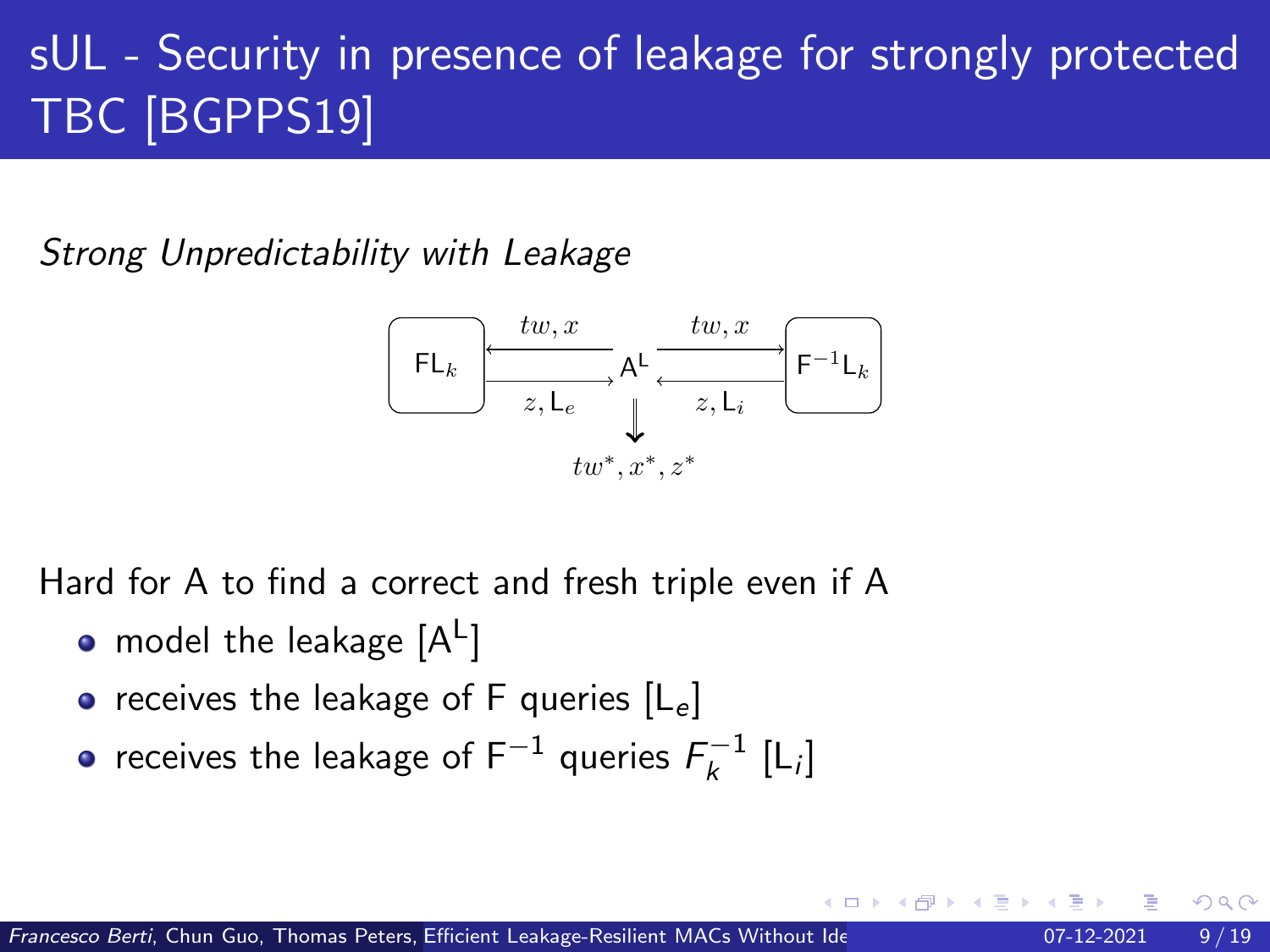# sUL - Security in presence of leakage for strongly protected TBC [BGPPS19]

Strong Unpredictability with Leakage



Hard for A to find a correct and fresh triple even if A

- model the leakage  $[\mathsf{A}^\mathsf{L}]$
- receives the leakage of F queries  $[L_e]$
- receives the leakage of F $^{-1}$  queries  $\mathcal{F}_k^{-1}$  [L;]

Verifiabile by a laboratory.

つひひ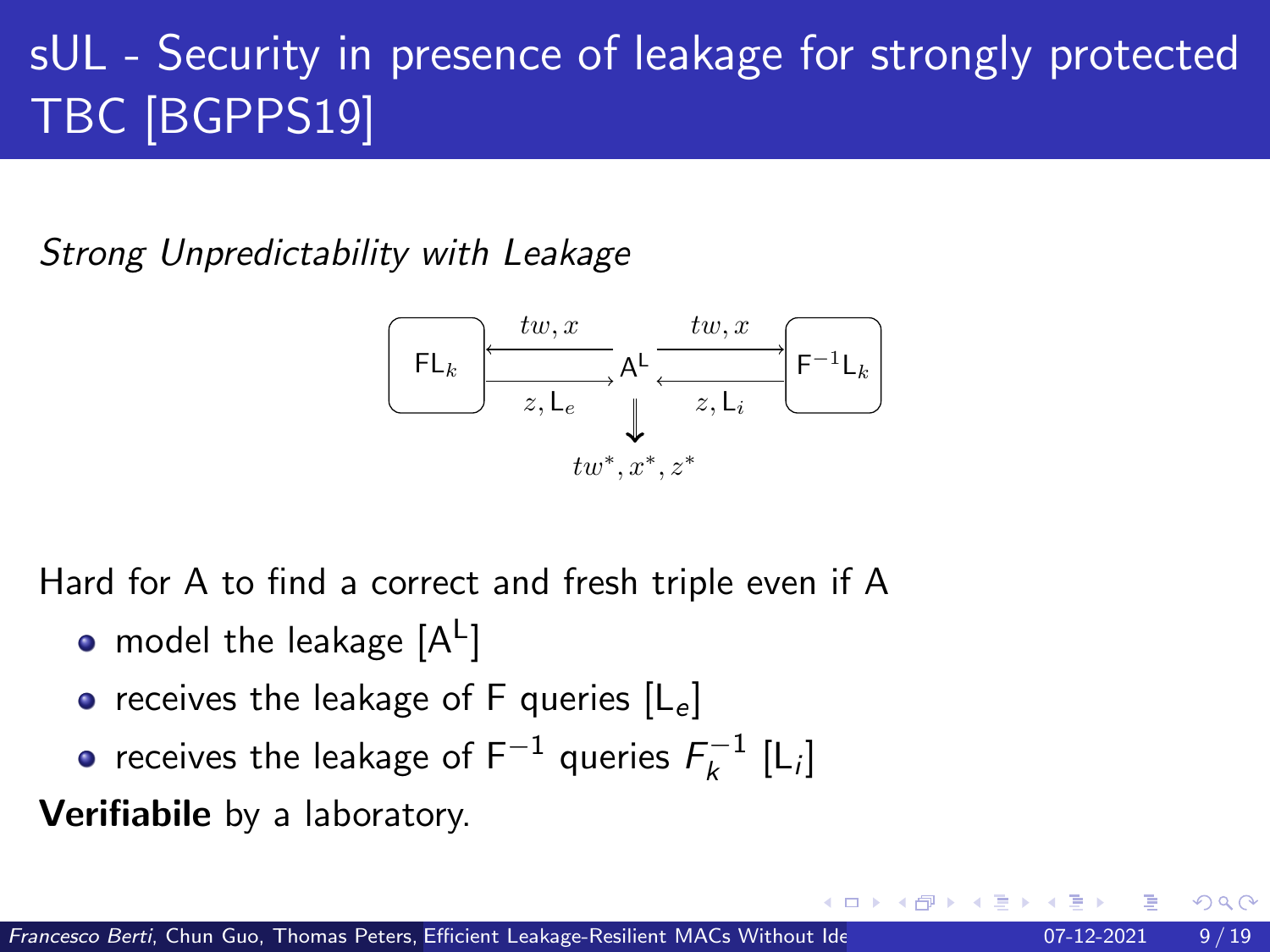

∍

 $\leftarrow$   $\Box$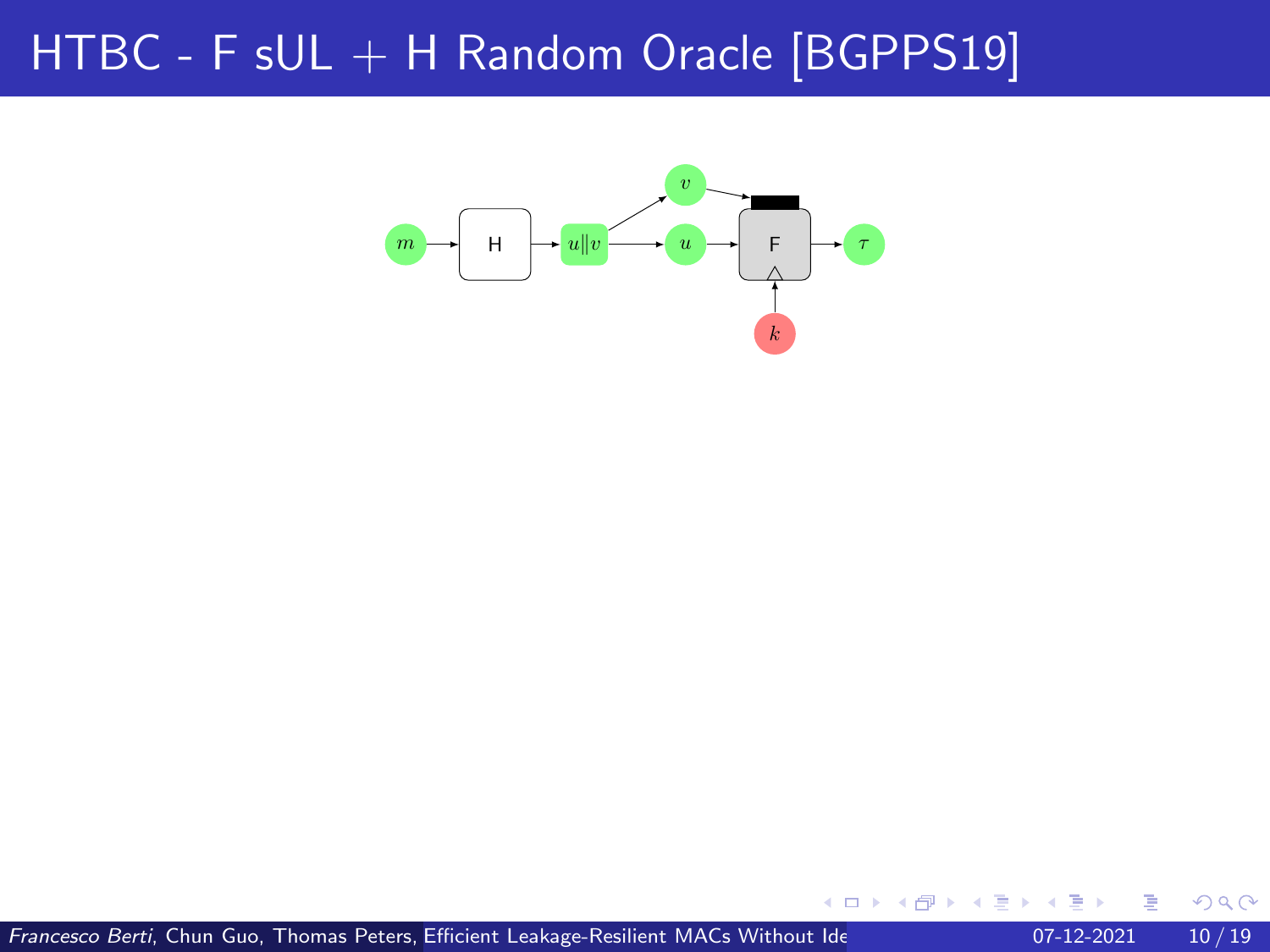

Not recomputing  $\tau$  in Vrfy.

←□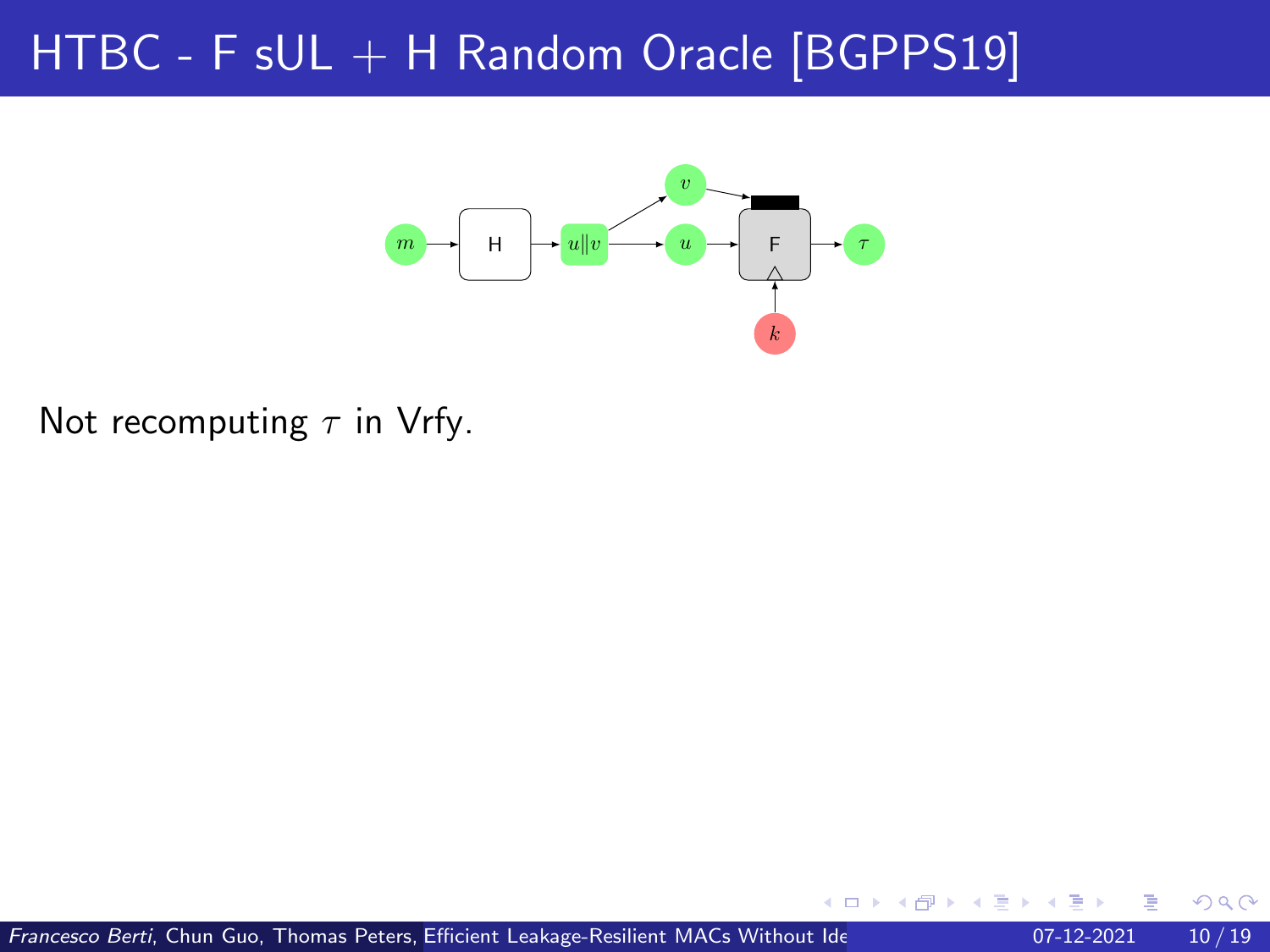

Not recomputing  $\tau$  in Vrfy. **Idea:** using F<sup>-1</sup>.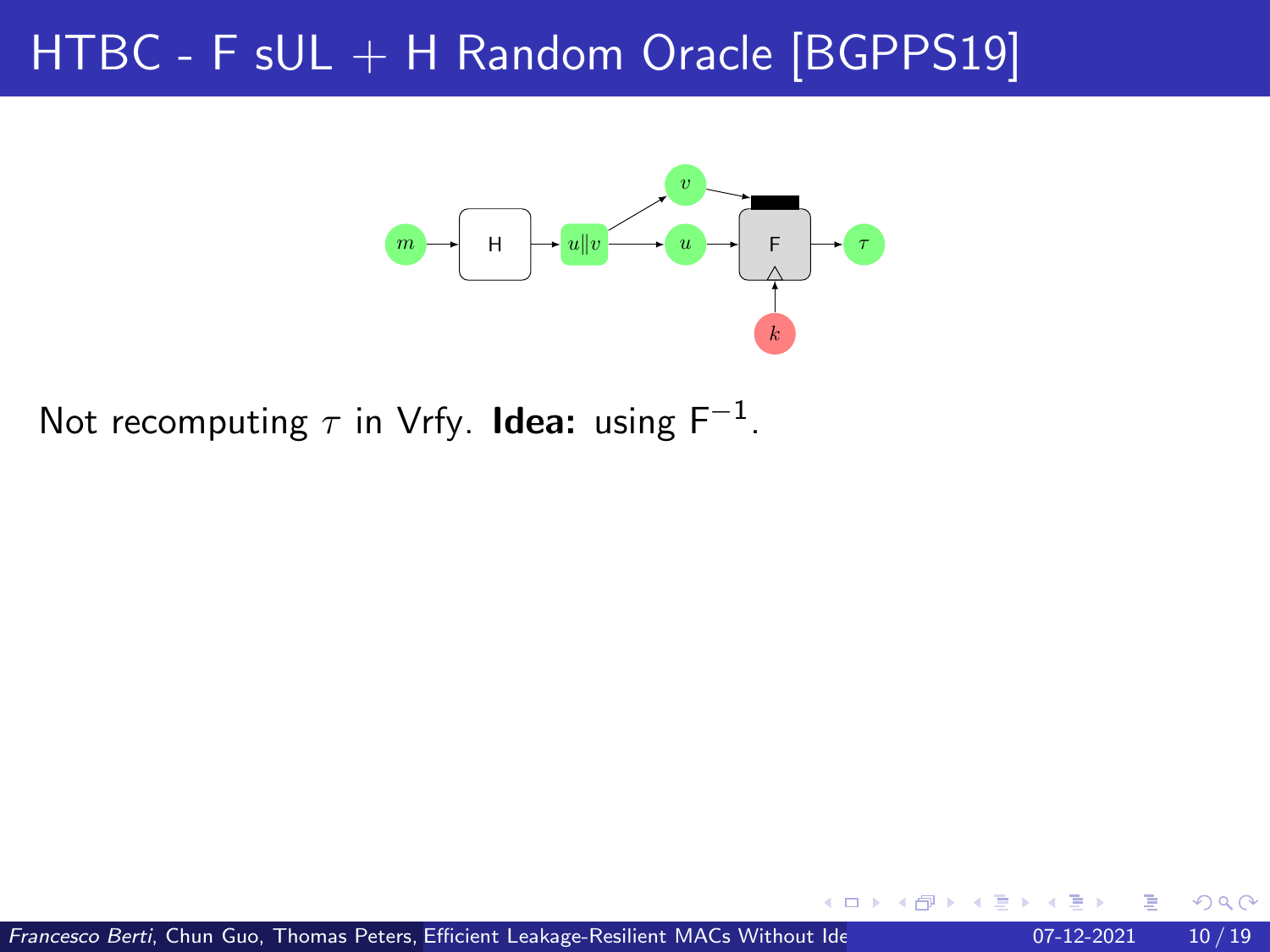

Not recomputing  $\tau$  in Vrfy. **Idea:** using F<sup>-1</sup>.

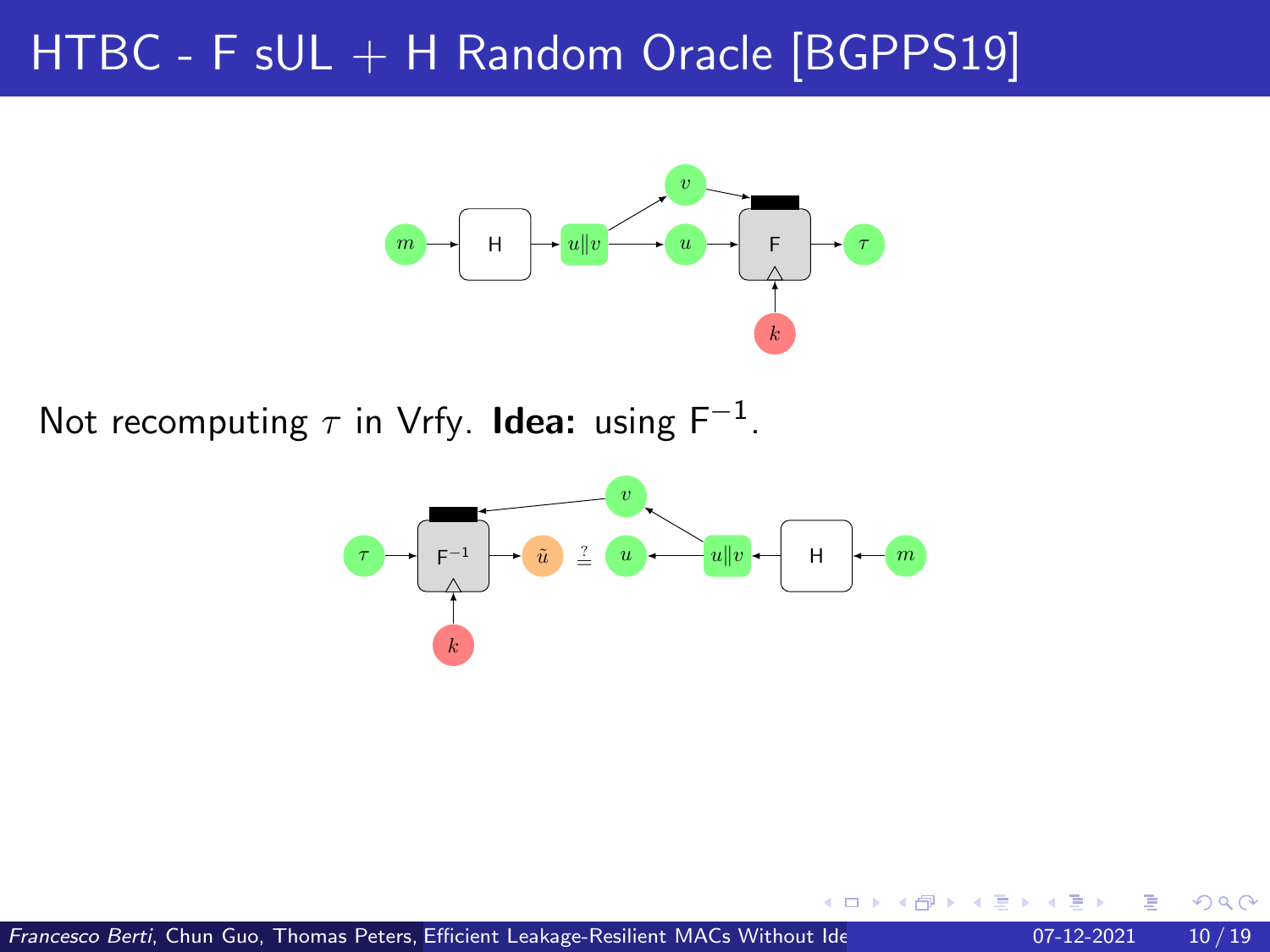

Not recomputing  $\tau$  in Vrfy. **Idea:** using F<sup>-1</sup>.



[BGPPS19] If F is sUL, problematic interactions between F and H.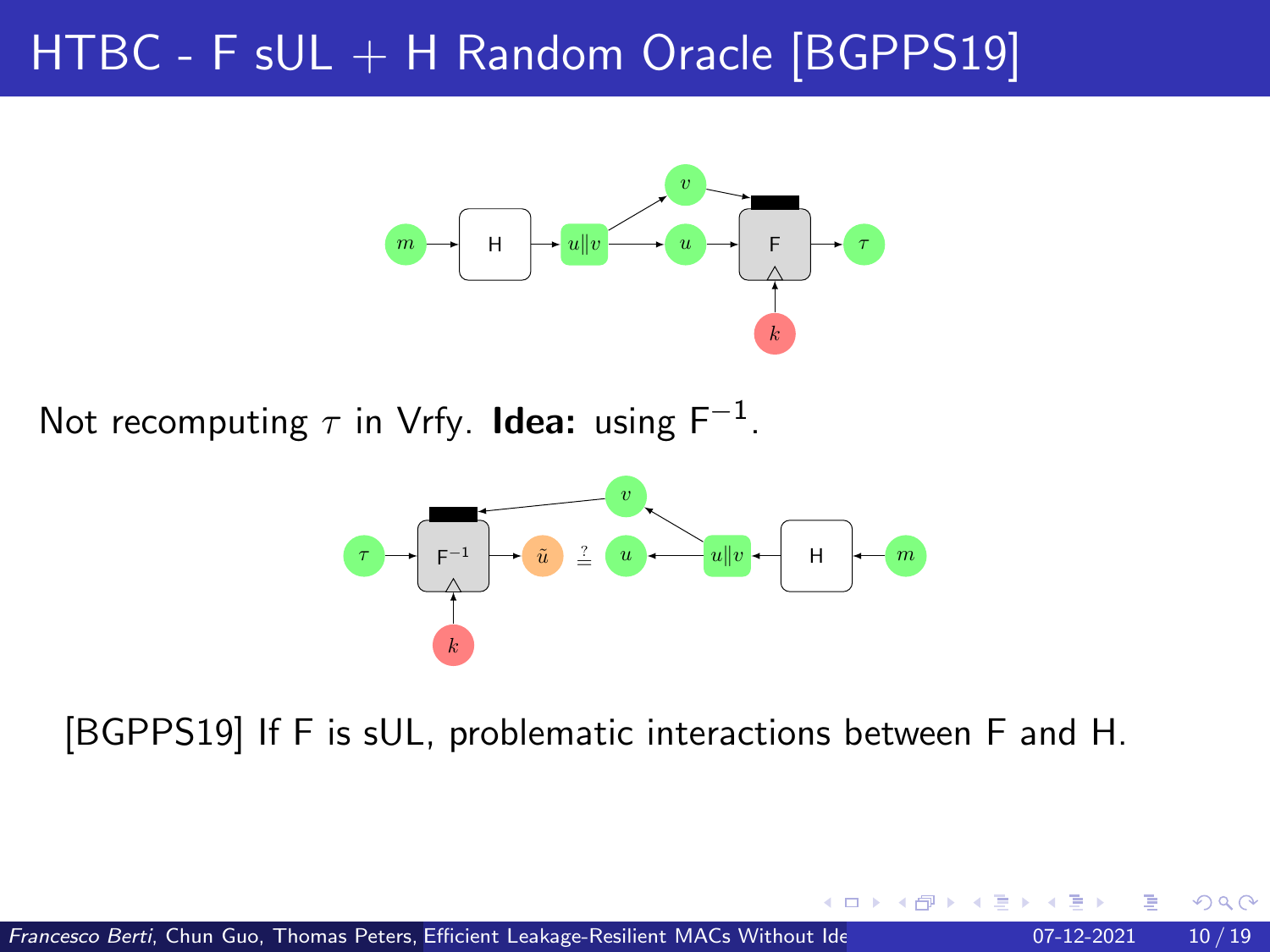

Not recomputing  $\tau$  in Vrfy. **Idea:** using F<sup>-1</sup>.



[BGPPS19] If F is sUL, problematic interactions between F and H.

They used the random oracle to bound the probability that the adversary computes  $u \| v = \mathsf{H}(m)$  and then obtains  $u = \mathsf{F}_k^{-1,\mathsf{v}}(\tau).$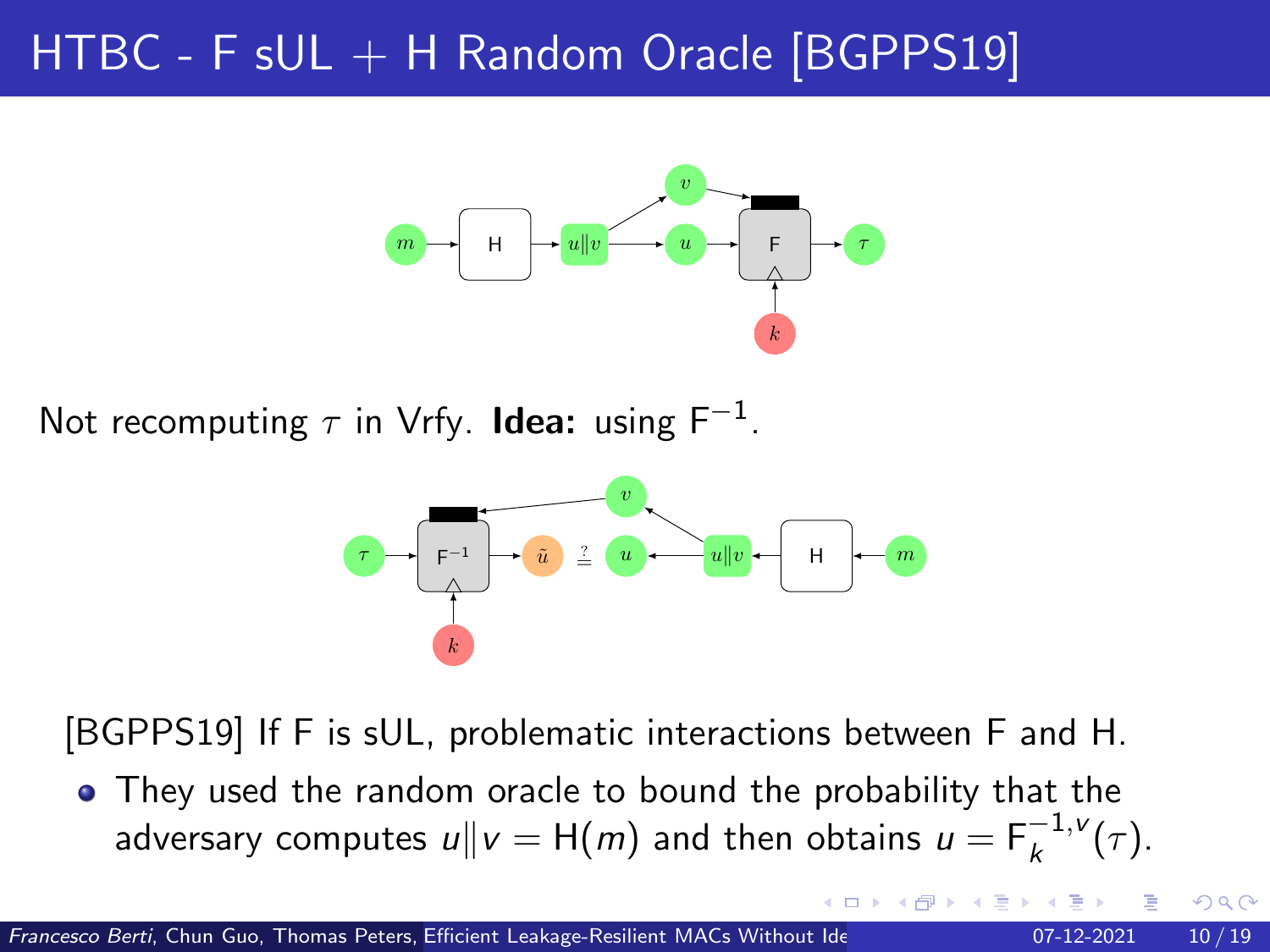#### **1** Background

- **<sup>1</sup>** Unforgeability for MAC in presence of leakage
- <sup>2</sup> Modeling leakage unbounded leakage model
- **3** sUL Security definition for TBC in presence of leakage
- **4 HTBC [BGPPS19]**
- 2 LR-MAC1
- LR-MAC2
- <sup>4</sup> HTBC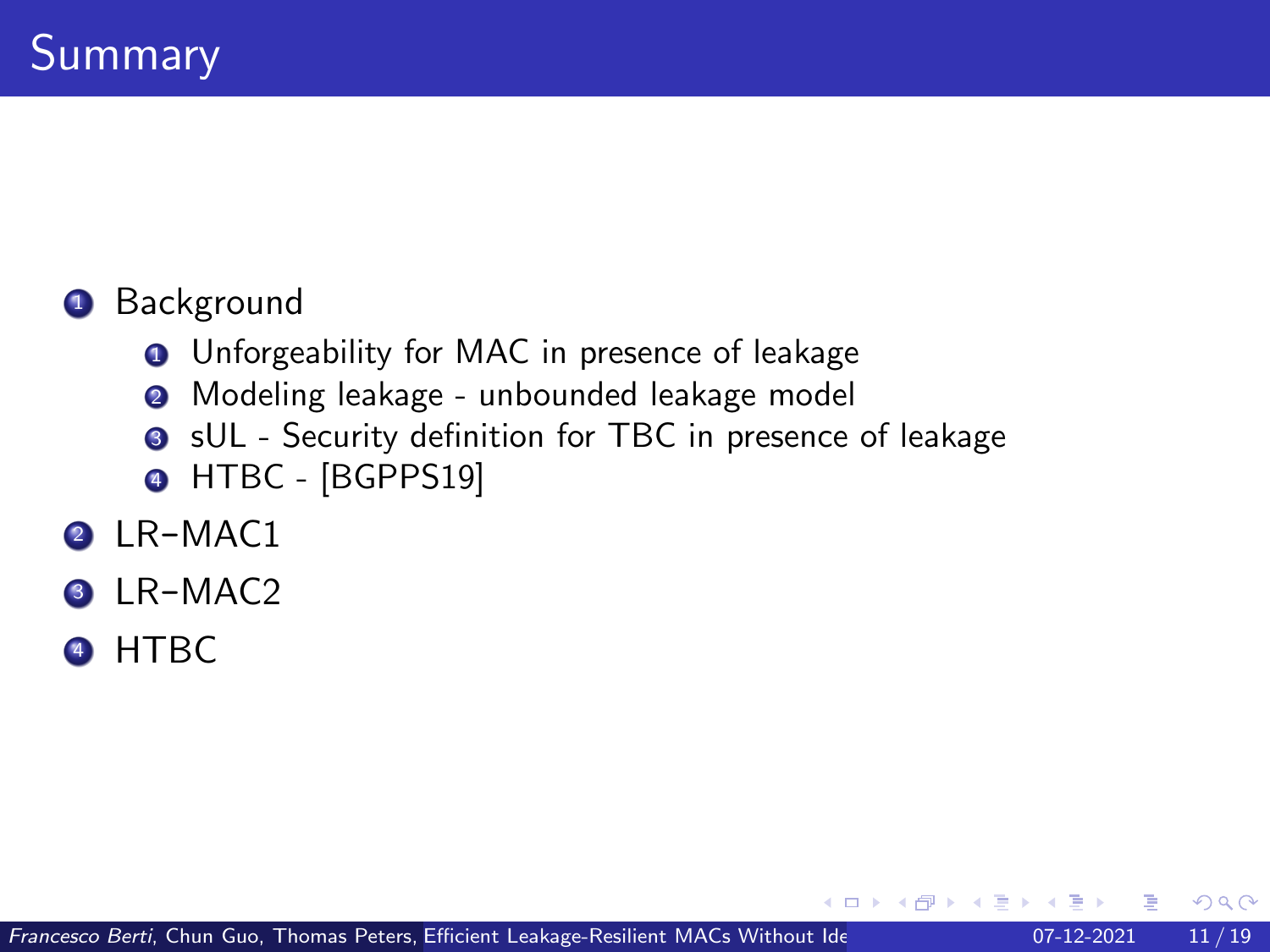Problem: Preventing bad interactions between H and F with leakage.

 $\rightarrow$   $\rightarrow$   $\rightarrow$ 

 $298$ 

4 0 8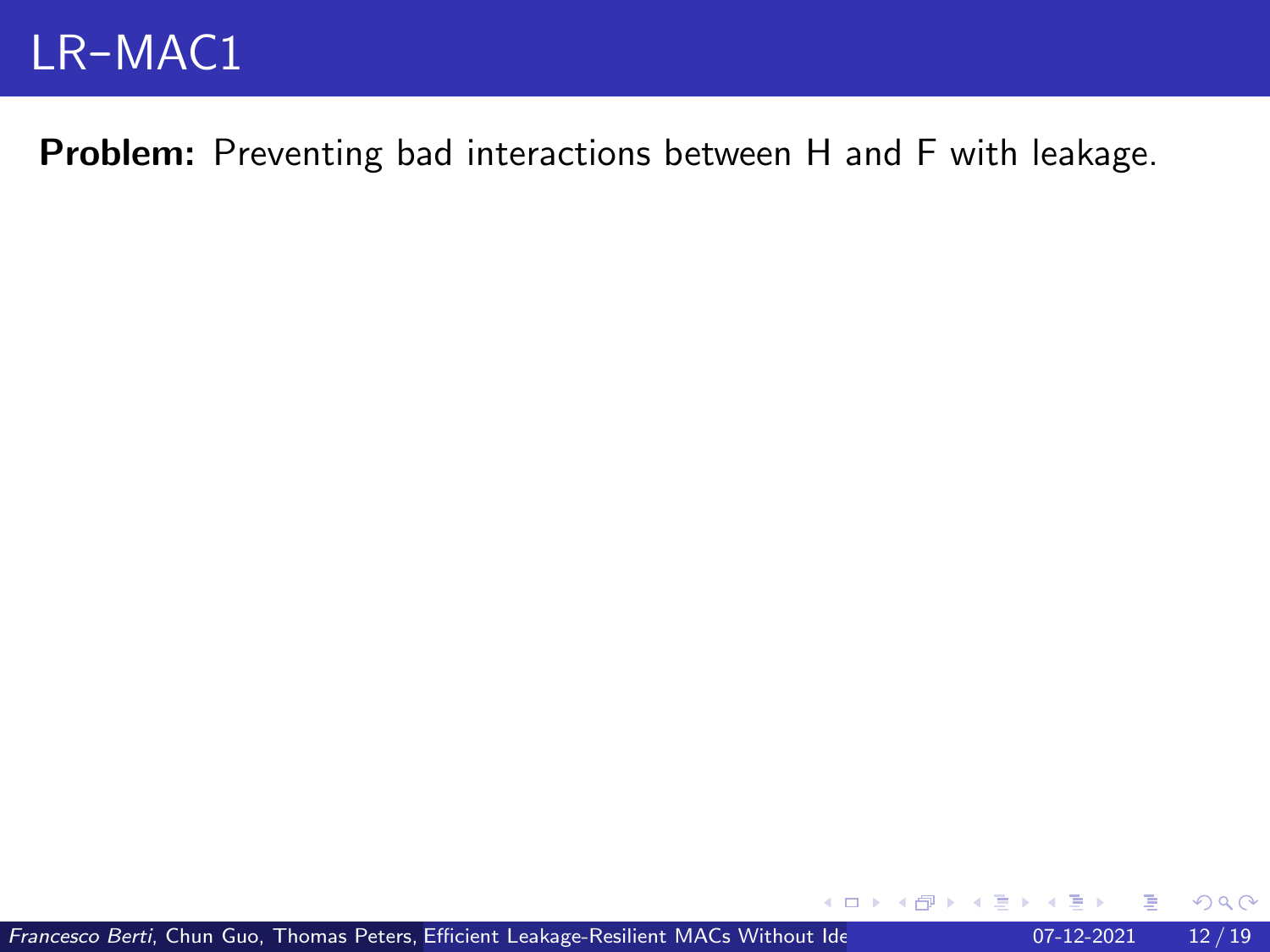Problem: Preventing bad interactions between H and F with leakage.



 $\leftarrow$   $\Box$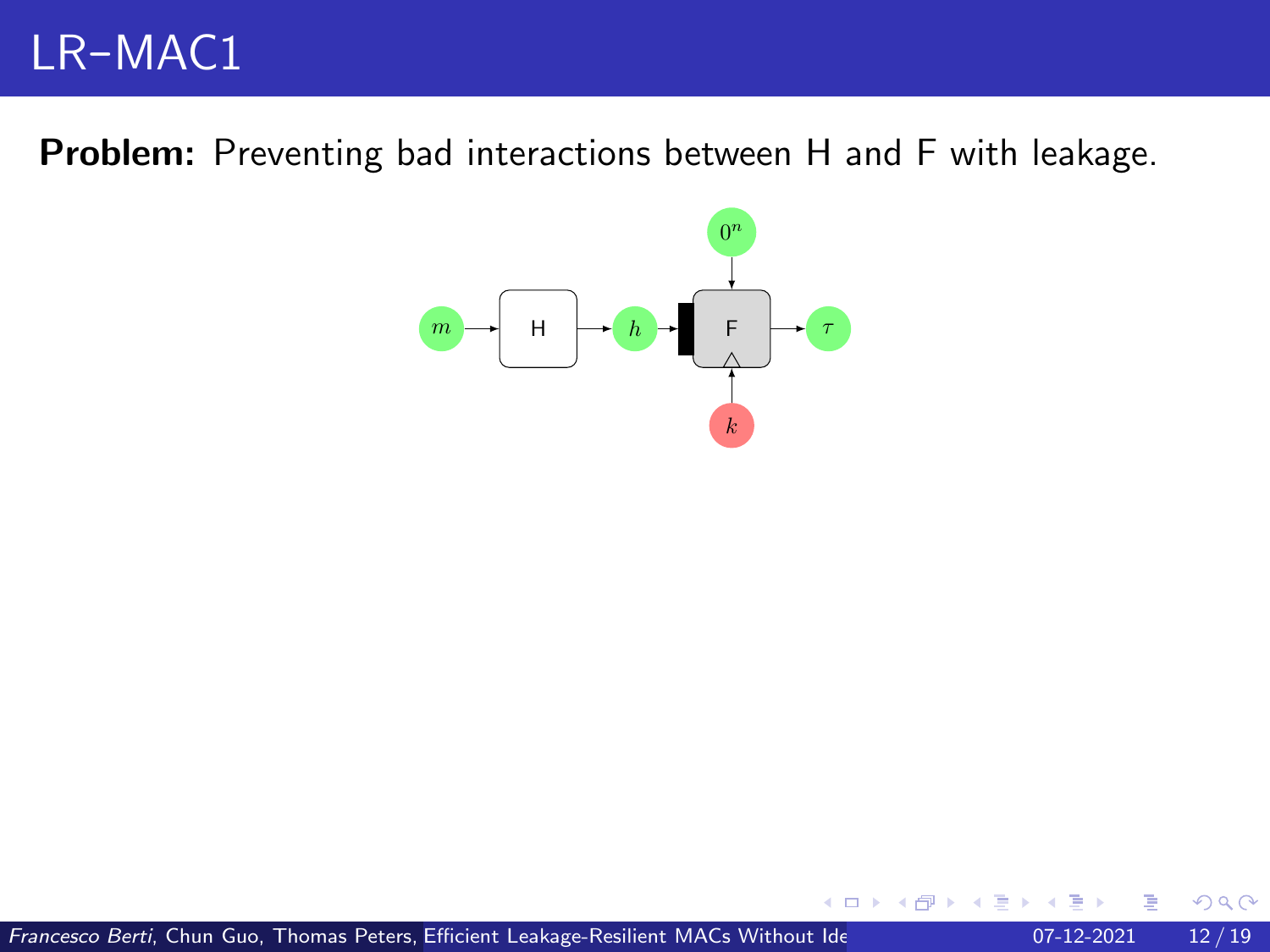Problem: Preventing bad interactions between H and F with leakage.



h only as a tweak  $+$  fixed input for F

←□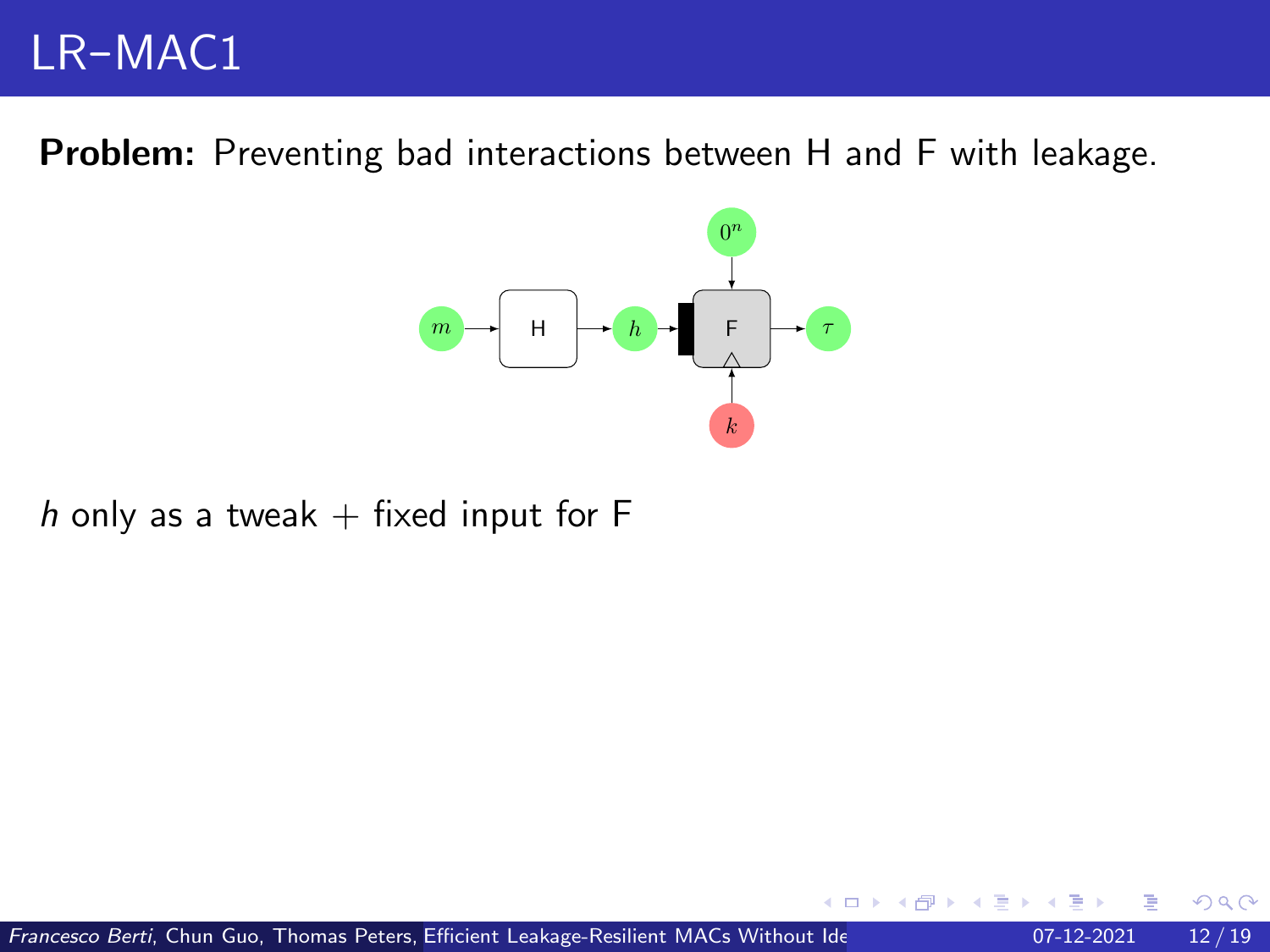Problem: Preventing bad interactions between H and F with leakage.



h only as a tweak  $+$  fixed input for F



←□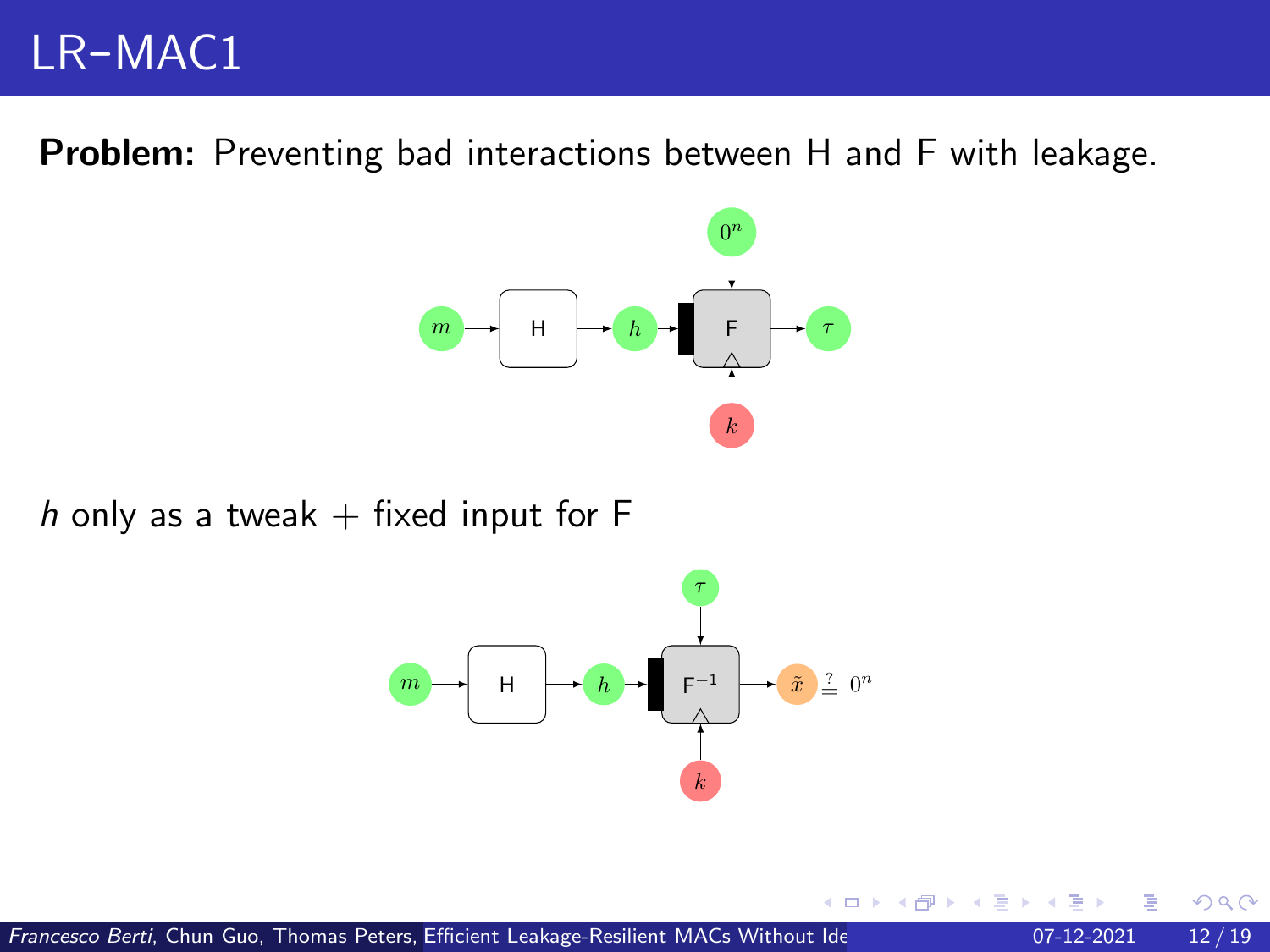Problem: Preventing bad interactions between H and F with leakage.



h only as a tweak  $+$  fixed input for F



←□

$$
\tilde{x} \text{ (if } \neq 0^n \text{) is useless}
$$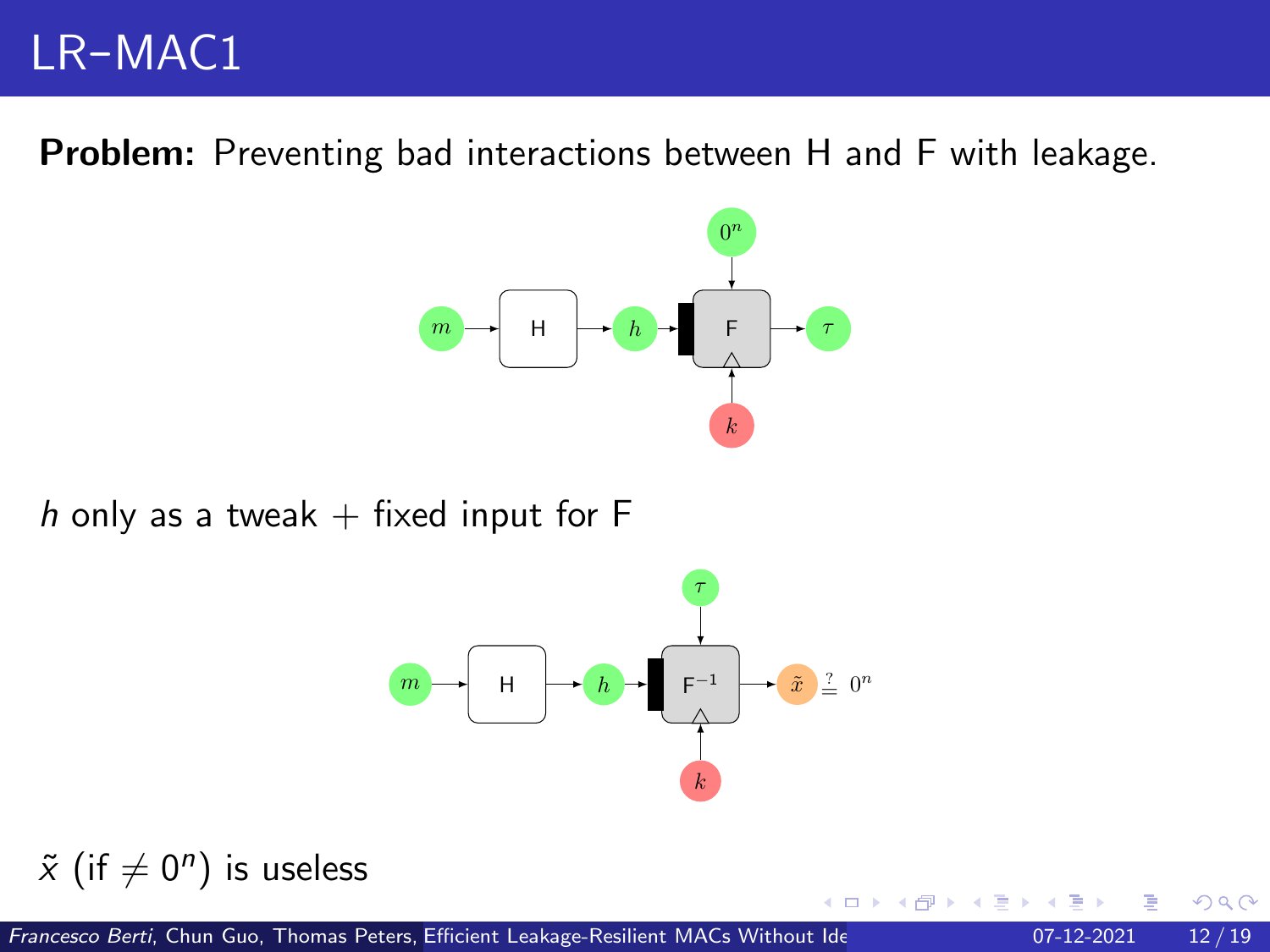LR-MAC1 is  $(q_M, q_V, \epsilon)$ -suf-L2 secure with

$$
\epsilon \leq \epsilon_{\mathsf{CR}} + (q_V + 1)\epsilon_{\mathsf{sUL}}, \text{ with }
$$

€⊡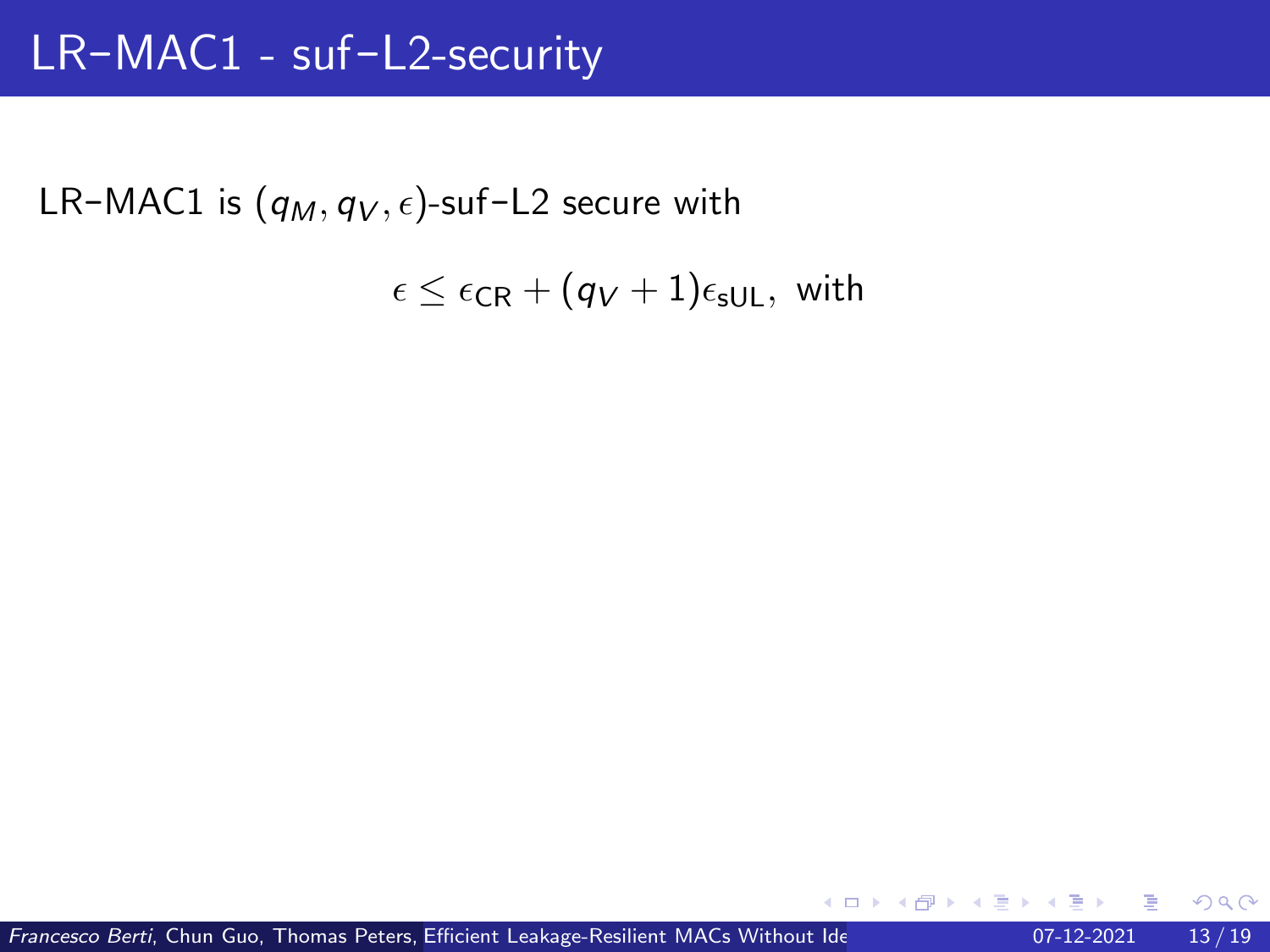LR-MAC1 is  $(q_M, q_V, \epsilon)$ -suf-L2 secure with

$$
\epsilon \leq \epsilon_{\mathsf{CR}} + (q_V + 1)\epsilon_{\mathsf{sUL}}, \text{ with }
$$

• F be a  $(q_L, q_M, q_V, \epsilon_{\text{sl}})$ -strongly unpredictable with leakage TBC.  $\bullet$  H be a  $\epsilon_{CR}$ -collision resistant hash function,

つひひ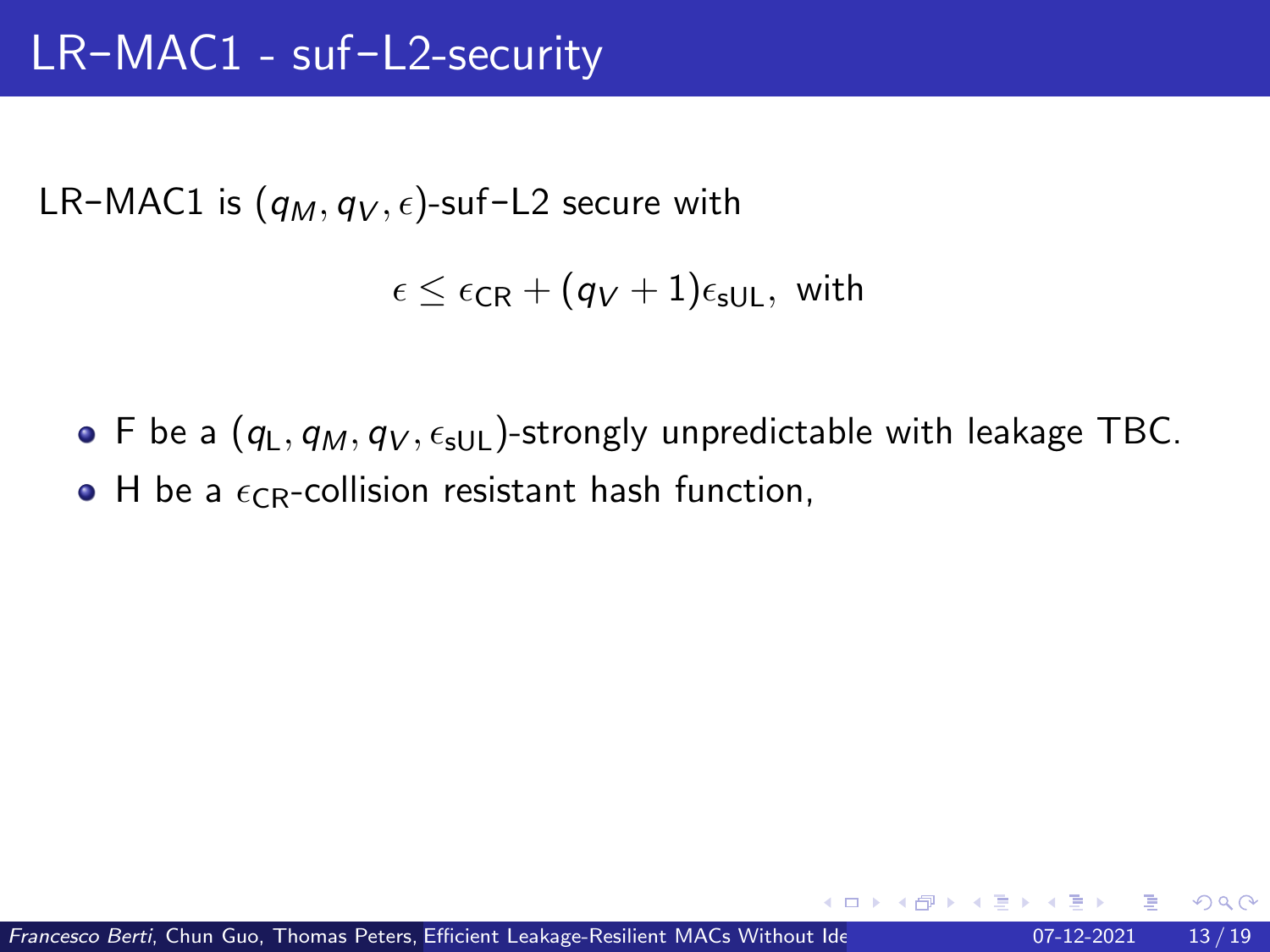LR-MAC1 is  $(q_M, q_V, \epsilon)$ -suf-L2 secure with

 $\epsilon \leq \epsilon_{CR} + (q_V + 1)\epsilon_{\text{slill}}$ , with

• F be a  $(q_L, q_M, q_V, \epsilon_{\text{sl}})$ -strongly unpredictable with leakage TBC.

 $\bullet$  H be a  $\epsilon_{CR}$ -collision resistant hash function,

Concrete security:

• For a good H 
$$
\epsilon_{CR} \approx \frac{q^2}{2^{|\mathcal{TW}|}}
$$

 $\bullet$   $\epsilon$ <sub>sUL</sub> depends on the side-channel security of the implementation of F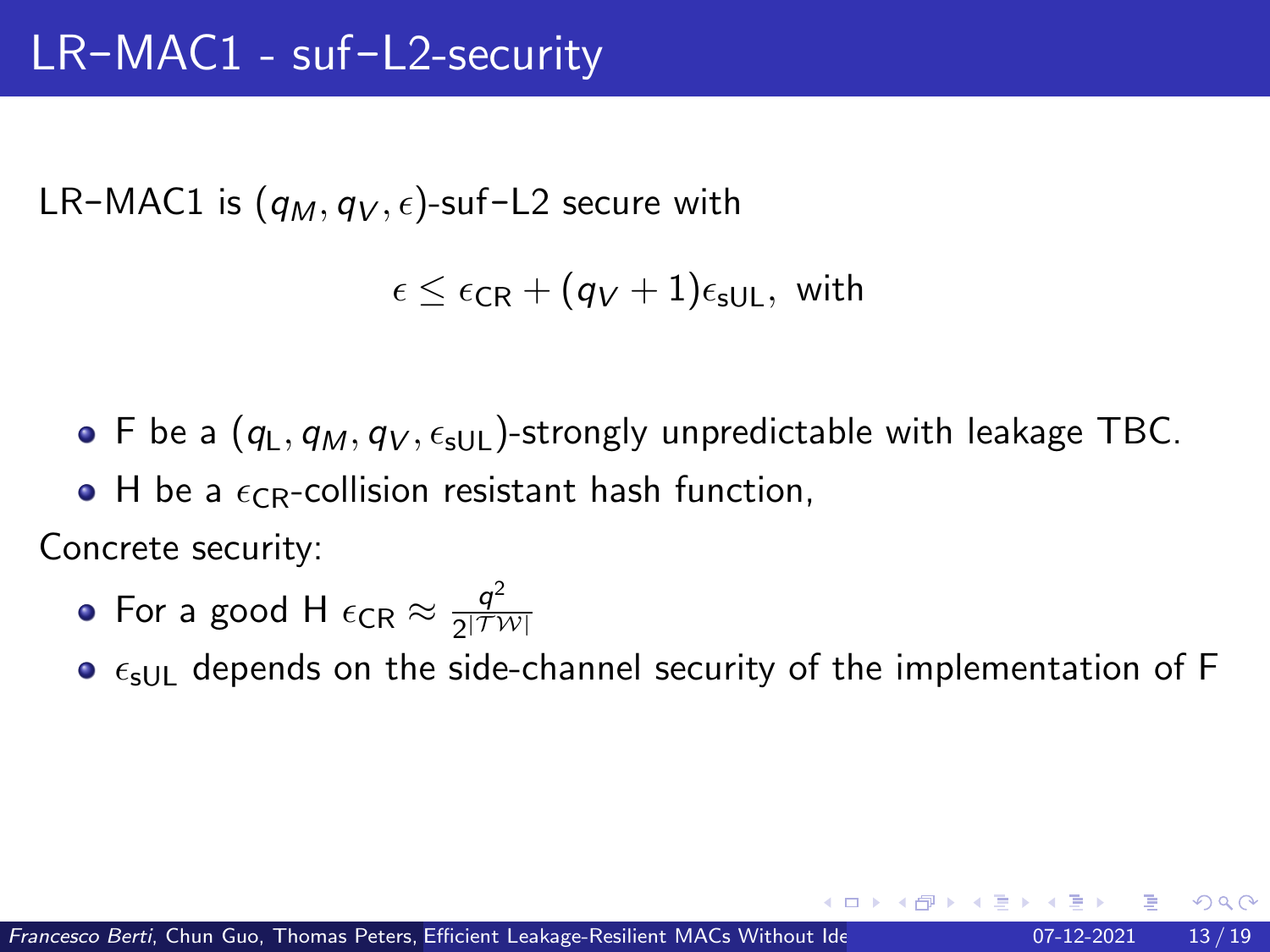<span id="page-38-0"></span>LR-MAC1 is  $(q_M, q_V, \epsilon)$ -suf-L2 secure with

 $\epsilon \leq \epsilon_{CR} + (q_V + 1)\epsilon_{\text{slill}}$ , with

 $\bullet$  F be a (q<sub>L</sub>, q<sub>M</sub>, q<sub>V</sub>,  $\epsilon$ <sub>SUL</sub>)-strongly unpredictable with leakage TBC.

 $\bullet$  H be a  $\epsilon_{CR}$ -collision resistant hash function,

Concrete security:

• For a good H 
$$
\epsilon_{CR} \approx \frac{q^2}{2|TW|}
$$

 $\bullet$   $\epsilon$ <sub>sUL</sub> depends on the side-channel security of the implementation of F

**Proposal implementation:**  $F = Deoxvs-384$  and H is SHA256.

• Deoxys [128-bit block and 256-bit tweak]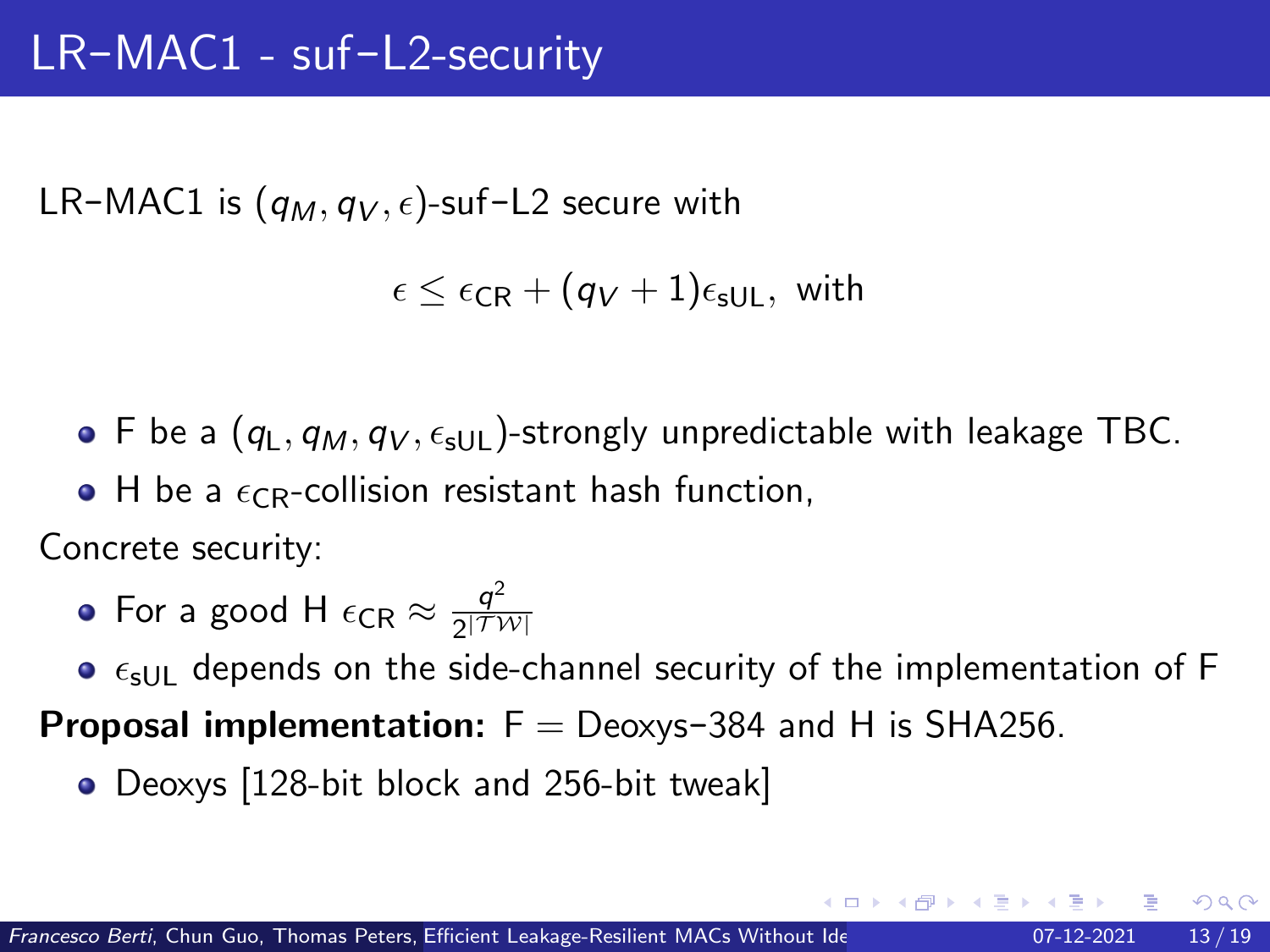<span id="page-39-0"></span>

Consider a fresh and valid verification query  $(m^i, \tau^i)$ . Let  $h^i = H_s(m^i)$ .

Francesco Berti, Chun Guo, Thomas Peters, Efficient Leakage-Resilient MACs Without Ide<br>
Assumption of the Assumption of the Assumption of the Assumption of the Assumption of the Assumption of the A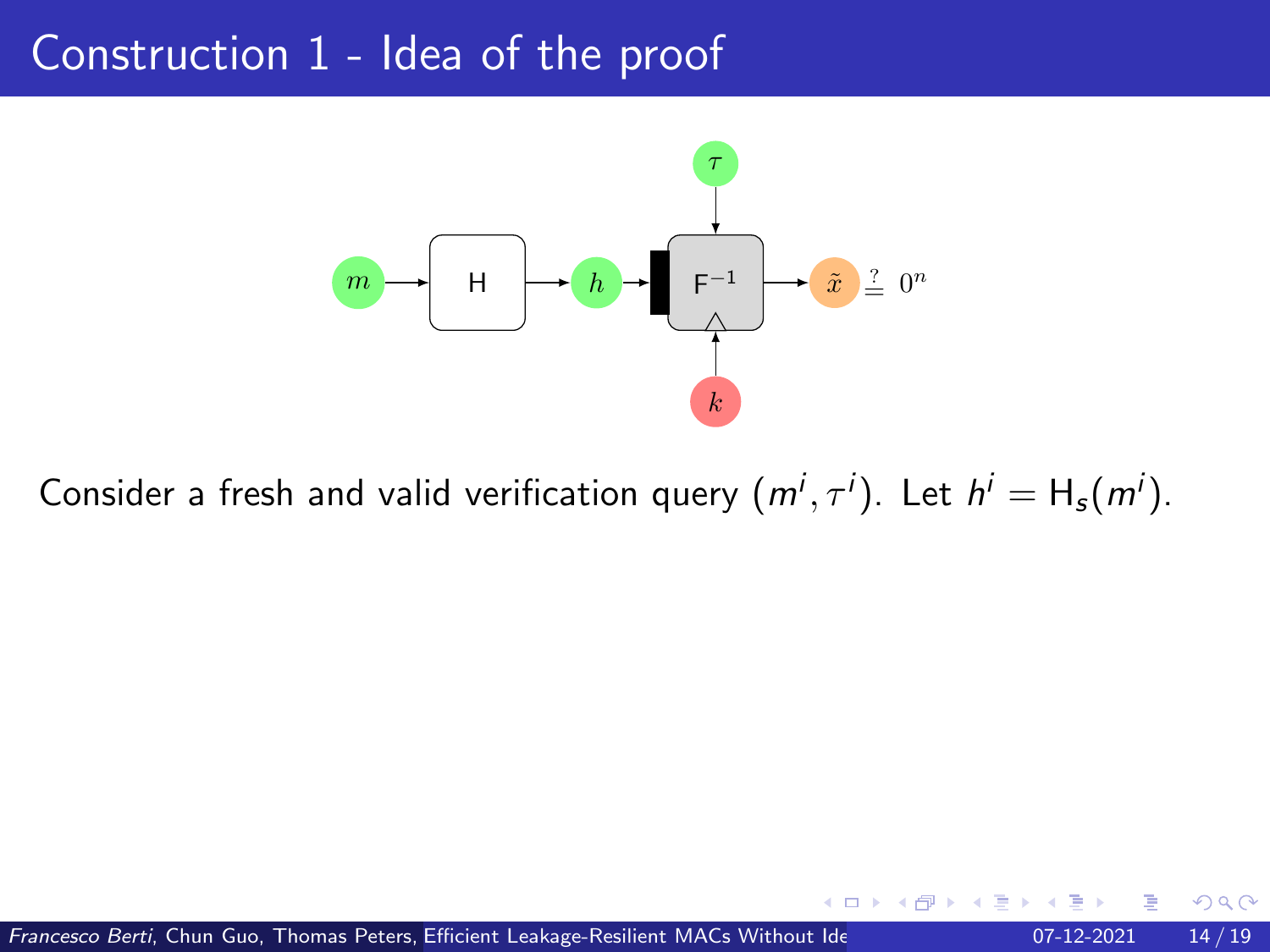

Consider a fresh and valid verification query  $(m^i, \tau^i)$ . Let  $h^i = H_s(m^i)$ .  $F_1$ : There exists a tag-generation query  $m^j$  with s.t.  $H_s(m^j) = h^j = h^j$ .  $F_2$ :  $h^i$  has never been obtained as hash of a message used in a tag-generation query.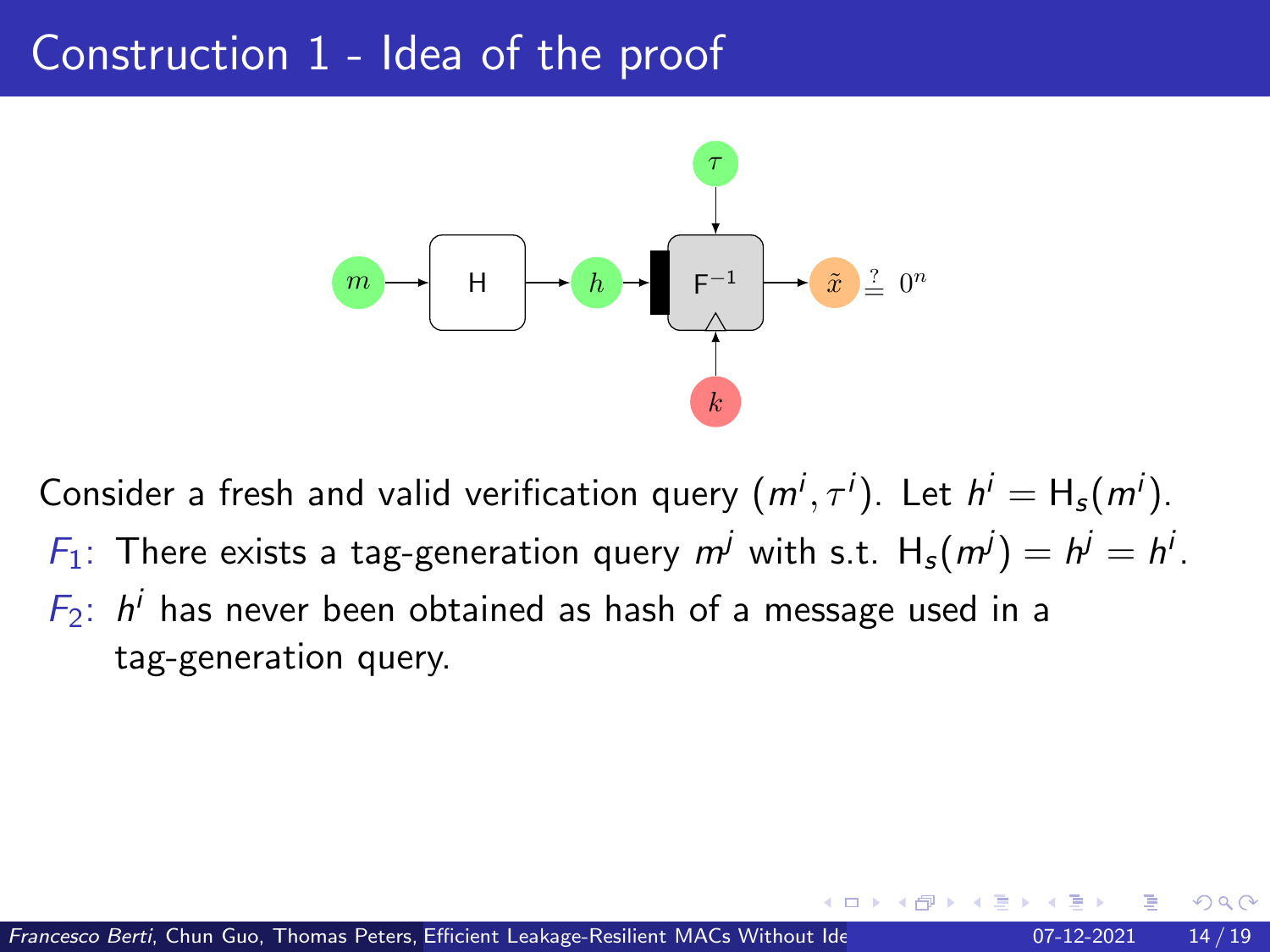<span id="page-41-0"></span>

Consider a fresh and valid verification query  $(m^i, \tau^i)$ . Let  $h^i = H_s(m^i)$ .  $F_1$ : There exists a tag-generation query  $m^j$  with s.t.  $H_s(m^j) = h^j = h^j$ .  $F_2$ :  $h^i$  has never been obtained as hash of a message used in a tag-generation query.

Now, we obtain easily the security result

 $F_1$ : We have found a collision for the hash function.

つひい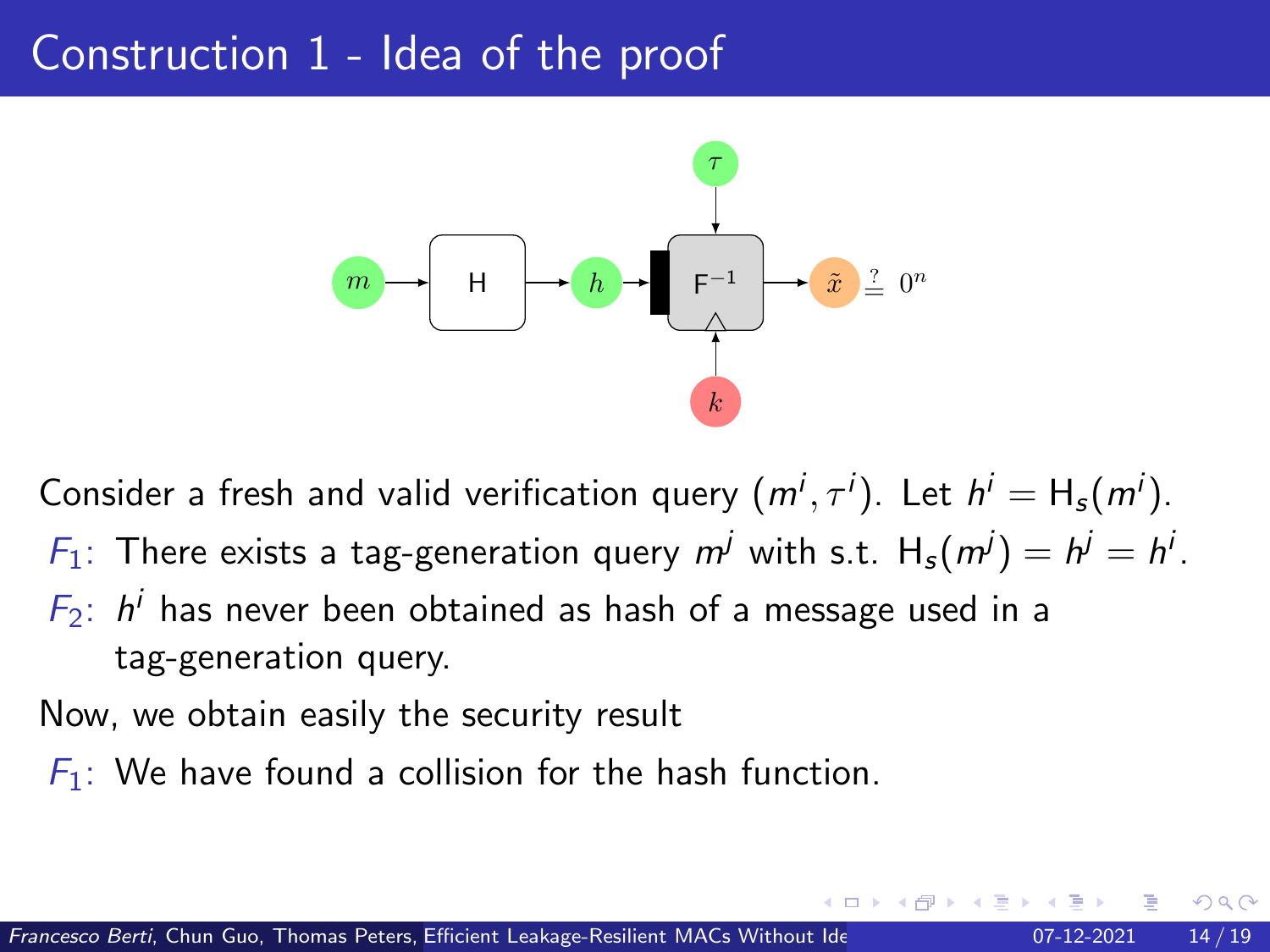<span id="page-42-0"></span>

Consider a fresh and valid verification query  $(m^i, \tau^i)$ . Let  $h^i = H_s(m^i)$ .  $F_1$ : There exists a tag-generation query  $m^j$  with s.t.  $H_s(m^j) = h^j = h^j$ .  $F_2$ :  $h^i$  has never been obtained as hash of a message used in a tag-generation query.

Now, we obtain easily the security result

- $F_1$ : We have found a collision for the hash function.
- $F_2$ :  $(0^n, h^i, \tau^i)$  is a valid triple for  $F_k$  which has never been computed before. Thus, we are able to predict the ou[tpu](#page-41-0)[t](#page-43-0) [of](#page-38-0) $F_k$  $F_k$  $F_k$ [.](#page-38-0)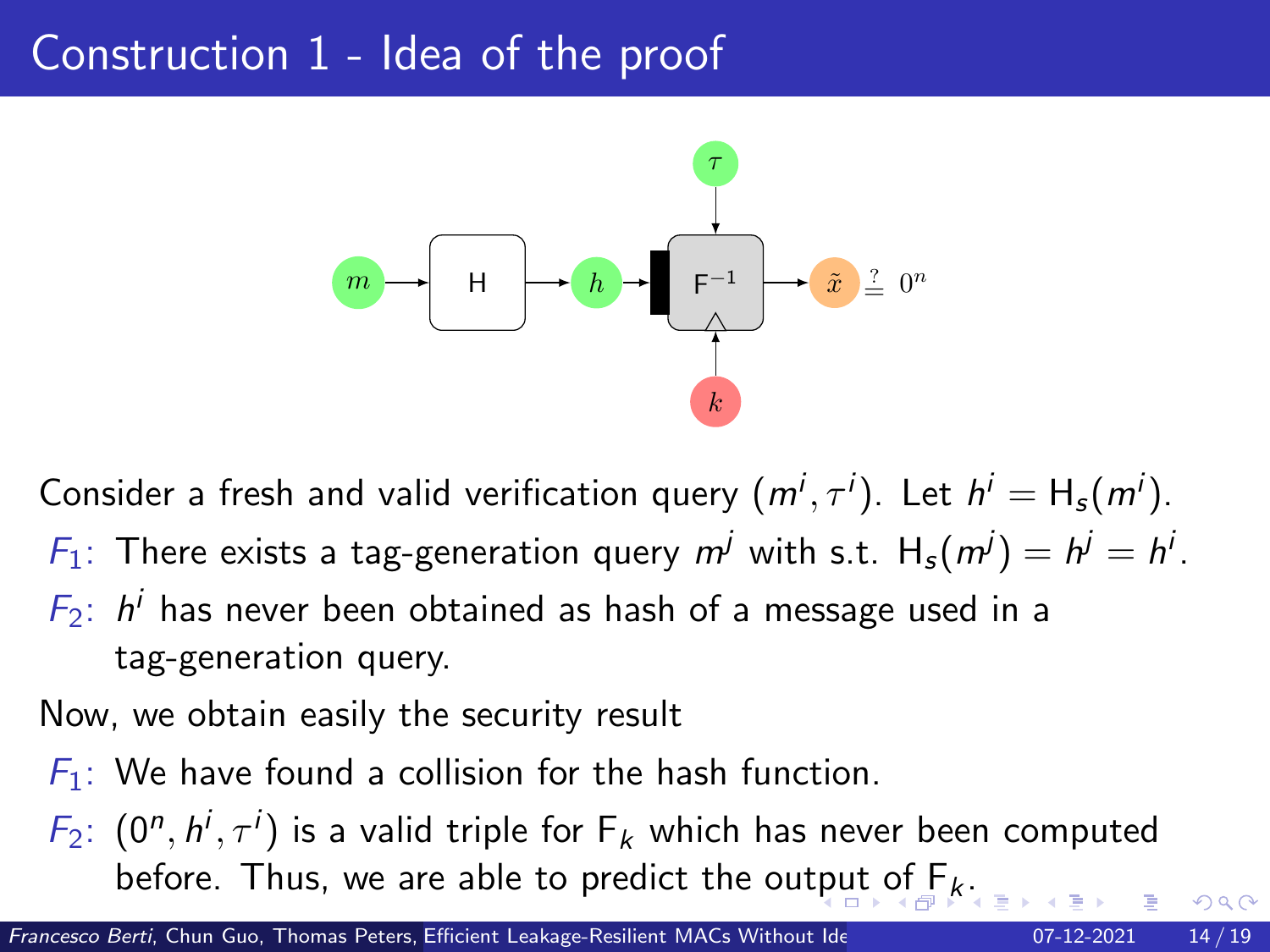#### <span id="page-43-0"></span>LR-MAC2 - Achieving BBB security without large tweaks.

**Problem:** If we have only TBC with *n*-bit tweaks, achieve BBB security.

Francesco Berti, Chun Guo, Thomas Peters, Efficient Leakage-Resilient MACs Without Ide **Assumption CO-12-2021** 15 / 19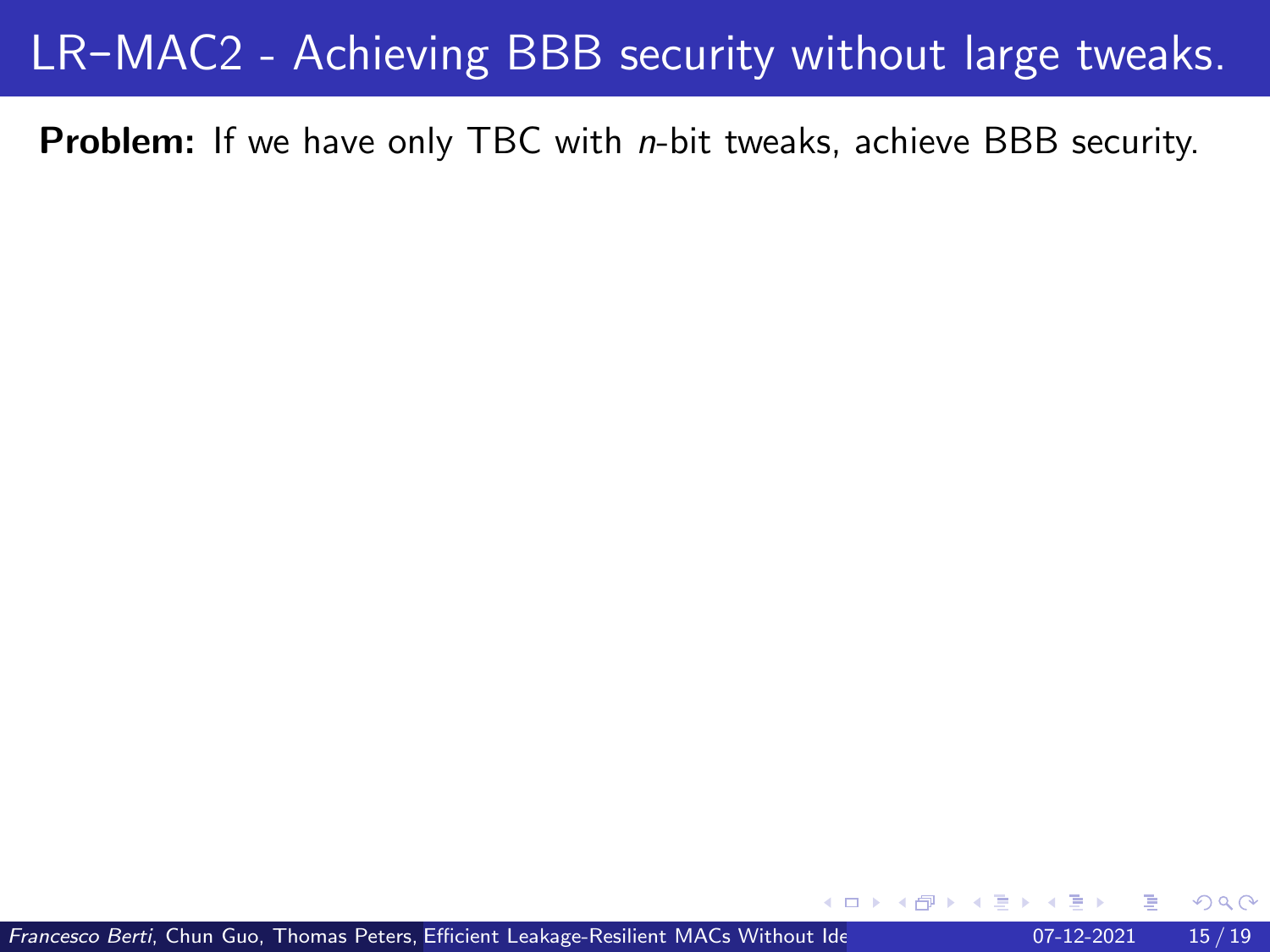#### LR-MAC2 - Achieving BBB security without large tweaks.

**Problem:** If we have only TBC with *n*-bit tweaks, achieve BBB security.



Same tweak for the 2 F calls.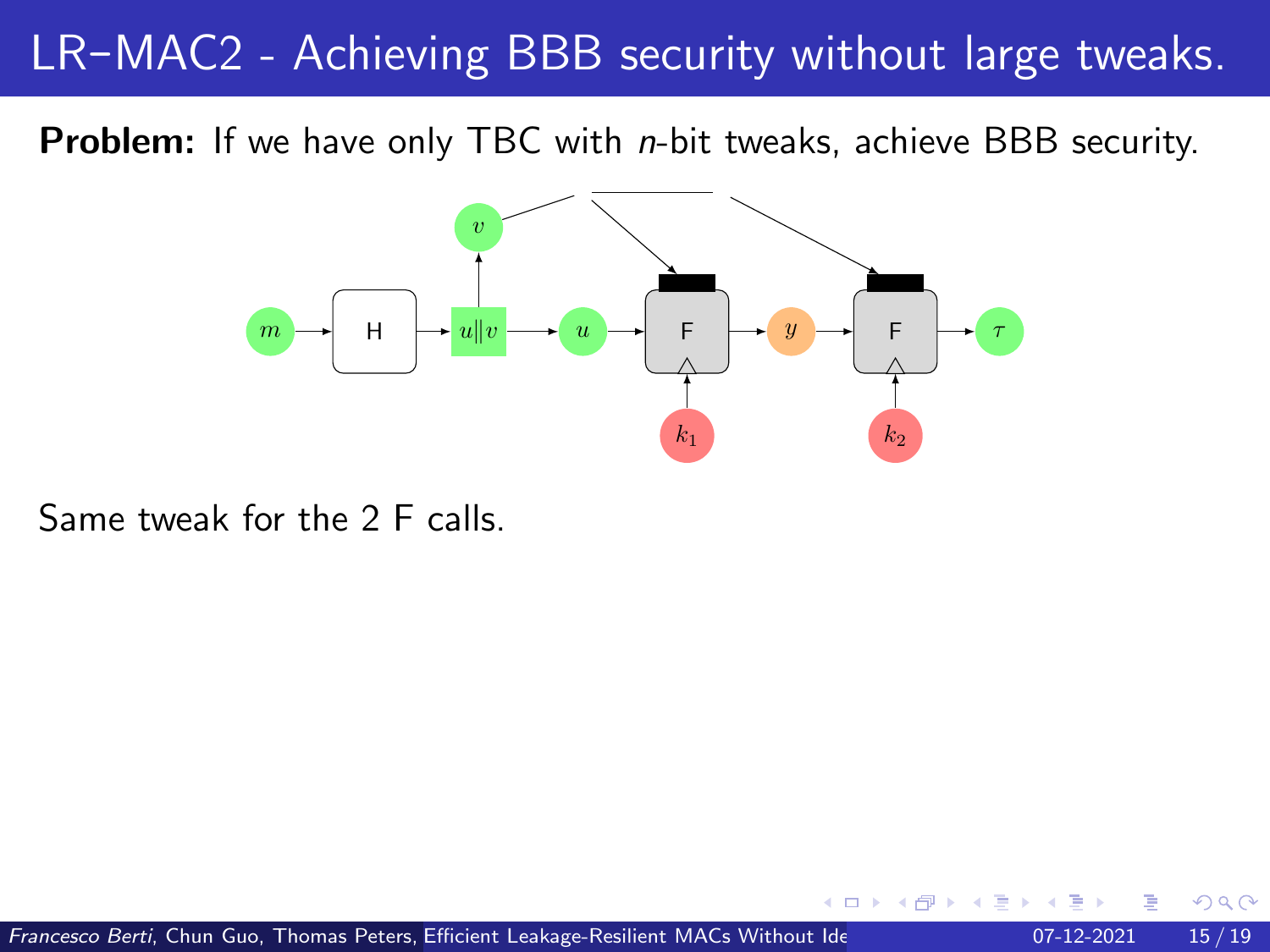#### <span id="page-45-0"></span>LR-MAC2 - Achieving BBB security without large tweaks.

**Problem:** If we have only TBC with *n*-bit tweaks, achieve BBB security.



Same tweak for the 2 F calls.



Francesco Berti, Chun Guo, Thomas Peters, Efficient Leakage-Resilient MACs Without Ide **Assumption CO-12-2021** 15/19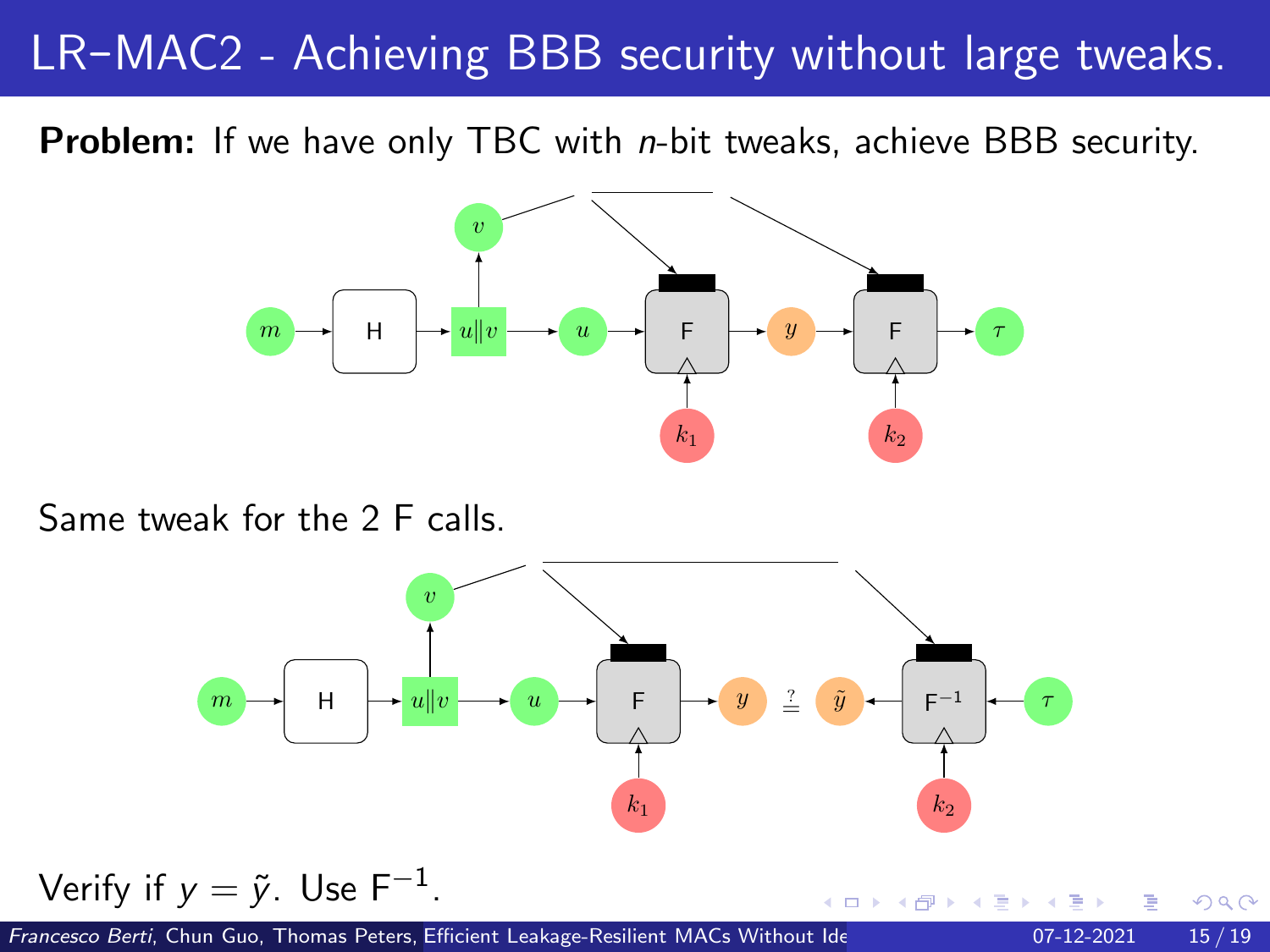<span id="page-46-0"></span>

LR-MAC2 is  $(q_M, q_V, \epsilon)$ -suf-L2 secure with

 $\epsilon \leq \epsilon_{CR(2n)} + \epsilon_{\mu - CR(n)} + 2\mu q_{V}\epsilon_{\text{sUL}}$ , with

Francesco Berti, Chun Guo, Thomas Peters, Efficient Leakage-Resilient MACs Without Ide **Assumption CO-12-2021** 16 / 19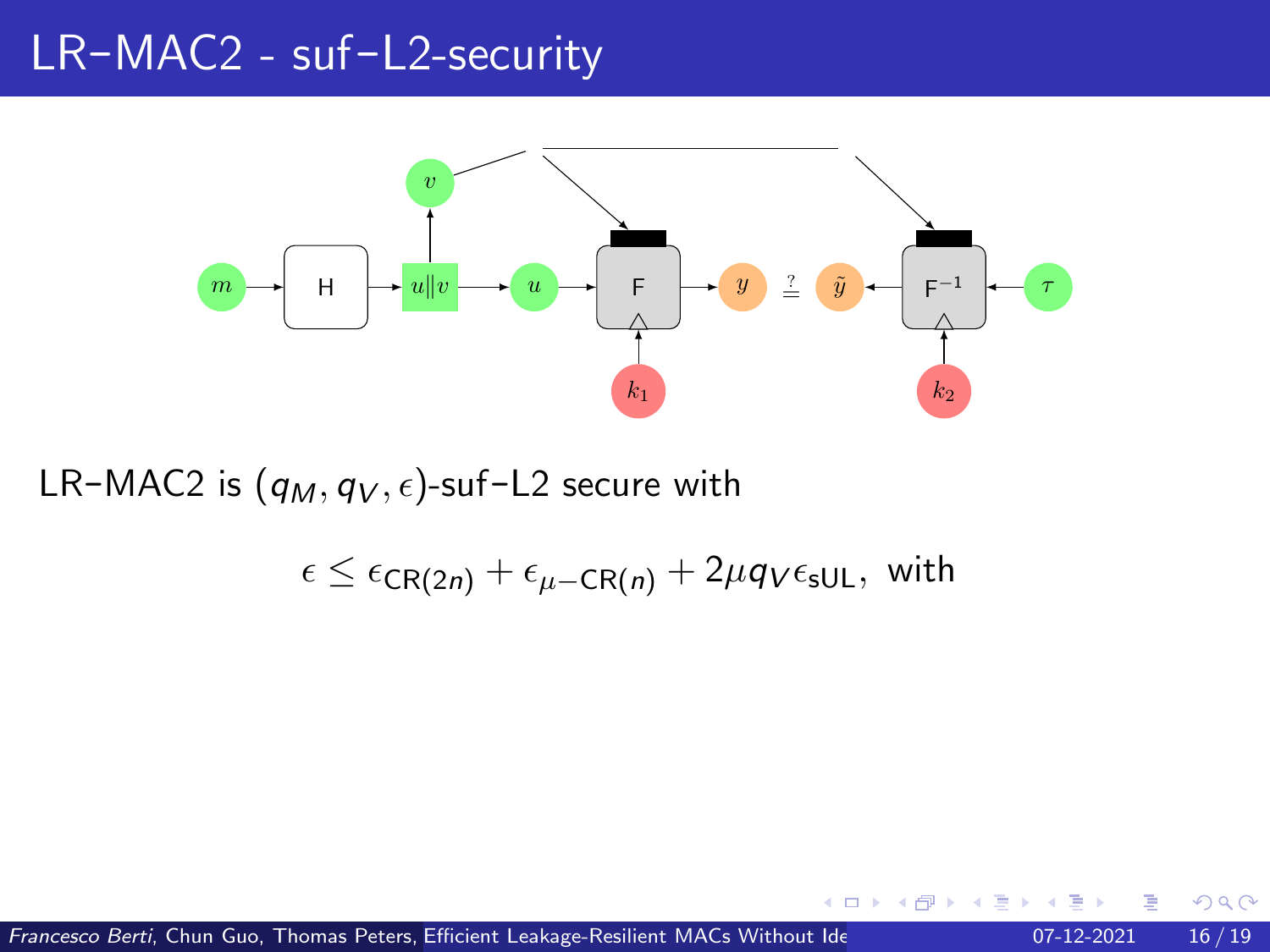

LR-MAC2 is  $(q_M, q_V, \epsilon)$ -suf-L2 secure with

 $\epsilon \leq \epsilon_{CR(2n)} + \epsilon_{\mu - CR(n)} + 2\mu q_{V}\epsilon_{\text{sUL}}$ , with

F be a  $(q_L, q_M, q_V, \epsilon_{\text{slUL}})$ -strongly unpredictable with leakage TBC.  $\bullet$  H be a  $\epsilon_{CR}$ -collision resistant hash function,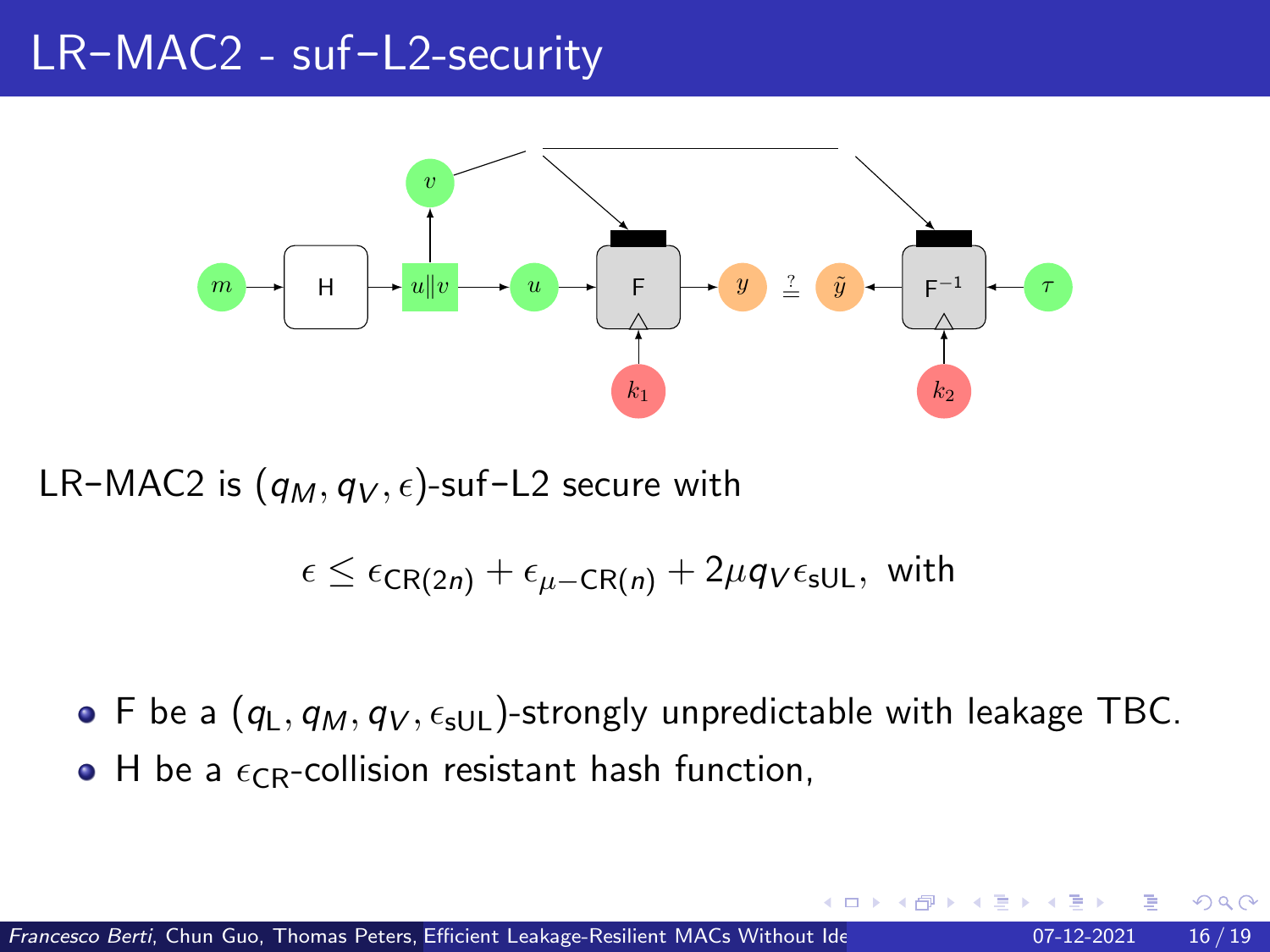<span id="page-48-0"></span>

LR-MAC2 is  $(q_M, q_V, \epsilon)$ -suf-L2 secure with

 $\epsilon \leq \epsilon_{CR(2n)} + \epsilon_{\mu - CR(n)} + 2\mu q_{V}\epsilon_{\text{sUL}}$ , with

- F be a  $(q_L, q_M, q_V, \epsilon_{\text{slUL}})$ -strongly unpredictable with leakage TBC.
- $\bullet$  H be a  $\epsilon_{CR}$ -collision resistant hash function,
- H be a  $\epsilon_{\mu-\textsf{CR}(n)}$ -lower half-collision resistant,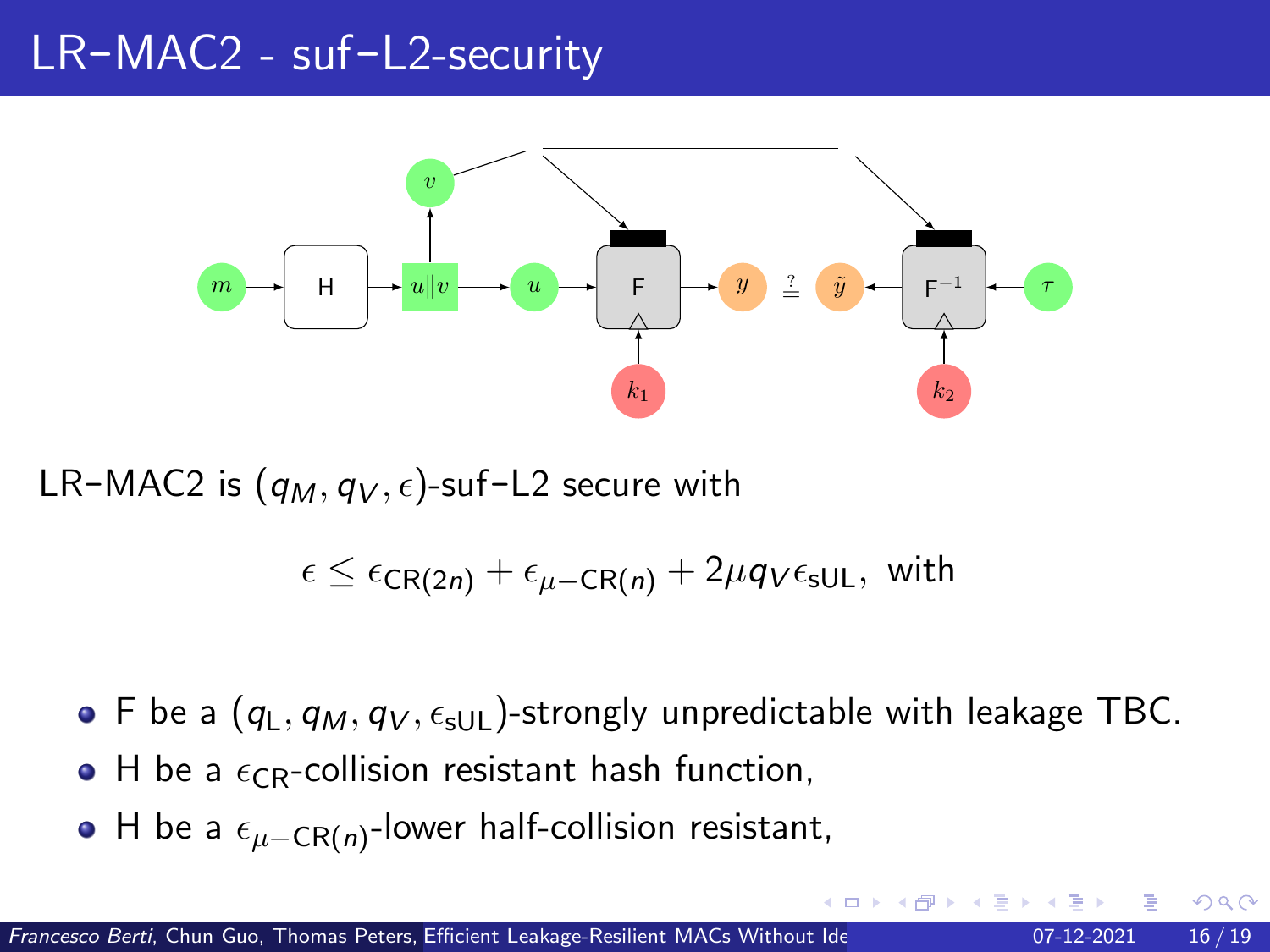<span id="page-49-0"></span>

LR-MAC2 is  $(q_M, q_V, \epsilon)$ -suf-L2 secure with

 $\epsilon \leq \epsilon_{CR(2n)} + \epsilon_{\mu - CR(n)} + 2\mu q_{V}\epsilon_{\text{sUL}}$ , with

- F be a  $(q_L, q_M, q_V, \epsilon_{\text{slUL}})$ -strongly unpredictable with leakage TBC.
- $\bullet$  H be a  $\epsilon_{CR}$ -collision resistant hash function,
- H be a  $\epsilon_{\mu-\textsf{CR}(n)}$ -lower half-collision resistant,

Lower-half-collisionre[s](#page-49-0)istance: Find  $m_1, ..., m_\mu$  $m_1, ..., m_\mu$  $m_1, ..., m_\mu$  $m_1, ..., m_\mu$  s[.t.](#page-50-0)  $H_s(m_i) = ... \| h_2... \|_{\alpha}$  $H_s(m_i) = ... \| h_2... \|_{\alpha}$  $H_s(m_i) = ... \| h_2... \|_{\alpha}$  $H_s(m_i) = ... \| h_2... \|_{\alpha}$  $H_s(m_i) = ... \| h_2... \|_{\alpha}$  $H_s(m_i) = ... \| h_2... \|_{\alpha}$  $H_s(m_i) = ... \| h_2... \|_{\alpha}$  $H_s(m_i) = ... \| h_2... \|_{\alpha}$  $H_s(m_i) = ... \| h_2... \|_{\alpha}$  $H_s(m_i) = ... \| h_2... \|_{\alpha}$  $H_s(m_i) = ... \| h_2... \|_{\alpha}$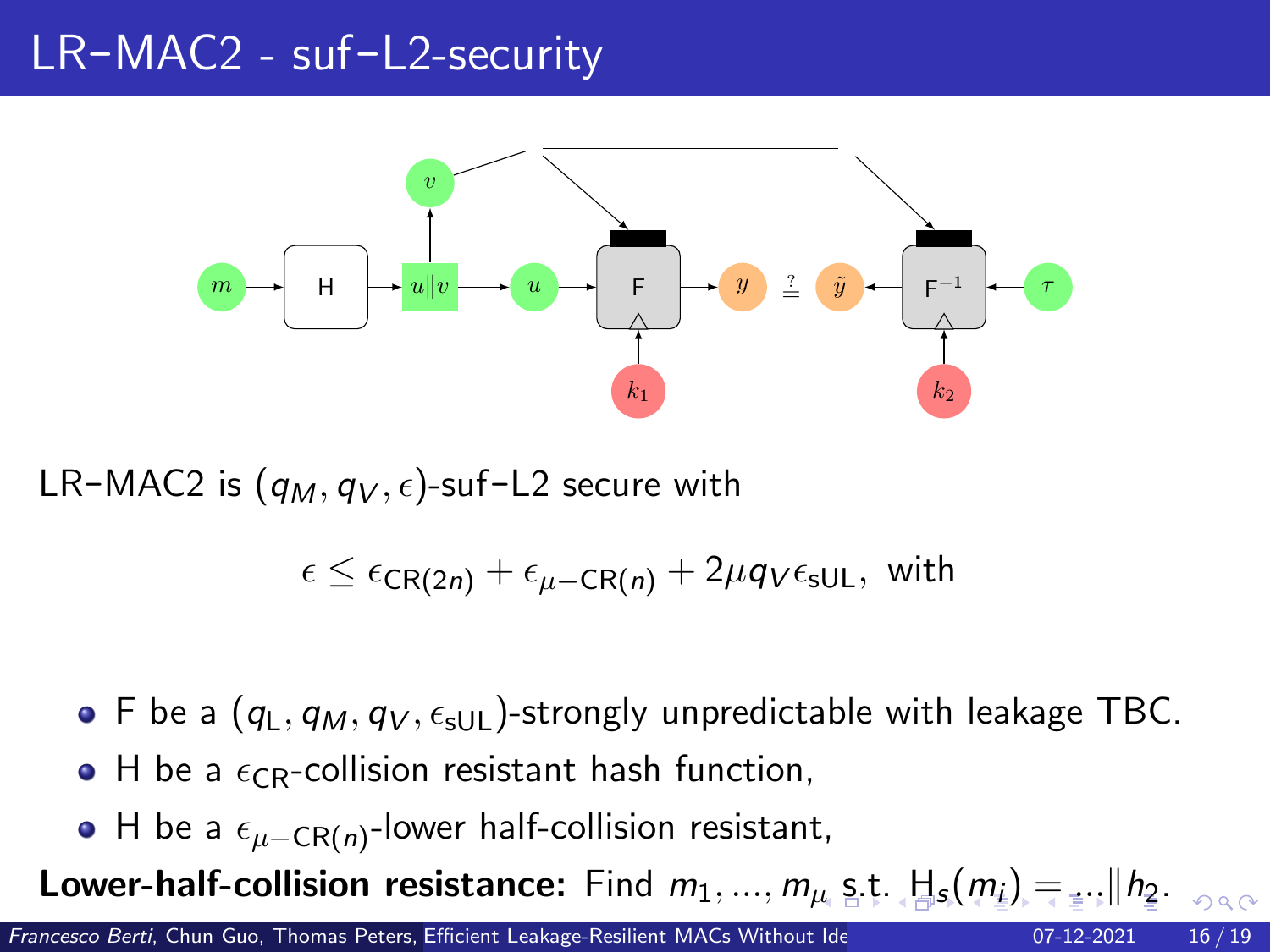<span id="page-50-0"></span>Strong hypothesis for H.



€⊡

 $QQQ$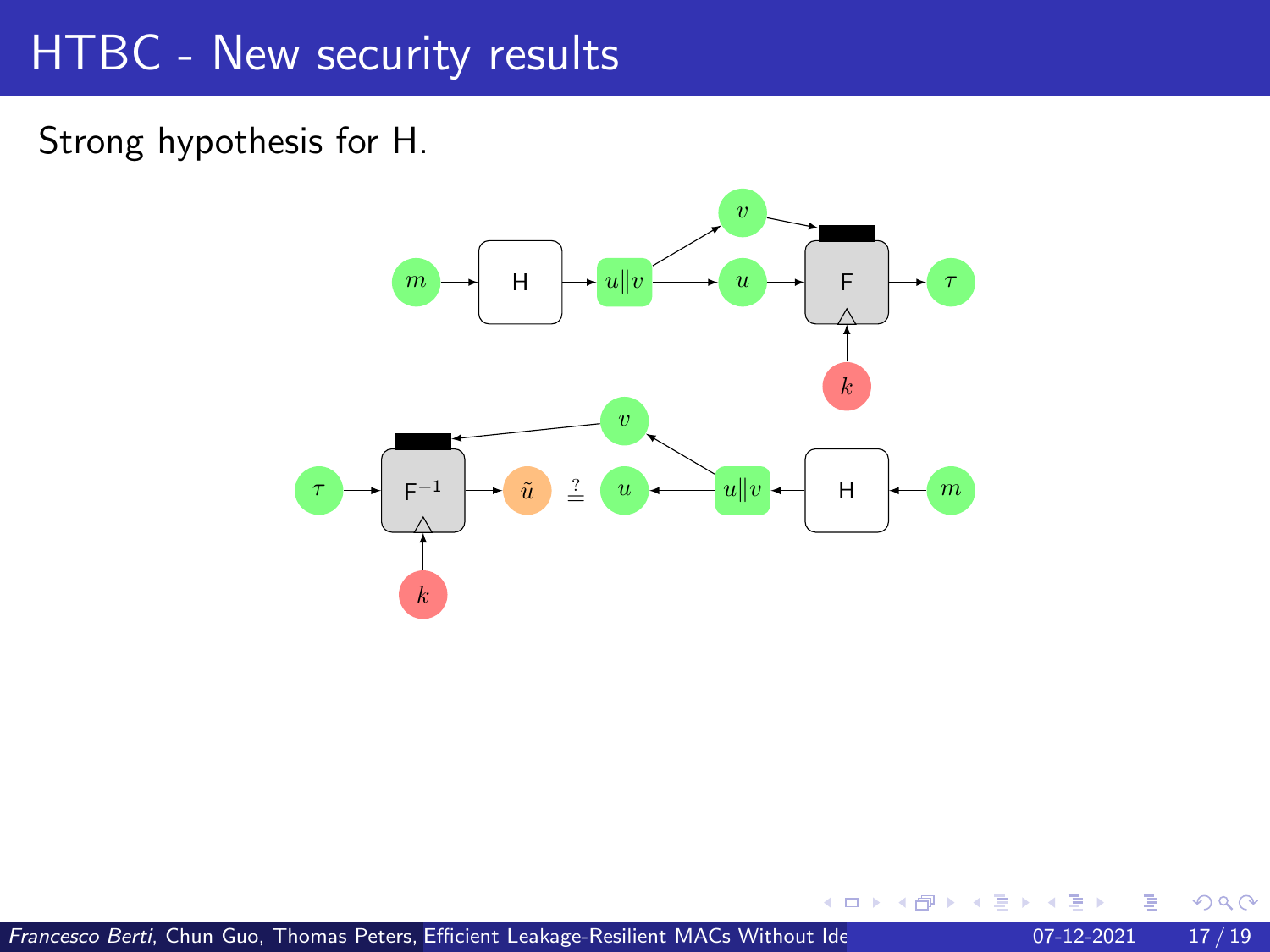Strong hypothesis for H.



There is a set of weak points in the codomain s.t. their pre-image is easily computable. An hash function is weak-set computable if there exists a PPT adversary that outputs the previous set.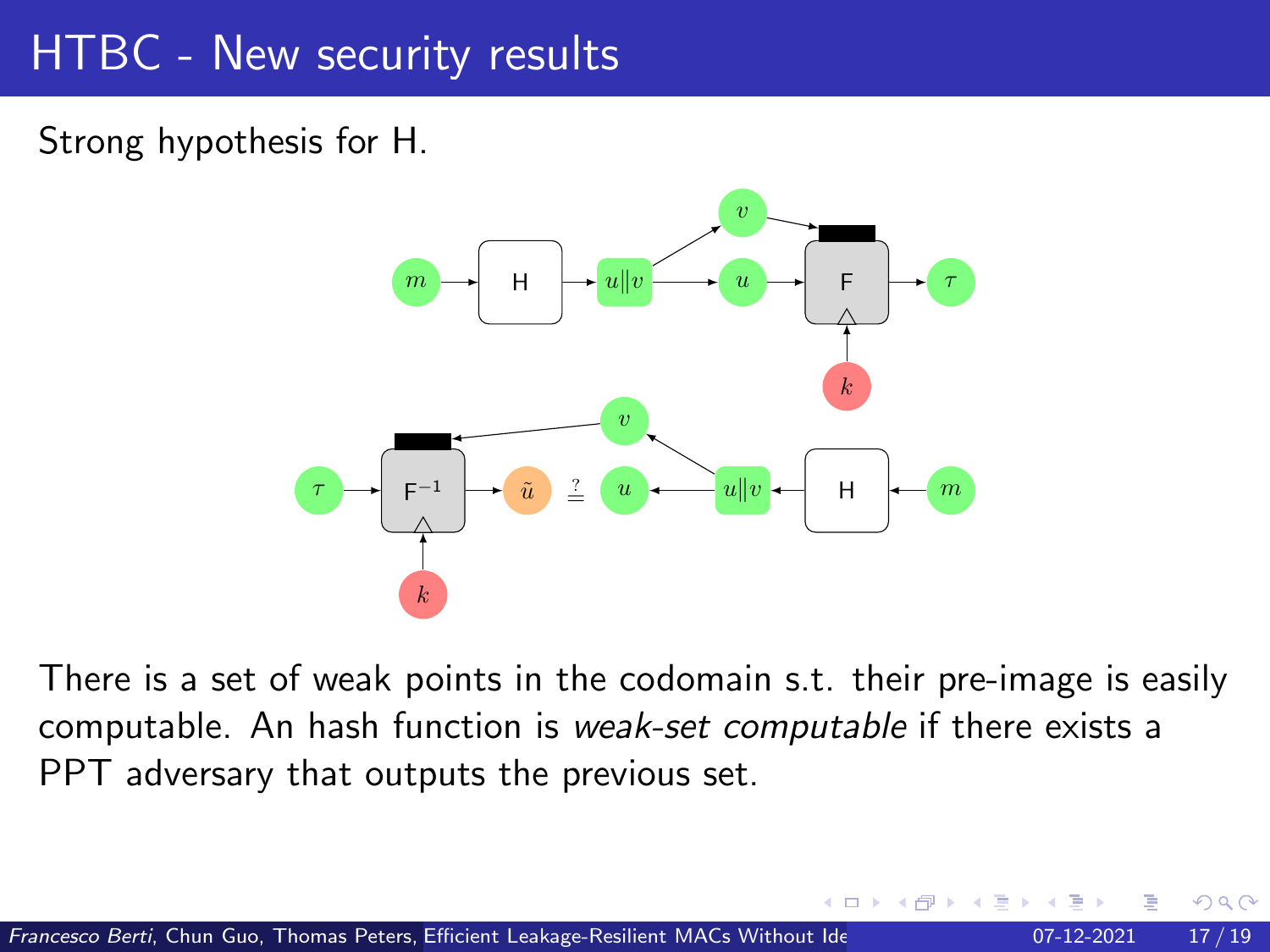Strong hypothesis for H.



There is a set of weak points in the codomain s.t. their pre-image is easily computable. An hash function is weak-set computable if there exists a PPT adversary that outputs the previous set.

• Not ideal, but very strong

∽≏∩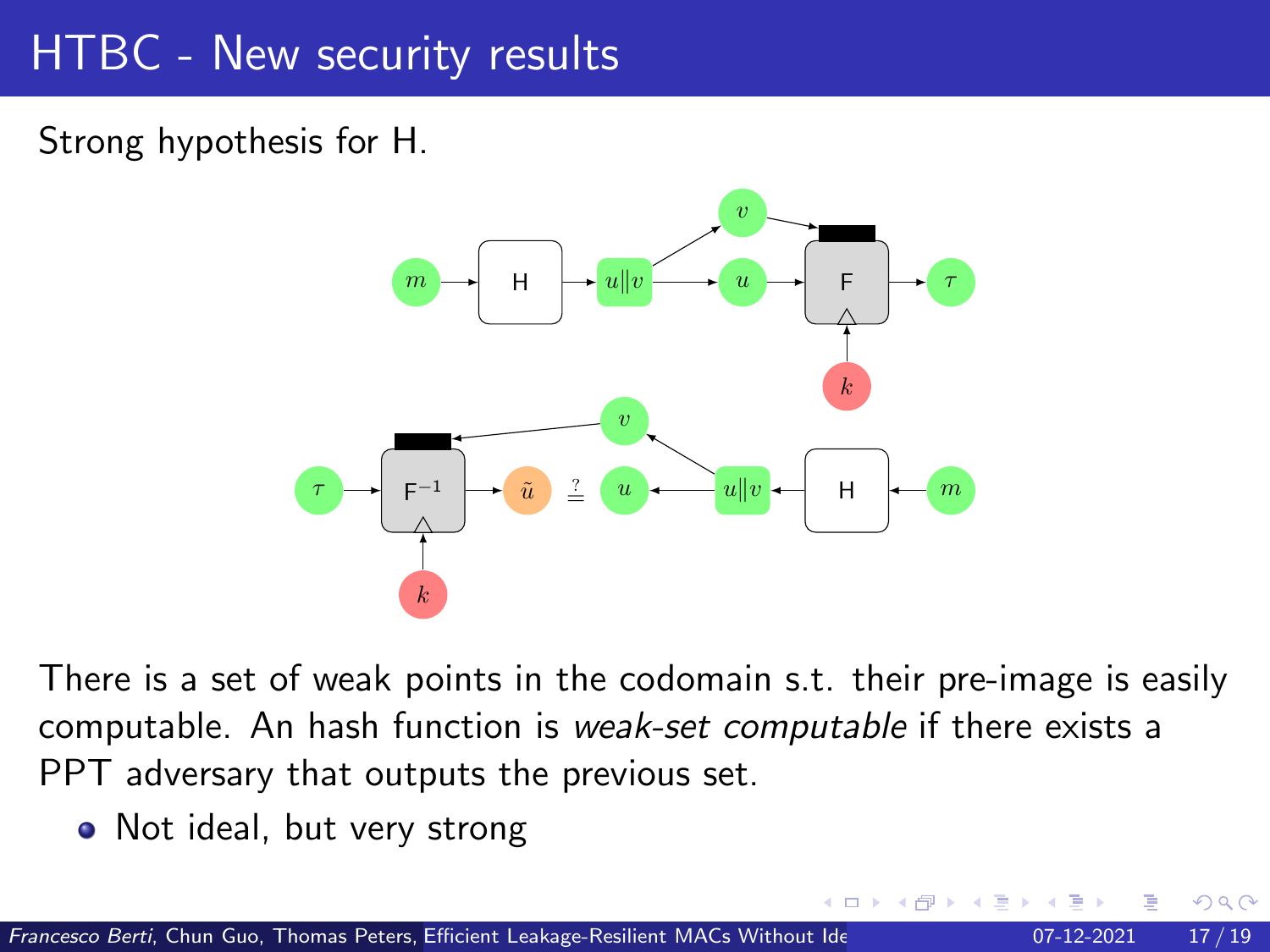Strong hypothesis for H.



There is a set of weak points in the codomain s.t. their pre-image is easily computable. An hash function is weak-set computable if there exists a PPT adversary that outputs the previous set.

- Not ideal, but very strong
- HTBC very efficient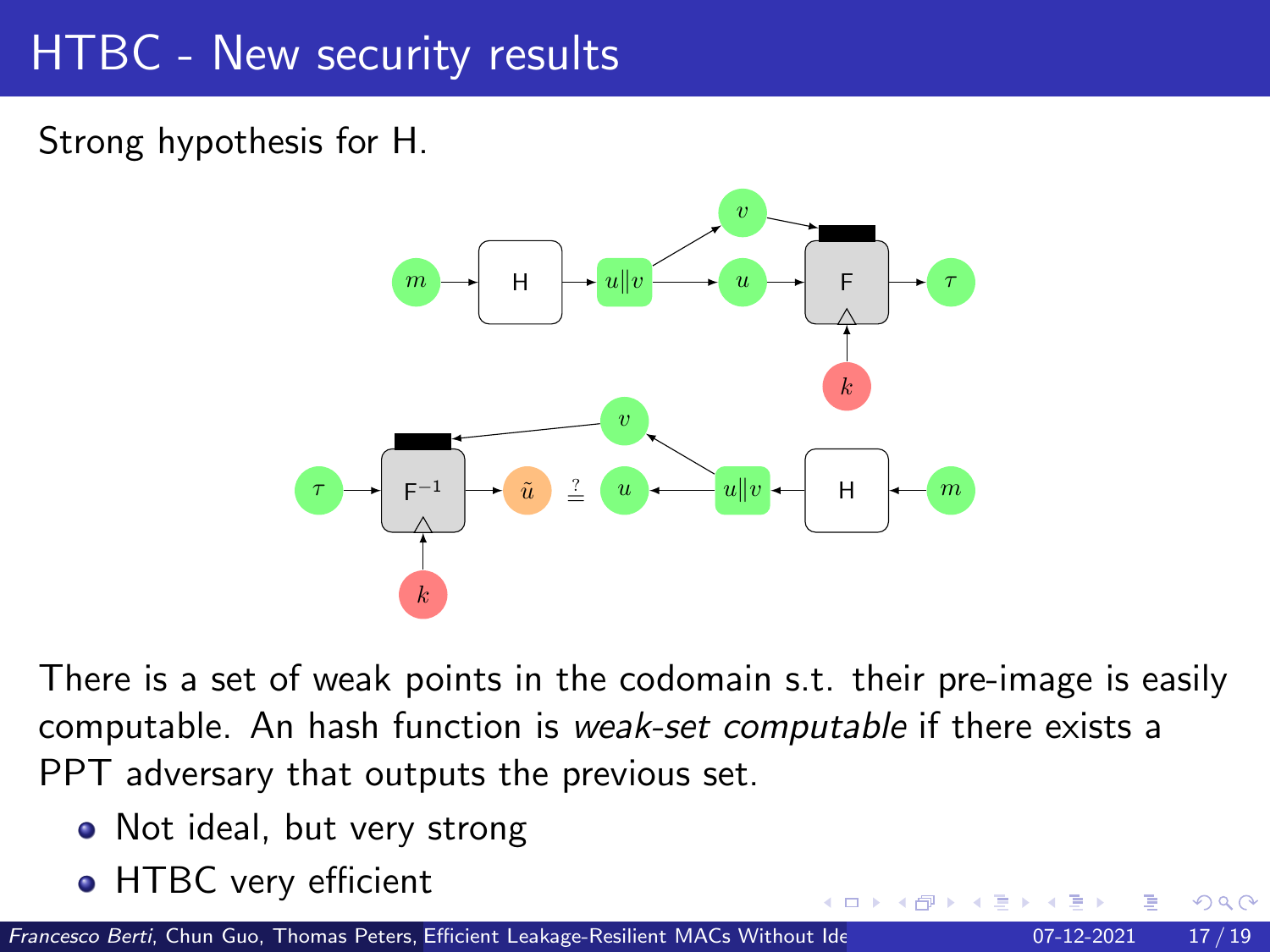New: 3 leakage resilient MACs. They range from pragmatic to theoretically more involved

€⊡

 $QQ$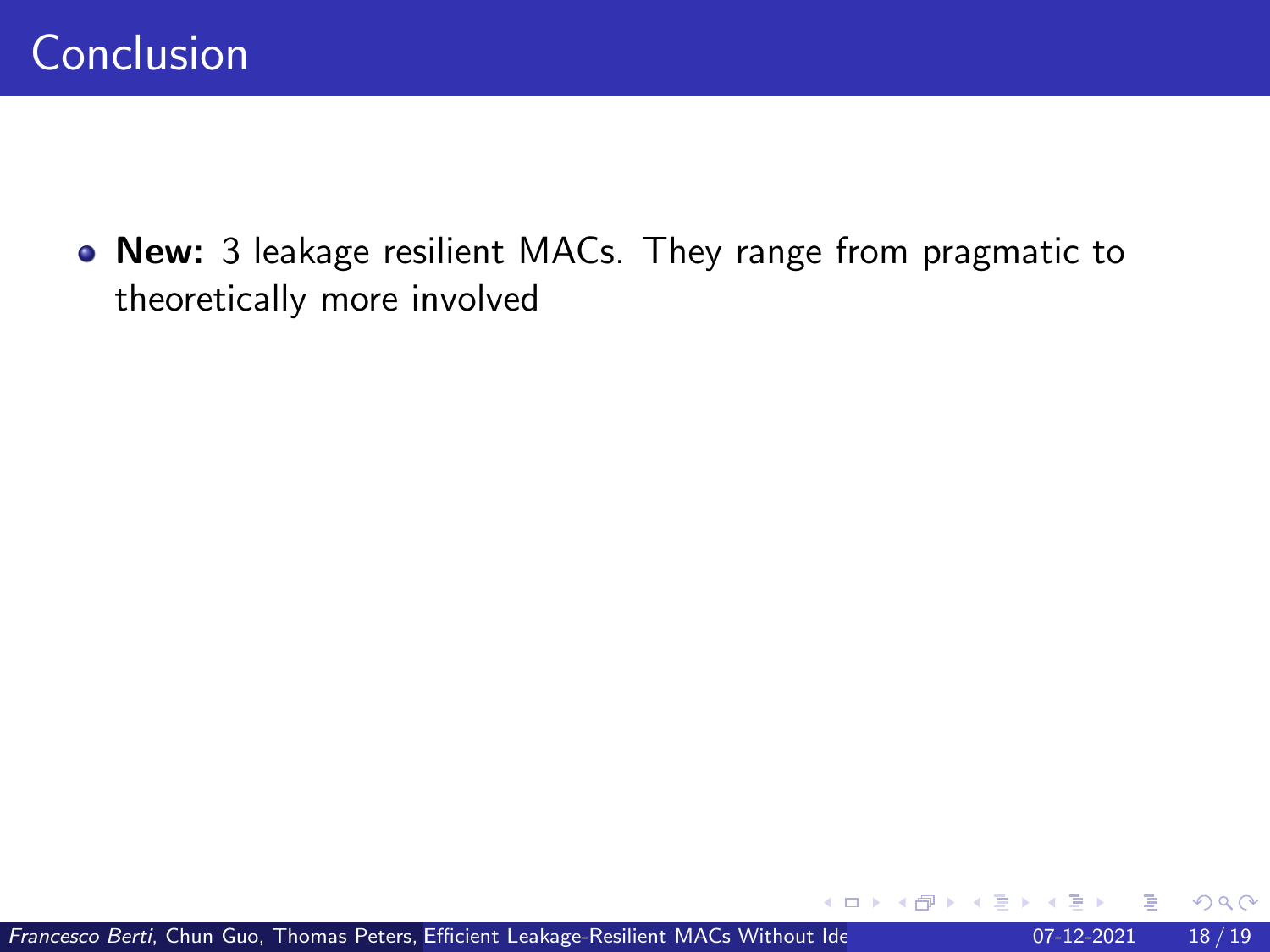- New: 3 leakage resilient MACs. They range from pragmatic to theoretically more involved
- Security based on
	- minimum physical assumptions (sUL)
	- black-box (non idealized) assumptions for H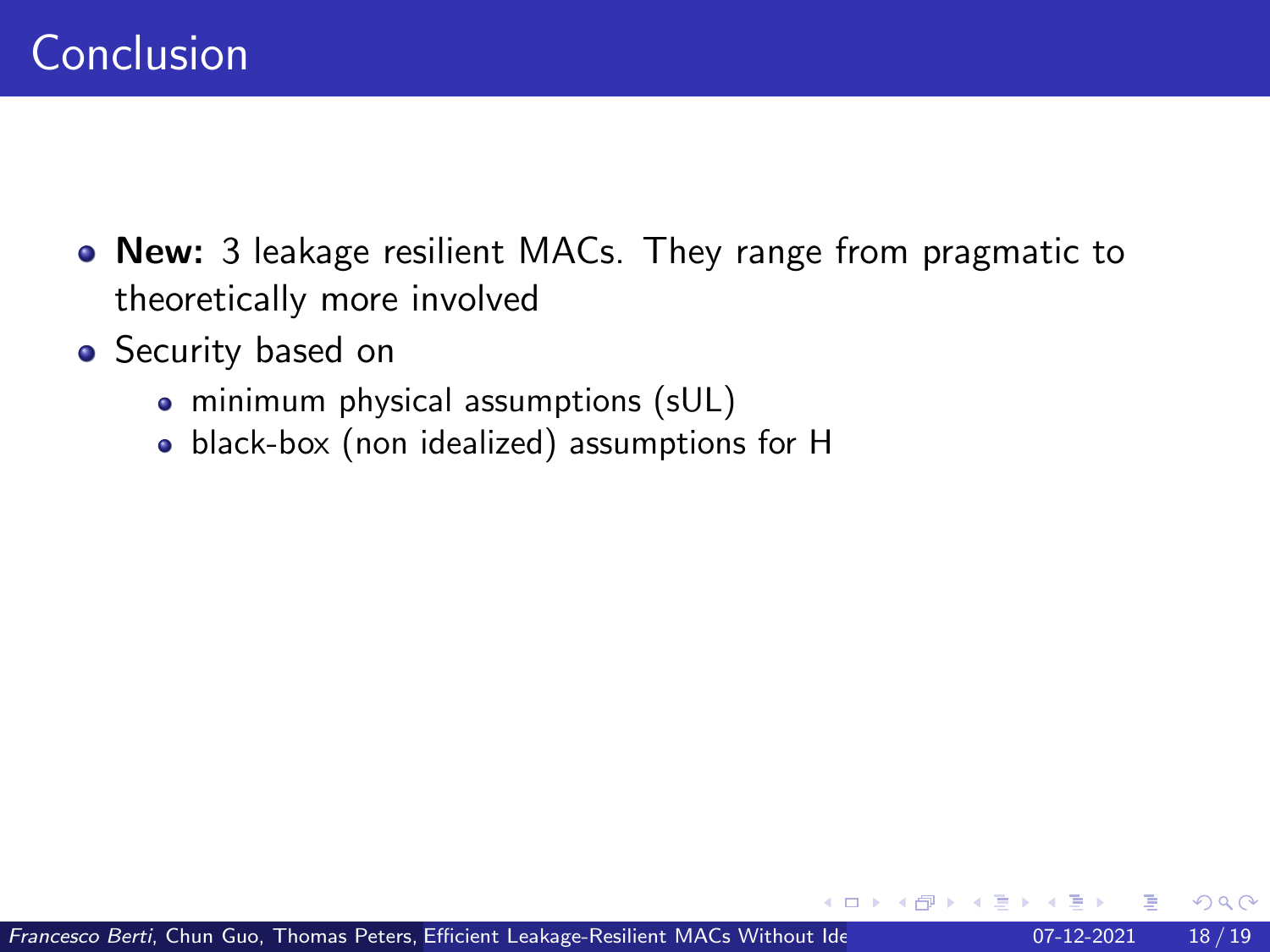- New: 3 leakage resilient MACs. They range from pragmatic to theoretically more involved
- Security based on
	- minimum physical assumptions (sUL)
	- black-box (non idealized) assumptions for H
- **These MACs have** 
	- security proofs and bounds in the standard model
	- concrete requirements for implementers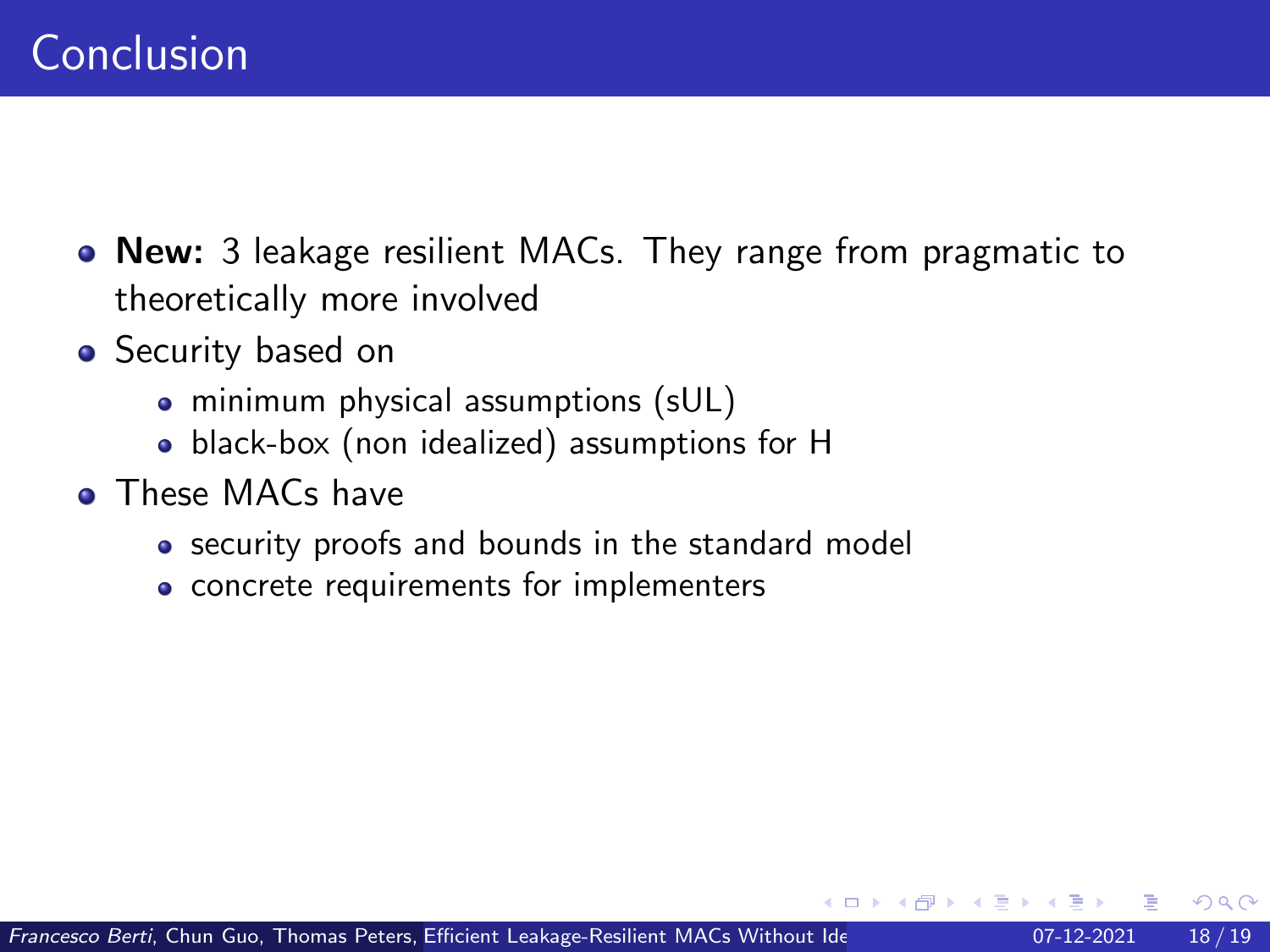- New: 3 leakage resilient MACs. They range from pragmatic to theoretically more involved
- Security based on
	- minimum physical assumptions (sUL)
	- black-box (non idealized) assumptions for H
- **These MACs have** 
	- security proofs and bounds in the standard model
	- concrete requirements for implementers
- **•** Future works
	- $\bullet$  Instantiation  $+$  comparing performances
	- Extension to authenticated encryption (AE)